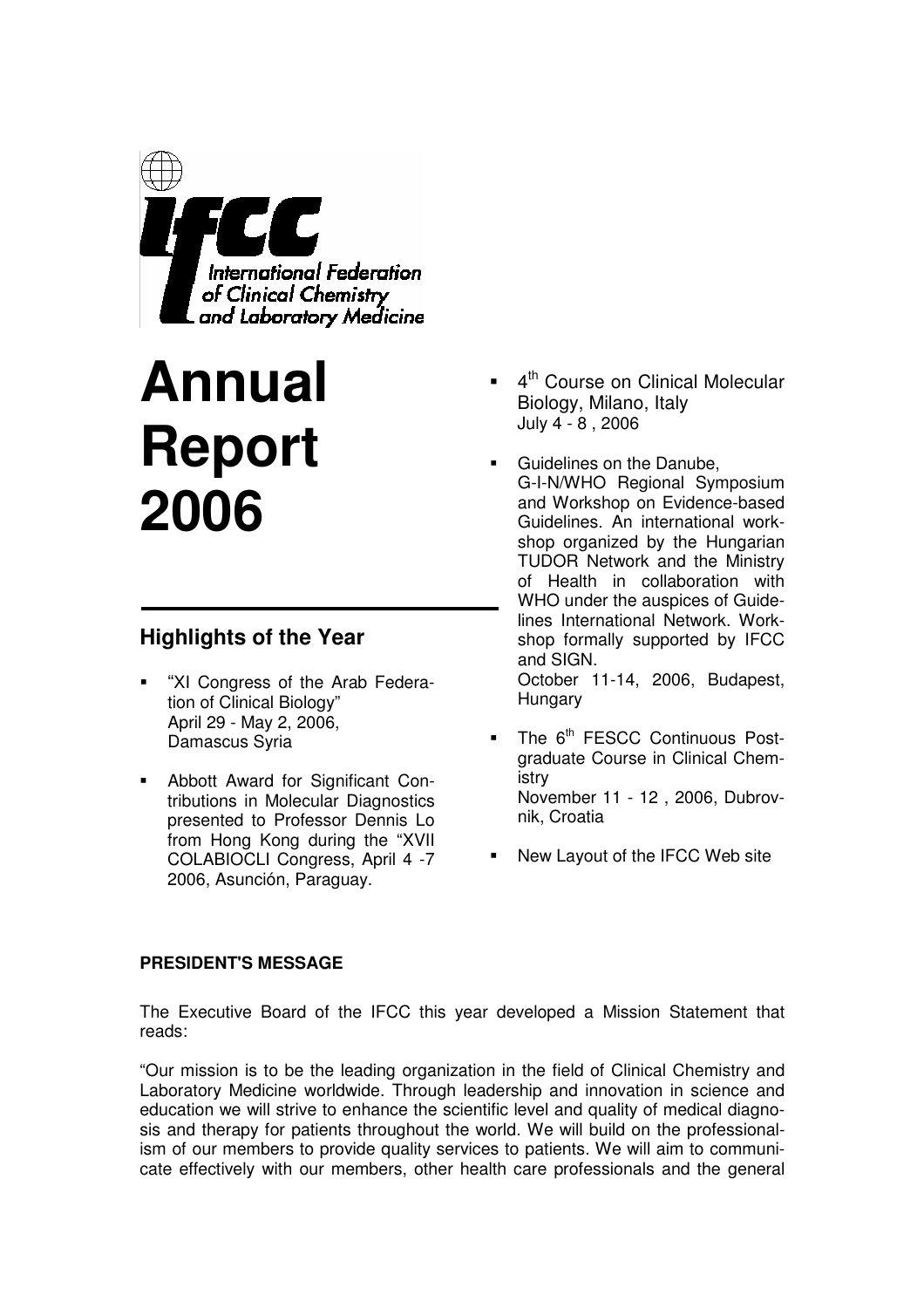public to ensure that knowledge of our excellent scientific and educational achievements is known throughout the world. We will always focus on scientific standards, publications, education and communications. We will communicate effectively through a variety of electronic means. We will hold outstanding congresses and conferences to bring the efforts of the IFCC to the global community."

This year we looked at our vision for the IFCC. There were many excellent suggestions that arose from our deliberations, but we chose the most important to concentrate on over the next two years:

- 1) Developing integrated projects so that the work that is done by the Scientific Division (SD) in establishing reference methods and materials will be integrated with the other Divisions. The Education and Management Division (EMD) will assist with educational materials. A timely example of this integration is the change in unitage and nomenclature for HbA1c. The EMD together with the SD will develop brochures that will assist clinicians and their patients in understanding these "science-based" changes. The Communications and Publications Division (CPD) will be sure that information about these changes will be posted on our web site and disseminated as widely as possible. The Congress and Conference Division (CCD) will ensure that meetings contain sessions devoted to the newest work from the SD. Thus, the loop will be completed.
- 2) Improving public relations is of high priority. We must work, through CPD, to make members of our Member Societies fully aware of IFCC activities. According to current WHO data, fully 80% of diagnoses are based on lab results. We need to work with physicians to enable them to understand our role in their success with patient diagnoses and therapies. Likewise, we need to make the global community of present and future patients understand our role.
- 3) Increasing our educational programs We will develop educational programs that involve not only our Member Societies, but clinicians and patients as well. We must continue to develop many specialized educational programs, such as the one in evidence-based medicine. The IFCC should develop monographs related to such specialized topics.
- 4) Assisting Developing Countries will be a priority. One of the critical needs of those of our Member Societies that qualify as "developing countries" is improvement of analytical results. The EMD is developing a strategic plan to show how this goal can best be reached. We will also strengthen our Visiting Lecturer program and our Professional Scientific Exchange Program. These programs are important in helping developing nations learn about new and better approaches to our discipline.
- 5) Reflecting better the fact that the term "Laboratory Medicine" is part of the name of our organization. We should seek areas in which we can expand our scientific activities, such as in Microbiology and Virology. The SD should set up Working Groups to deal with these expansions.

I have visited many Member Societies during 2006. I have been very impressed with their enthusiasm and their willingness to learn new areas of Laboratory Medicine, ranging from management issues to pure science, and to exciting new areas such as In Vitro Fertilization.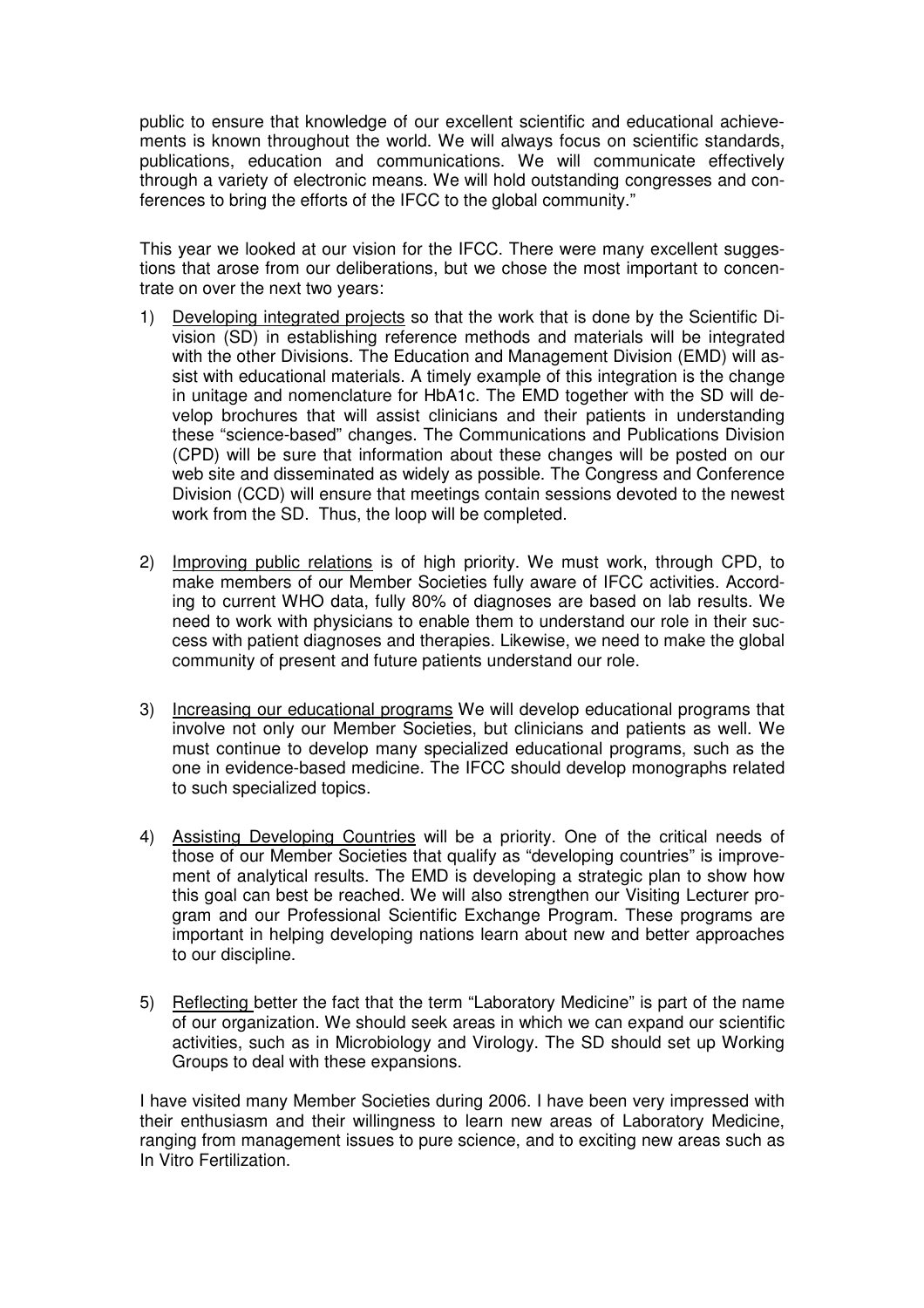I am pleased to announce two new awards. One is a new IFCC Conference that will be supported by Ortho Clinical Diagnostics, a division of Johnson & Johnson, (US) every other year. The overall title will be "Diagnosis and the Clinical Laboratory.

The second is an award to be offered by the National Institute of Standards and Technology (US). This IFCC/NIST Award will be to honor an individual who has made unique contributions to the advancement of reference methods and/or reference materials, thereby improving the quality of clinical diagnostics and promoting internationally-recognized and accepted equivalence of measurements and traceability to appropriate measurement standards.

Jocelyn M. Hicks

President

# **EXECUTIVE BOARD (EB)**

The year 2006 was the first year of office for the new Executive Board. The first EB meeting was held in Asuncion, Paraguay from 3-4 April, 2006 prior the XVII Latin American Congress of Clinical Biochemistry (COLABIOCLI), which gave EB members a possibility to attend the congress. The second meeting was held in Chicago, USA on July 21-22, 2006 prior the AACC meeting. The third EB meeting was held in the Milano office November 13-15, 2006.

EB has discussed on several occasions how to enhance public relations and how to activate IFCC membership in the activities of the Federation. For this purpose a letter was sent to National Representatives of the Full Members and to the Presidents of the Full Members, reminding them of their Role and Responsibilities**.** 

A letter has been sent to National Representatives of the Full Members and to the Presidents of the Full Members asking for the annual reports of the National Societies. 22 reports were received to be included in the IFCC Annual Report 2006.

Significant milestones were reported for a number of National Societies:

The Association of Clinical Laboratory Directors and Biomedical and Clinical Laboratory Scientists in Nicosia - Cyprus (ACLDBCLS) was approved unanimously as a new Full Member by the IFCC membership via a mail ballot. They are warmly welcomed into the Federation.

The National Societies of Canada and Switzerland celebrated their  $50<sup>th</sup>$  anniversaries in 2006 and the IFCC plaques were presented to them at their national meetings. The Danish Society's 50<sup>th</sup> anniversary was celebrated during the Nordic Congress of Clinical Chemistry and Laboratory Medicine in Copenhagen on June 14-17, 2006 and a plague was presented during the opening ceremonies of the Congress.

The Hungarian Society of Laboratory Medicine celebrated its 60<sup>th</sup> Anniversary. IFCC President Jocelyn Hicks sent her greetings to the Hungarian Society on behalf of IFCC.

**The Professional Scientific Exchange Program** is an important program, which provides scholarships for young colleagues to be trained in science, new technologies, and management. In 2006, a total of six scholarships were granted to recipients from China, Croatia, Turkey, Spain and Nigeria. The training of the scholars took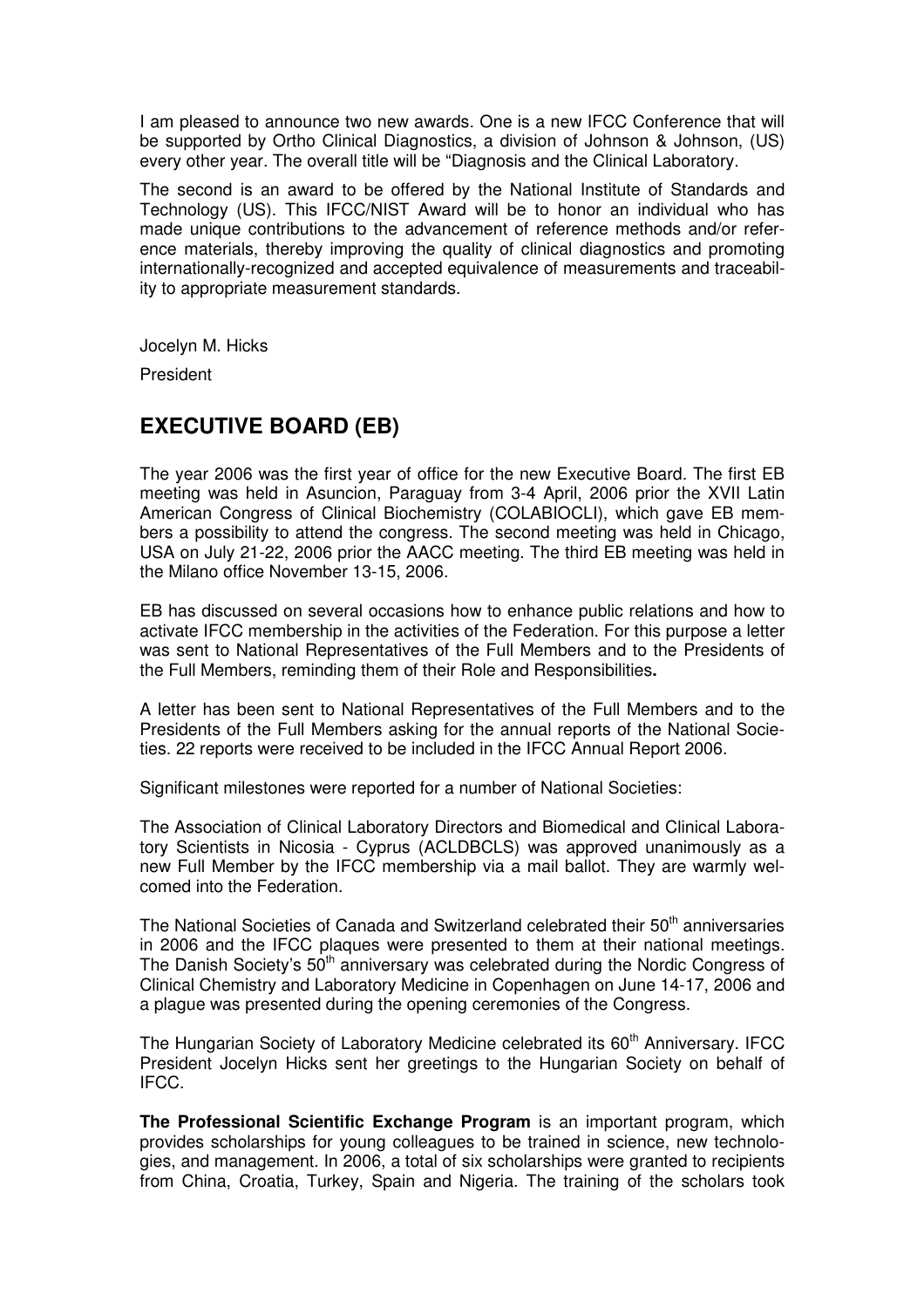place in USA, UK, Austria and the Netherlands. The EB considers this program important for the young scientists in the field and for their future in the profession. IFCC hopes that National Societies will promote this program and encourage their young colleagues to use the opportunities of this program. The program enables new competencies for young colleagues that will be beneficial for both their home institutions and the profession in their country. Please, view the IFCC website for more information (http://www.ifcc.org ).

Päivi Laitinen

Secretary IFCC

# **TREASURER'S REPORT**

Despite the fact that we did not have any major income in 2006 as there was no principal congress which usually brings sizable income to IFCC, we were able to manage and survive without the need to take money from our reserves. In addition, the performance of our investments was not as good as one would expect due to the collapse of shares during June through September 2006.

On a positive note, we made good progress in Full & Corporate member payments. All corporate Members have paid their dues for 2006. In addition, most Full Members have met their commitments and paid their dues for 2006 and some for previous years.



Supporting divisions was a major goal for the EB of IFCC and as you can gather from the figures most of the expenses were allocated to cover activities of the IFCC Divisions. IFCC supported two regional congresses, the COLABIOCLI Congress in Paraguay, the first week of April and the AFCB Congress in Damascus, Syria, the last week of April. The support was through sponsorship of IFCC officers who participated actively in both Congresses by giving excellent lectures.

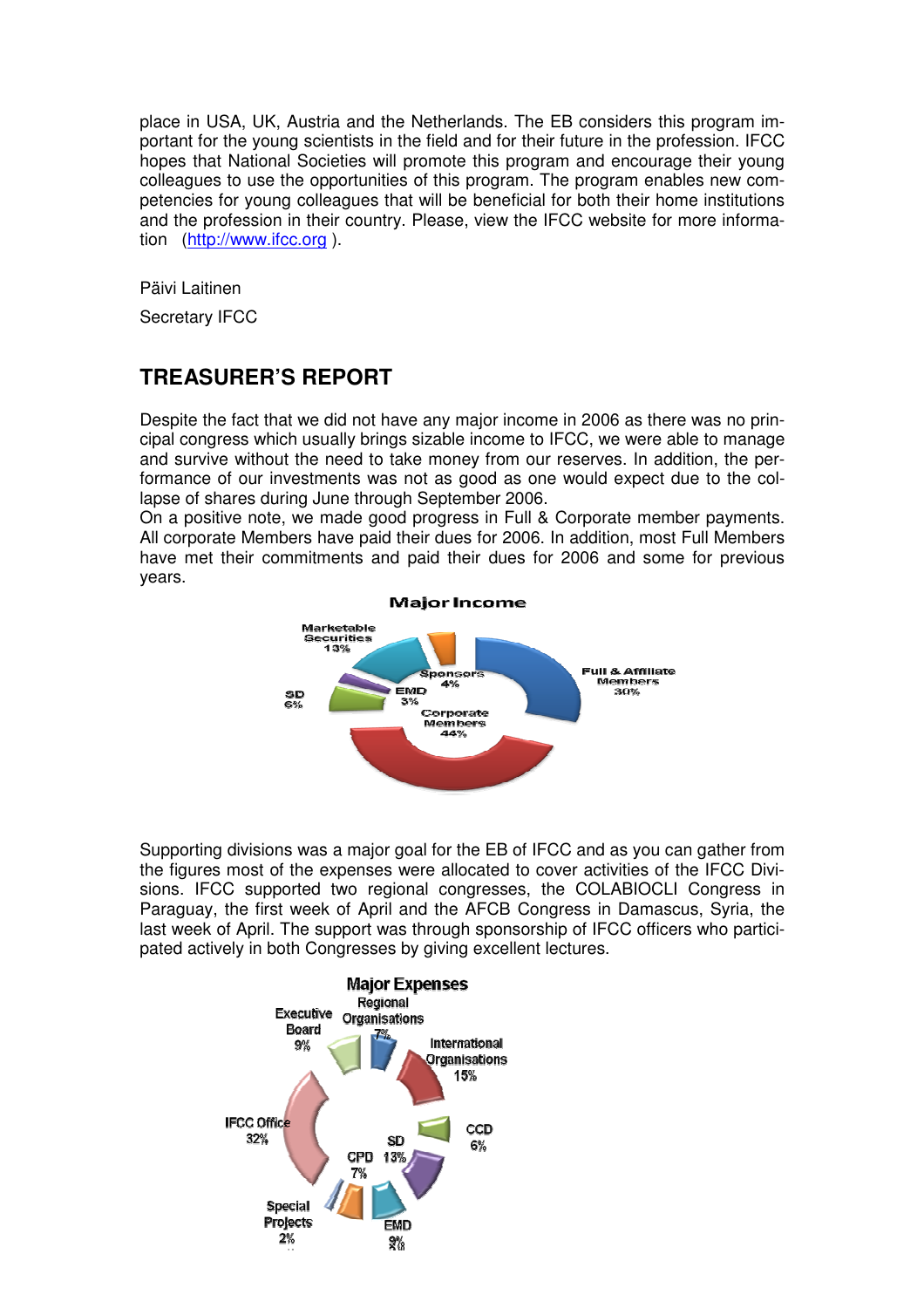The IFCC Financial Advisory Committee is pleased with the present Auditors, Humphreys & Gates, who perform professional auditing of IFCC accounting. New software for IFCC accounting will be used as of 2007.

Our banks, Dresdner Bank & Credit Suisse in Switzerland and Banca Intesa in Italy are cooperating well with our office and they mange our accounts with high standards and professionalism. Online banking has facilitated our task and made it easier to make transactions and to quickly understand our current status.



Looking forward for 2007 and 2008 and I am hoping we will see increased income from the upcoming congresses. More focused spending on key goals will be the aim of IFCC during 2007 & 2008.

Ghassan Shannan **Treasurer** 

# **Awards Committee**

Members of the 2006-2008 Awards Committee conducting the nominations and selection of awardees were: Chairman Vladimir Palicka (IFCC Vice-President, CZ), Carl Burtis (USA), Rosa Sierra Amor (ME), Muhammed Shaarawy (EG), Christopher Lam (HK).

#### **IFCC/Abbott Award for Distinguished Contributions in Molecular Diagnostics**

This award honors an individual who has made unique contributions to the promotion and understanding of Clinical Chemistry and Laboratory Medicine throughout the world.

In 2006**, Professor Yuk Ming Dennis Lo, MD** from the Department of Chemical Pathology, The Chinese University of Hong Kong, Prince of Wales Hospital, Shatin, New Territories, Hong Kong was selected to receive the 2006 IFCC/Abbott award for significant contributions to molecular diagnostics.

This award honors an individual who has made unique contributions to the promotion and understanding of molecular biology and its application in clinical chemistry and laboratory medicine worldwide. Professor Lo has made important, unique and origi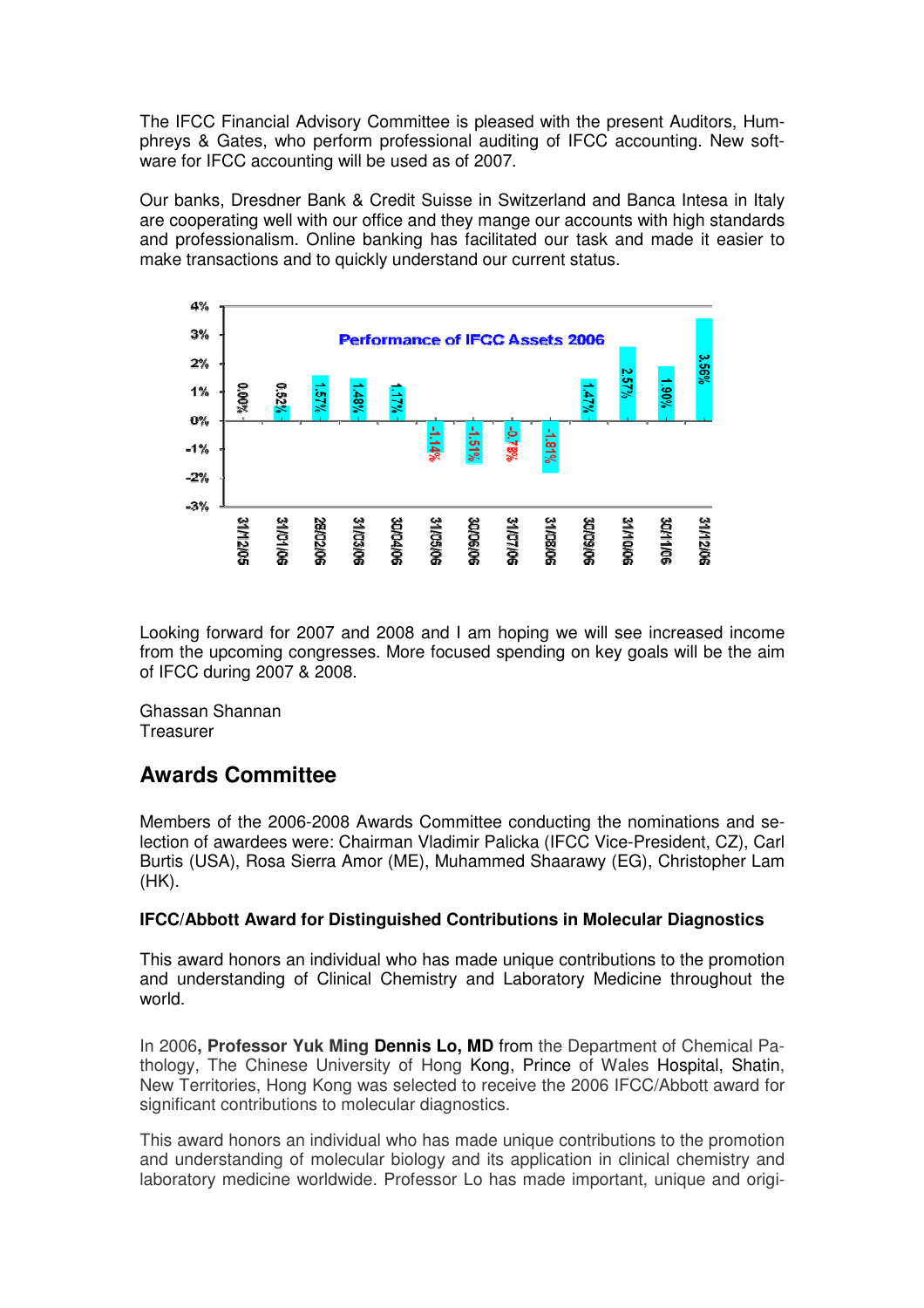nal contributions to the new field of plasma nucleic acids where he has made fundamental biological observations on their biology and has developed new and exciting clinical applications based on these observations.

Professor Lo was presented with the Award during the XVII COLABIOCLI Congress that will be held on April 4-7, 2006 in Asunción, Paraguay.



A call for the nominations for the Award for Significant Contributions in Molecular Diagnostics has been sent out and the deadline was Dec.31, 2006. This Award will be presented to the Awardee during the EuroMedLab Congress in Amsterdam in June 2007.

#### **New Awards**

#### **1. Distinguished Award for Laboratory Medicine and Patient Care (supported by Ortho Clinical Diagnostics**)

The award honors an individual who has made unique contributions in Laboratory Medicine, its application in improving patient care and having a world-wide impact in clinical medicine. This Award is sponsored by Ortho Diagnostics and will be bestowed at IFCC International Congresses.

#### **2. IFCC/NIST Distinguished Award for Standards in Laboratory Medicine**

The award honors an individual who has made unique contributions to the advancement of reference methods and/or reference materials for laboratory medicine, thereby improving the quality of clinical diagnostics and therapies, reducing costs of patient care, and promoting internationally recognized and accepted equivalence of measurements and traceability to appropriate measurement standards.

This Award is sponsored by the National Institute of Standards and Technology and will be bestowed at IFCC International Congresses. The 1st award will be bestowed in 2008 in Fortaleza.

In addition, calls for nominations will be globally distributed for the following awards that will be presented in 2008:

- 1. IFCC/Bayer Award for Outstanding Contributions in Clinical Chemistry and Laboratory Medicine
- 2. IFCC/Bayer Wishinsky Award for Distinguished International Service
- 3. IFCC/Beckman Coulter Award for Distinguished Contributions in Education
- 4. IFCC/Abbott Award for Distinguished Contributions in Molecular Diagnostics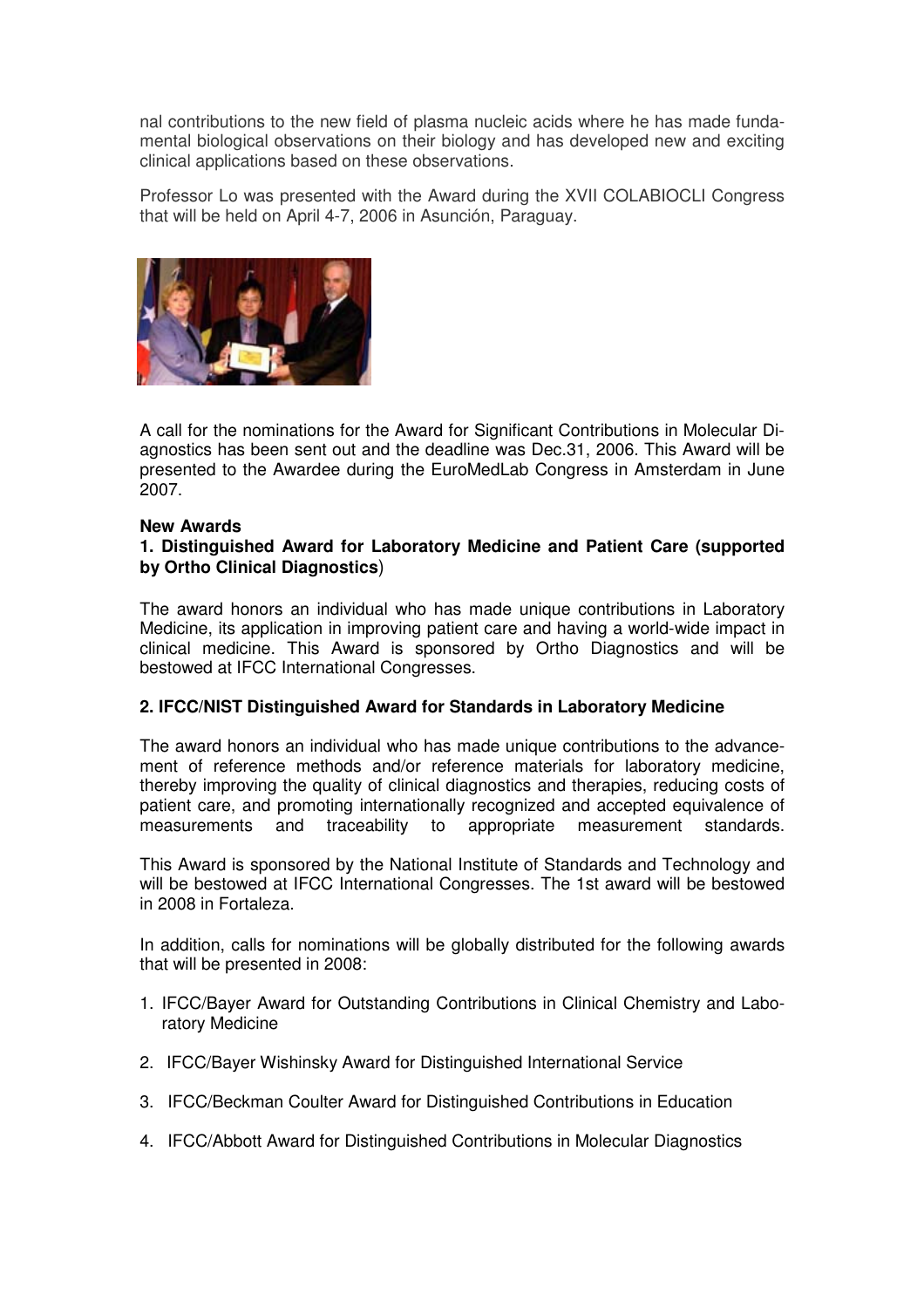Vladimir Palicka Chair Awards Committee

# **FULL MEMBERS**

#### **MEMBER SOCIETIES**

#### **BELGIUM**

#### **Société Belge de Chimie Clinique (BVKC/SBCC)**

Organization of the National BVKC/SBCC Symposium "(Lack of) standardization and efficient use of clinical chemistry", Ghent, May  $11<sup>th</sup>$  2006, with the following speakers and topics: - Dr. M. Langlois, AZ St-Jan, Bruges

Opening of the symposium - Prof. L. Thienpont, University of Ghent Standardization of cortisol: the future is bright, the future  $\ldots \ldots$ - Prof. J.Delanghe, University of Ghent Problems regarding creatinine standardization and its clinical consequences. - Prof. C. Weykamp, Winterswijk, The Netherlands Worldwide standardization of HbA1c. - Prof. P. Goubau, Université Louvain Follow up of internal quality control in infectious serology: a pragmatic approach. - Response and viewpoint of the IVD industry - Prof. P. Wallemacq, Université Louvain Conclusions and closing of the symposium

The board members P. Wallemacq, V. Blaton, and M. Langlois participated in the Scientific Committee of the 23th CORATA Symposium, Bruges, October 24-27, 2006, co-organized by the Belgian Society of Clinical Chemistry.

The BVKC/SBCC Board approved the IFCC REFERENCE PROCEDURE FOR AMYLASE MEASUREMENT

The BVKC/SBCC Board raised some points of concern about the IFCC RECOMMENDED STANDARDIZATION OF THE NOMENCLATURE AND UNITAGE OF HbA1c in a letter to Jocelyn Hicks, IFCC President:

Dear Prof. Hicks,

On behalf of the Board members of the Belgian Society of Clinical Chemistry (SBCC-BVKC), I would like to forward our concern about the IFCC recommendation.

As you know the AACC recently voted against the proposed IFCC standard for HbA1c, and the American Diabetes Association (ADA) has asked to delay adoption of the standard until they have completed a major clinical trial evaluating the feasibility of reporting HbA1c as "mean blood glucose". They believe that the proposal of IFCC to change the test units and to move ahead with this standard would be "devastating to diabetes care worldwide" .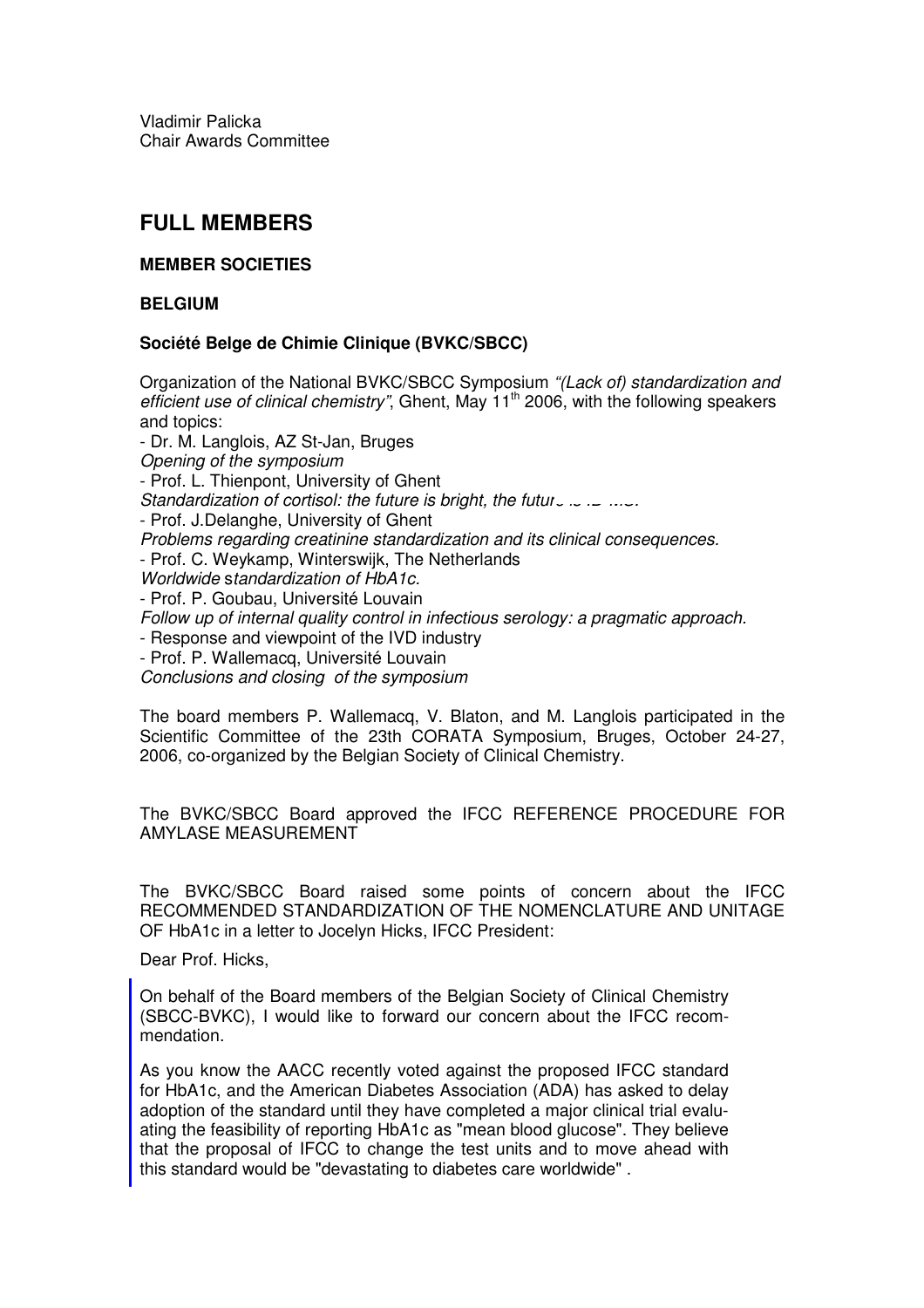Considering the position of the ADA, we believe that it is inappropriate to answer until these concerns have been addressed. If we vote yes and ADA says no, we contribute to create a serious problem on a global scale. If we vote no, we are potentially blocking something which might be useful.

#### **Therefore, the SBCC-BVKC Board (IFCC National Representative) decided to abstent from voting in this case.**

We hope that our decision will encourage a constructive collaboration between the major groups involved in this project.

The BVKC/SBCC contributed to the distribution of the IFCC journal Clin Chem Lab Med, and also Acta Clinica Belgica, via a subscription to these journals included in the annual membership.

The BVKC/SBCC is represented, via participation of the Board members, in various local and regional workshops, scientific committees, and working groups.

#### **BULGARIA**

#### **Bulgarian Society Clinical Laboratory**

14-TH MEETING OF BALKAN CLINICAL LABORATORY FEDERATION SOFIA, 27-30.09.2006

The Meeting took place in the National Palace of Culture – Sofia and was presided by Prof. Kamen Tzatchev. It involved 405 registered and active participants from 18 countries:

- Nine Balkan countries (Albania, Bulgaria, Bosnia-Herzegovina, Greece, Macedonia, Montenegro, Romania and Turkey).
- Nine Western countries (Argentina, Austria, Belgium, Finland, France, Germany, Great Britain, Switzerland and USA).
- The scientific program started with an opening lecture by Prof. Victor Blaton FESCC President on "CARDIOPROTECTION WITH HDL" followed by outline of the HISTORY, PRESENT AND FUTURE OF BCLF by Prof. Stoyan Danev, founding President of the Federation.
- As a whole the programme included 35 plenary lectures, one round table discussion seven workshops and 104 poster presentations.

The central theme of the Meeting – QUALITY ASSURANCE was presented by a Symposium with six lectures, a Round Table Discussion with representatives from IFCC (Prof. D.Mazziotta), Great Britain (Dr. D.Bullock), INSTAND-Germany (Prof. H.Reinauer), 6 Balkan Countries and 10 posters. Special emphasis was laid on the problems of TRACEBILITY (Prof. D.Mazziotta and Dr. D.Bullock) and on total quality management and EQA of the routine parameters of clinical chemistry, hematology, hormones, tumor markers, urinary analysis (qualitative and quantative) and glycated hemoglobin. In this respect the Bulgarian External Quality Assessment Scheme with its experience of 12 years was highly appreciated as the model to be followed by all the countries in the Balkan region.

The second cardial theme that attracted great interest was atherosclerosis and its complications: acute coronary syndromes (ACS), stroke and peripheral artery diseases. To overcome the main "culprit" of these conditions LDL-cholesterol Prof.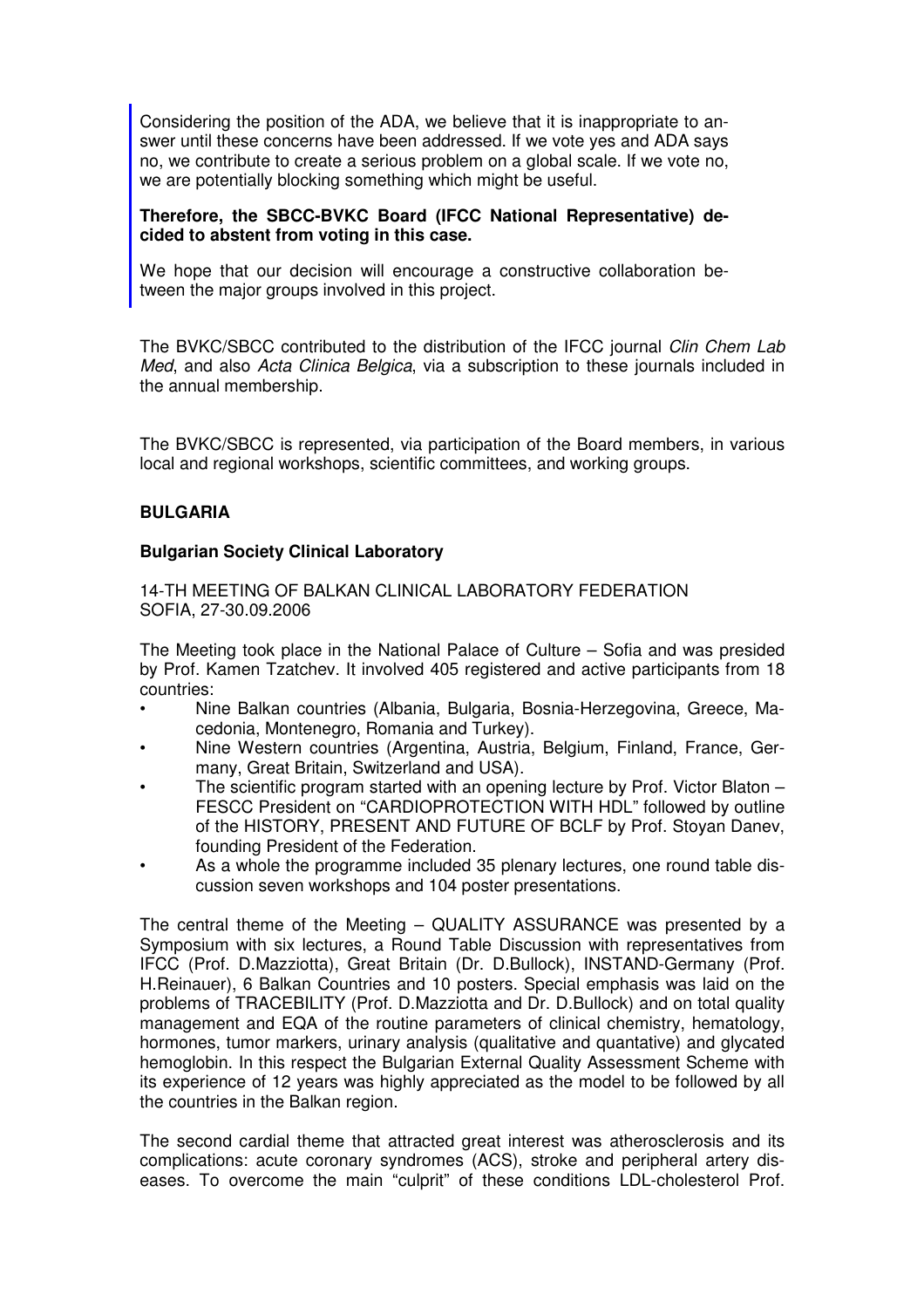Seidel obtains optimal results by combining drug therapy (statins and inhibitors of intestinal LDL absorption) with LDL-apheresis, where Prof. Blaton applies as additional approaches by enhancing HDL synthesis and selective inhibition of endothelial adhesive molecules. Of great interest are the NMR methods to define the high and low-risk subclasses of LDL and HDL (Bairaktari) as well as the assaying of inflammatory risk factors (CRP, IMA, ICAM, VCAM, PECAM and homocystein etc.) by Prof. Wieland, Prof. Tzoncheva and several investigators from Serbia, Turkey and Greece. In this connection additional markers of heart failure (BNP), stroke (PMN-elastase – Cozoiharu, ADMA – Ozben) etc merit special attention.

The third theme of great importance was presentation of advanced instruments, like "OMIC" ones owing to their high speed, resolution and specificity to detect numerous toxins, drugs and drug metabolites as well as endogenous pathologic products. Of special interest were the lectures of Prof. Oellerich (Germany) on the application of an entire system of "OMIC" methods (proteomic, metabolomic, genomic etc) to perform TDM and to detect high-risk patients, like too slow or too fast metabolizers that demand individual schemes of treatment and Prof. Svinarov (Sofia) on the great possibilities of tandem mass-spectrometry, including quadripole instruments. These ideas coincide with the ones formulated at the Third Meeting dedicated to PERSONALIZED MEDICINE, which was running by the same time on the Greek island of Santorini.

An exhibition with 32 stands on laboratory equipment took place.

Last but not least the 14-th BCLF Meeting witnessed excellent lectures on osteoporosis (Prof. Schmidt-Gayk), new immunologic markers of prostate disease (Dr. Jarrige, Switzerland), capillary electrophoresis (Jean-Francois, France), fluorescence flow cytometry (Tornov, Germany), new molecular markers of cancer (DNA mismatch repair in carcinoma (Psofaki et al., Greece) etc.

The social programme of the Meeting offered additional means to the attendants to overcome still existing differences and to gat better acquainted with the enormous cultural and genetic diversity of Bulgaria as a typical Balkan country. Even a short visit to the National Historic Museum disclosed golden treasures dating back to 5 000 BC (the Varna necropolis), 2 000 t0 1 000 BC (the numerous Thrakian tombs) and to 500 t0 900 AD (the protobulgarian and early Bulgarian treasures).

The next BCLF Meeting will take place in Antalya (Turkey), 4-7.09.2007, situated on the Mediterranean, quite near to Catal Hayuk – the cite of one of oldest human civilization (about 6 000 BC).

#### **CANADA**

#### **Canadian Society of Clinical Chemists (CSCC)**

**Special events:** Our year long celebration of the Canadian Society of Clinical Chemist's 50th anniversary included distribution of commemorative letter openers to all members and sponsors and the creation of a special collector's edition of Clinical Biochemistry focusing on the history of the Society and the development of clinical chemistry in Canada over the last 50 years. Celebrations culminated at our Annual meeting in Victoria, British Columbia in June. The highlight of the celebrations was the screening of the "anniversary video" which debuted to an enthusiastic and appreciative audience at the Opening Ceremonies. Special recognition and thanks goes to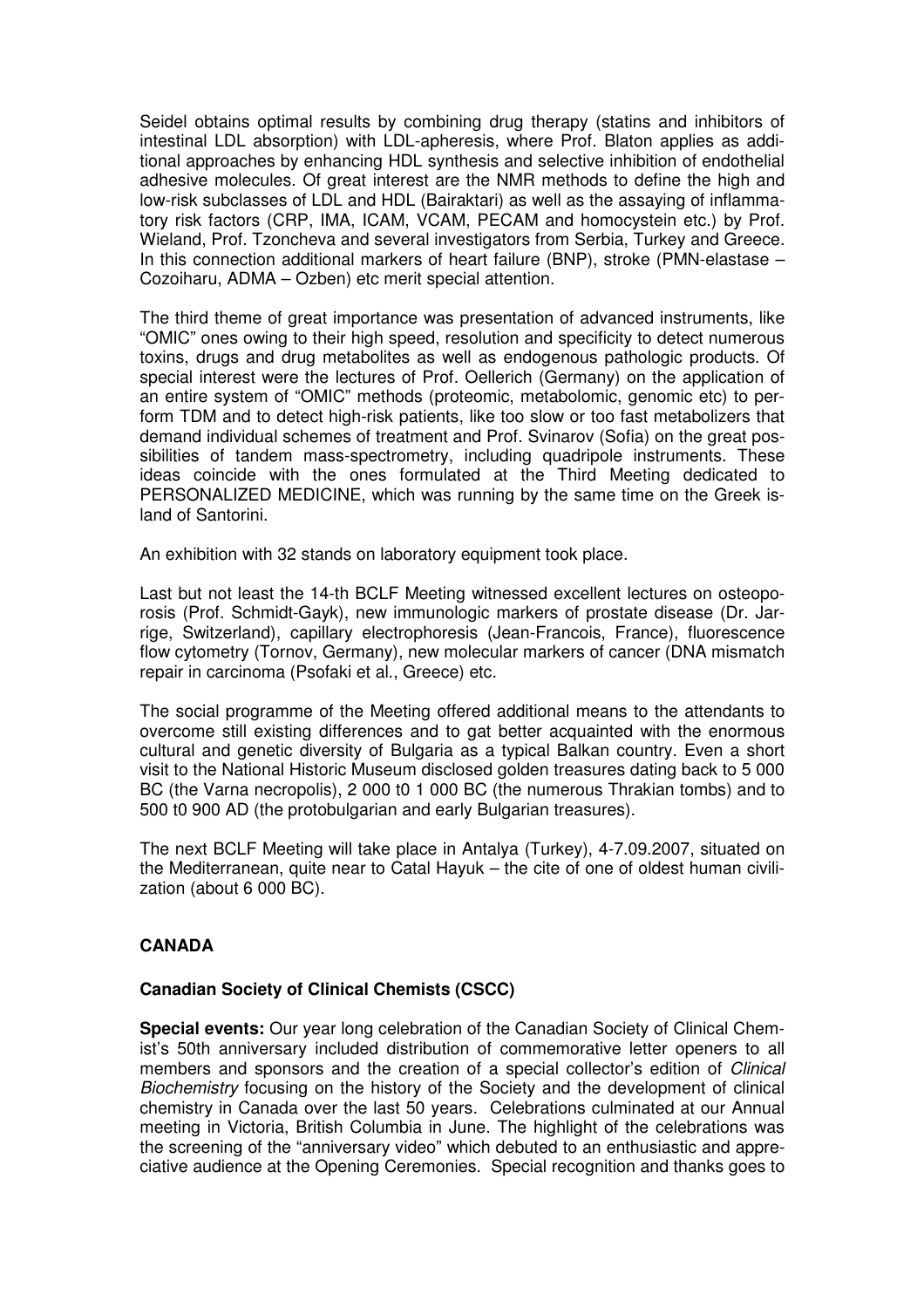The Archives Committee who worked tirelessly to create this special, informative and reflective video tracing the history of the Society and its founders. We were thrilled to have 15 of the 35 previous presidents of the Society attend this landmark meeting. (Photo attached). Our members were touched by the special anniversary presentations by Dr. Carl Burtis on behalf of the IFCC and Dr. Gary Meyers on behalf of the AACC. For only the eighth time in our Society's history, one of our members Arlene Crowe (a CSCC Past-President), was named an Honorary Member of CSCC for her outstanding contributions to the CSCC and clinical chemistry.

To salute our 50<sup>th</sup> anniversary, our annual meeting conference planning committee chose the theme "Looking back…reaching forward" and put together an outstanding scientific program which included 4 symposia, 12 roundtables, 4 Sunday workshops and 54 posters. There were over 300 registrants and 150 paying delegates. In addition to significant sponsorship of the conference, the exhibit hall was sold out.

**Education:** This year's CSCC Annual Traveling Lectureship year featured Dr. Carl Wittwer, from the University of Utah. During the months of September and October, Dr. Wittwer visited 6 cities across Canada. In most of the host cities, Dr. Wittwer's presentation on Molecular Diagnostics formed the keynote address for a local mini symposium.

Another major education event will be the fall CSCC Lecture in Critical Care Medicine which is presented at one site and broadcast over the internet so that members across the country as well as in the USA can view the slides and hear the lecture. Details of this year's lectureship are still to be finalized.

**Communications:** Our website,www.cscc.ca, has been completely updated into a content management system with all information integrated with the membership database. This major rebuilding now allows our Society to more effectively serve our membership and include more information online.

The CSCC Newsletter continues to provide news of the members, small scientific articles, and notices of importance.

Our journal Clinical Biochemistry is now the number two journal in our field. The impact factor for this journal has risen again and for 2005 was rated at 2.359. We had a major change in the editorial office as the new Editor-in-Chief, Dr. Edgard Delvin replaced Dr. Khosrow Adeli earlier this year.

**International affairs:** Dr. Minodora Dobreanu, the President of the Romanian Association for Medical Laboratories presented at the CSCC Annual meeting as the recipient of the International Visitor Award sponsored by Roche Diagnostics. Her talk provided delegates with some fascinating insights into clinical chemistry in Romania.

**Canadian Academy of Clinical Biochemsitry (CACB):** The CACB administers the accreditation of the Training Programs in universities across Canada, as well as conducting regular accreditation visits to each program. It also provides annual revisions to the Syllabus used by the students in the programs and administers the credentialing and examinations to Specialty Certification in Clinical Biochemistry. This past year four candidates sat the examination and three were successful.

The Academy also administers a Professional Development Program that accredits meetings and allocates credits to CSCC members and Fellows toward maintenance of competence. Over 120 biochemists are participating in the program.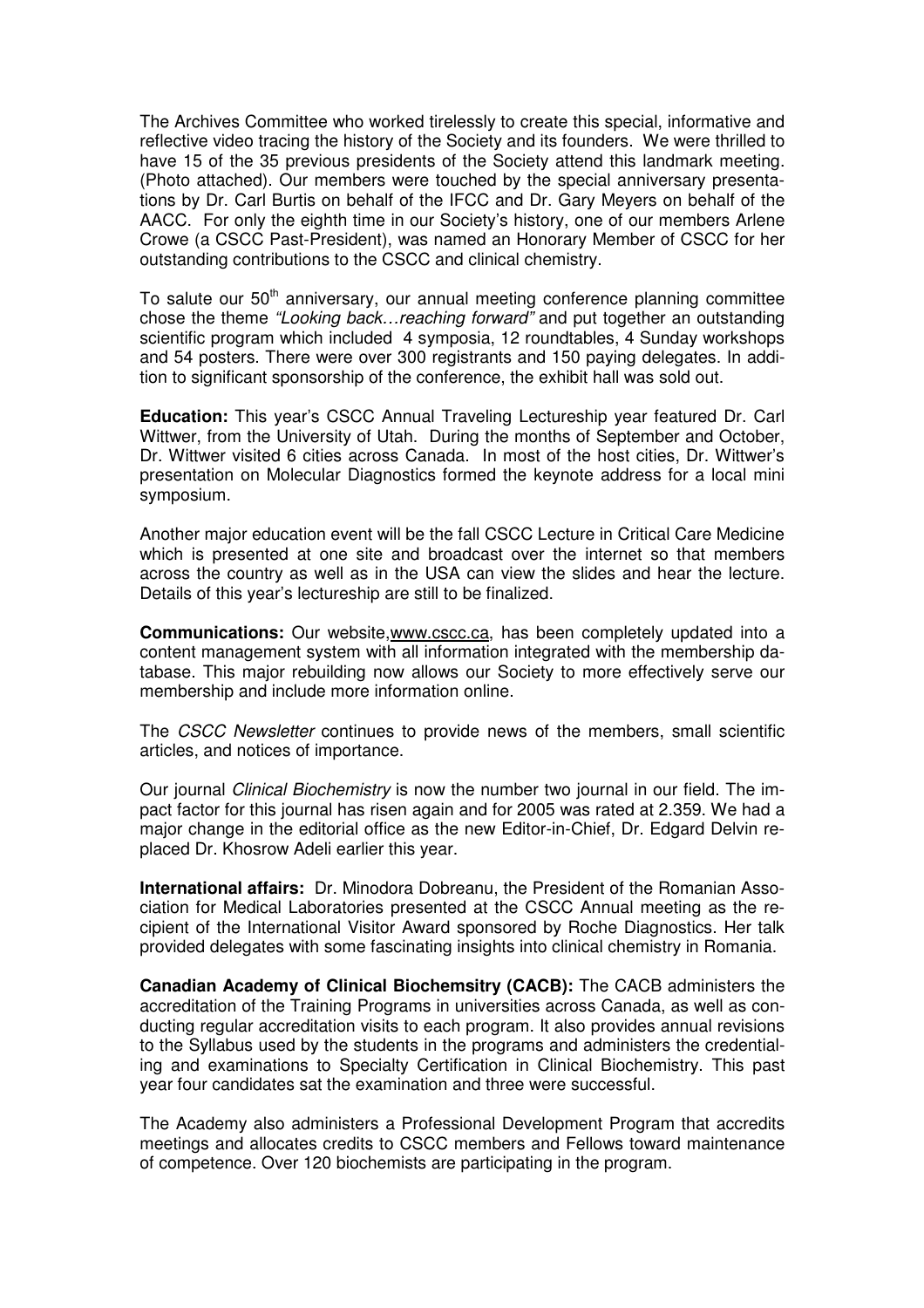#### **Current and Past Presidents of the CSCC who attended the 2006 CSCC Annual Meeting**



Row 1: Sherry Perkins, Lynn Allen, Connie Prosser, Albert Fraser Row 2: Jim Wesenberg, Jean-Claude Forest, Lee Wright Row 3: Arlene Crowe, Richard Pearce, Matt McQueen Row 4: John Nixon, Paul Desjardins, David Seccombe, Kent Dooley, John Krahn Absent: Cliff Harris

#### **GERMANY**

**Deutsche Vereinte Gesellschaft für Klinische Chemie und Laboratoriumsmedizin e.V. (DGKL)** 

**German United Society for Clinical Chemistry and Laboratory Medicine**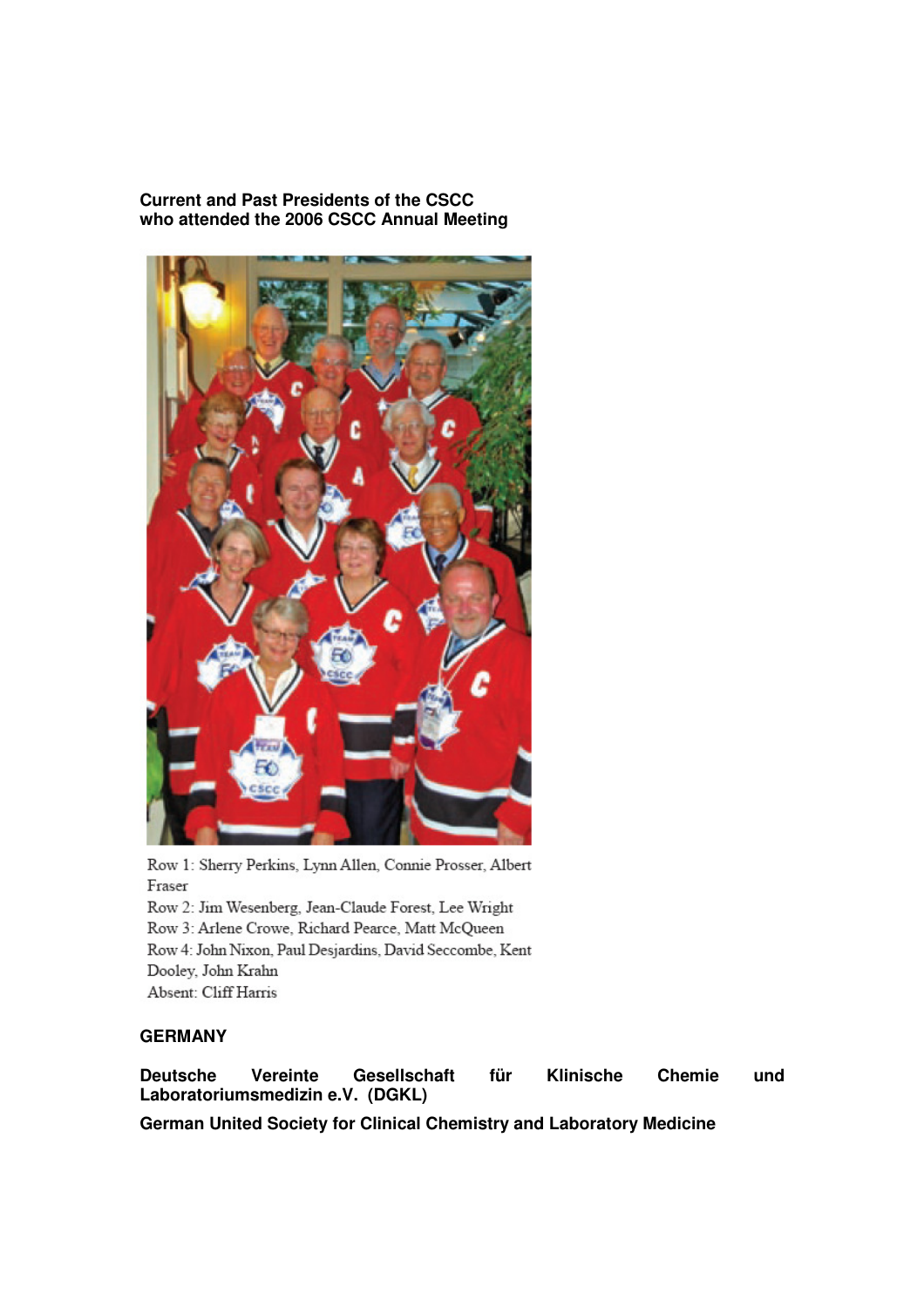The "Staudinger Symposium" was held from June 25 to 27, 2006, in the former Baroque monastery "Kloster Banz" (Bavaria). During this biannual meeting, young scientists from university and non-university research institutions headed by members of the DGKL presented their latest research results.

During the "Staudinger Symposium", the Award "Biochemical Analytics 2006" was presented to Matthias Mann, MD, PhD, Max Planck Institute in Martinsried (Munich), for his outstanding contributions to mass spectrometry-based proteome analytics. The award consists of a sum of 50.000 Euro. This DGKL Award represents one of the most prestigious prizes in the medical sciences in Germany and has a long tradition. In the past, it has been awarded to five Nobel laureates (Karry B. Mullis, Cesar Milstein, Georges Köhler, Frederick Sanger, and Walter Gilbert) who were awarded long before they got the Nobel Prize.

Further Awards: Professor Axel M. Gressner, MD, RWTH Aachen, was awarded the "Felix-Hoppe-Seyler-Prize 2006" on October 1st, 2006, during the National Meeting of the society in Mannheim. Dr. Gressner is honored for his outstanding achievements in the research on liver fibrosis.

Christian Götting, PhD, Ruhr-Universität Bochum at Bad Oeynhausen, was awarded the "Ivar-Trautschold Prize" for young investigators during the "Staudinger Symposium", for his work on the characterization and pathobiochemical significance of humane xylosyl transferases.

The DGKL Annual Meeting 2006 was for the first time held jointly with the Austrian and Swiss Societies of Clinical Chemistry and Laboratory Medicine in the "Rosengarten Congress Center", Mannheim (October 1<sup>st</sup> to 4<sup>th</sup>, 2006, Congress President: Prof. Michael Neumaier, MD, Klinikum Mannheim, University of Heidelberg). The Executive Board of the DGKL has decided to hold the Annual Meeting every second year in Mannheim. In the years between, the Annual Meetings will take place in various locations in Germany and Austria, especially in university cities.

During the Annual Meeting, the General Assembly of the Membership was held on October 2nd, 2006. The following DGKL Board members were newly elected: President: Karl Lackner, MD, University of Mainz, begin of term May 2007, successor of Professor Knut Kleesiek, University of Bochum at Bad Oeynhausen; Vice President: Rudolf Tauber, MD, Charité University Hospital Berlin. Professor Tauber will also be the Congress President of IFCC-WorldLab 2011 in Berlin; Secretary: Klaus Kohse, MD, PhD, Klinikum Oldenburg, as successor of Professor Wolfgang Vogt, Munich; Treasurer: Heinrich Patscheke, MD, Klinikum Karlsruhe, who was re-elected again and confirmed as successful Treasurer of the last 10 years.

DGKL will establish contacts with the German Diabetes Association and the Dutch Association of Clinical Chemistry in order to organize and coordinate, together with these scientific societies, the introduction of the new units of HbA1c.

An extraordinary Board meeting with extensive discussions about the strategic and organizational planning for the Berlin IFCC WorldLab 2011 will be held in Berlin in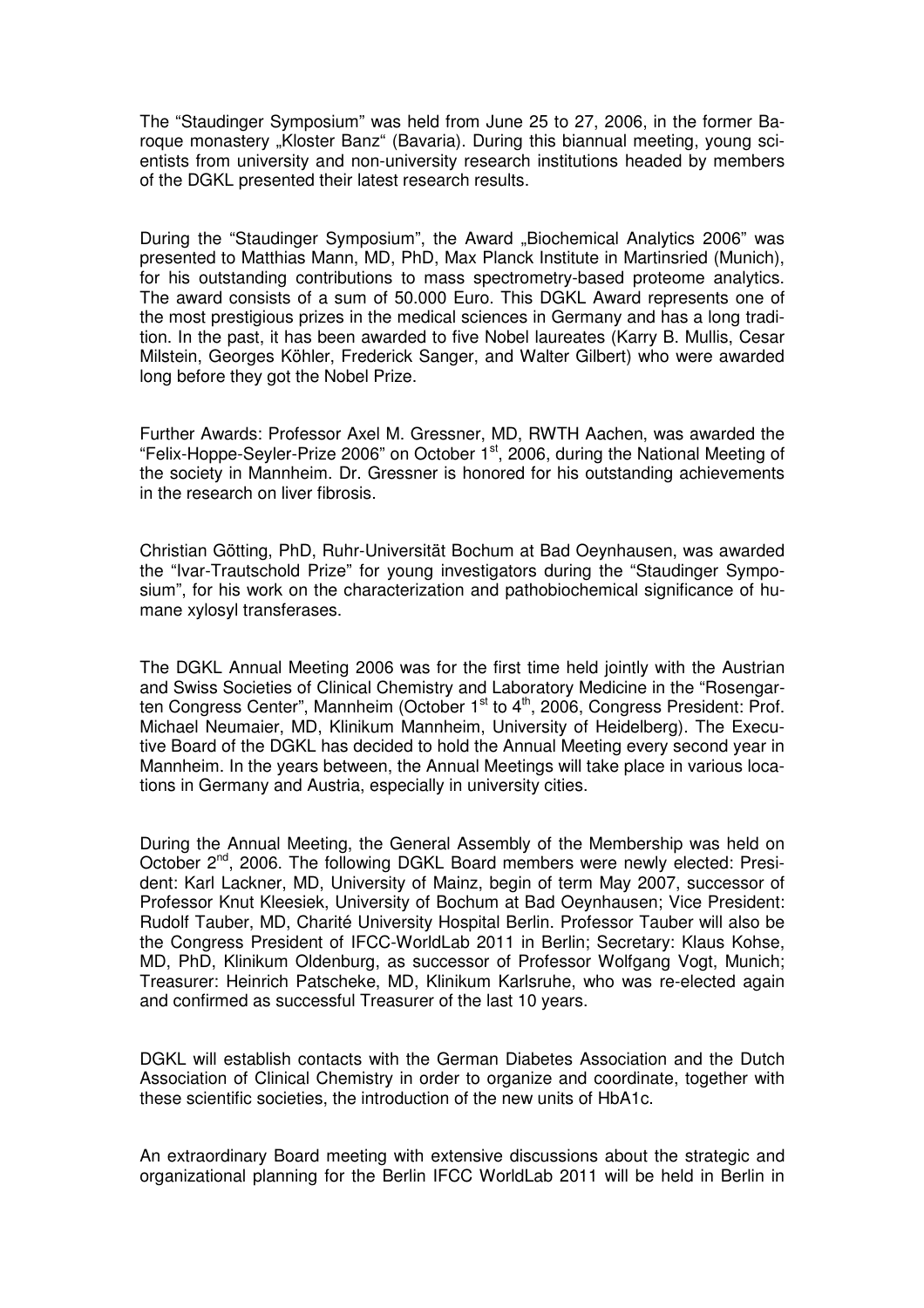November 2006. Participants will be the Congress President, Professor Tauber, Professor Renz, and the DGKL Board.

#### **FINLAND**

#### **Finnish Society of Clinical Chemistry (FSCC)**

FSCC Board 2006: Jarkko Ihalainen, chairman, Kari Mattila, vice chairman, Virva Huotari, secretary, Kari Savolainen, treasurer, Kristiina Kainulainen, member, Tomi Koski, member, Harri Laitinen, member.

At the end of October 2006 the Finnish Society of Clinical Chemistry had 336 active members, 115 members who have retired and 21 institutional members.

The annual Spring meeting was held in cooperation with the Finnish Association of Clinical Biochemists in Helsinki in April 6-7, 2006. The total number of attendants was 120, of which 17 were lecturers. The topics of the meeting were Reference ranges, Quality control, Autovalidation, Pandemic infections, Drug analysis and Diabetes.

The annual Fall meeting will be held in 8-10 November as a visit from Helsinki to Tallinn, Estonia, with a lecture program. The topics of the meeting are Education at the field of clinical chemistry, Laboratory automation and Current topics in clinical chemistry. A visit to the laboratory of Regionalhaigla -hospital in Tallinn will be organized. At the moment 52 participants have registered for the meeting.

The society has continued to publish a Finnish Journal of laboratory medicine called Kliinlab. Totally six issues and approximately 130 pages dealing with clinical chemistry and laboratory medicine will be published this year. The web-pages are http://www.skky.fi/suomi/kliinlablehti.php?file=magazine.

The 2008 Nordic Congress of Clinical Chemistry and Laboratory Medicine will be held in Helsinki, Finland. The preparations have been active all the year. The scientific committee was organized in October.

Fifth Clinical Chemist of the Year was Allan Rajamäki.

#### **FRANCE**

#### **Société Française de Biologie Clinique (SFBC) French Society of Clinical Biology**

**Organization of SFBC**: In 2006, The SFBC was under chairmanship of Prof Philippe Gillery (PG), who continued to steer the French national society through its evolving roles within the regional and international Federations. In addition to its chairman, the SFBC-EB comprises a president elect Pr Alain Legrand**,** a general secretary Dr N Jacob, an assistant general secretary Dr I Aimone Gastin, a treasurer Dr F Felden,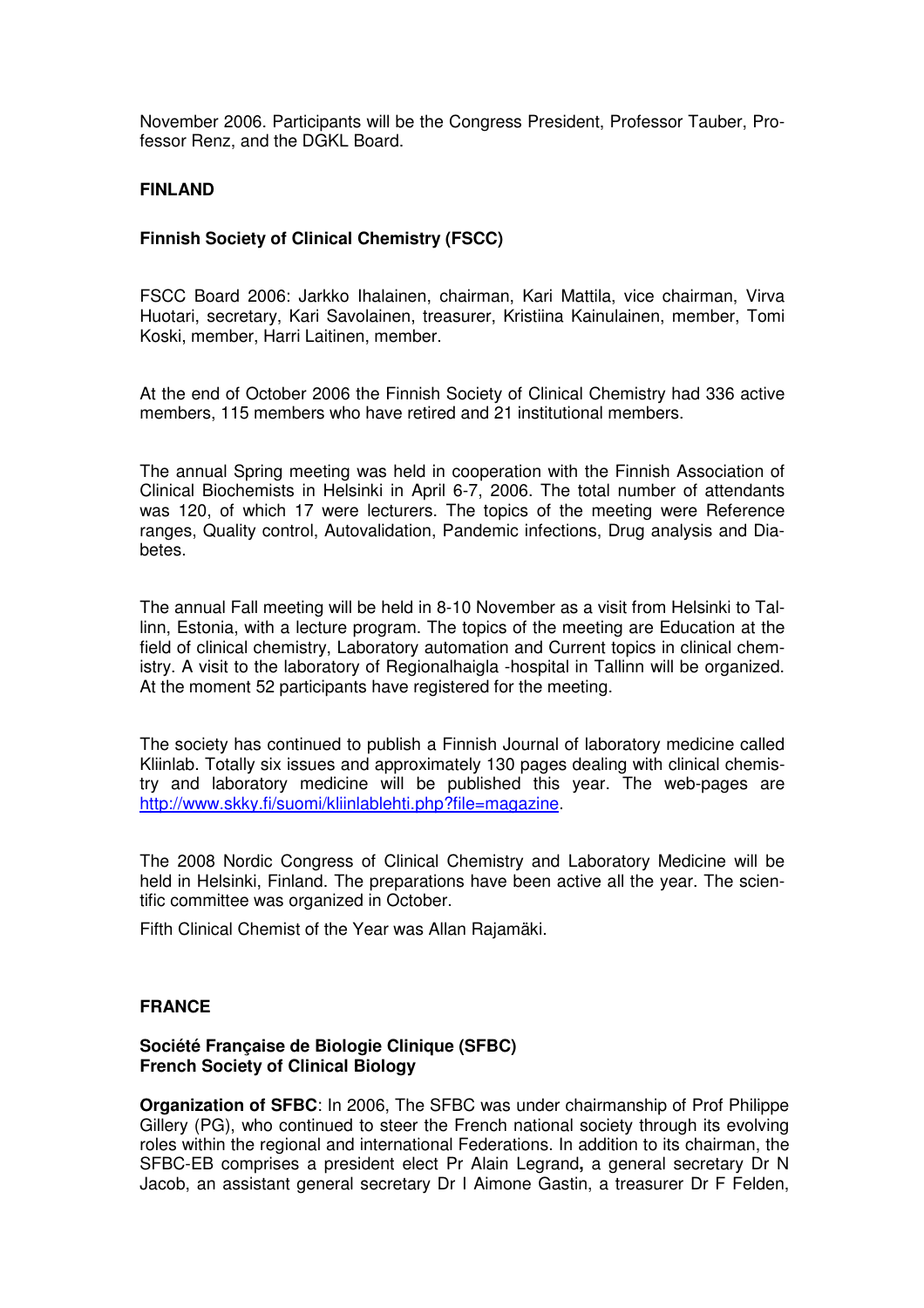two SD co-chairs Pr P Carayon and Dr R Garnotel, an Editor in chief for the Annales de Biologie Clinique Pr JL Dondt, and a webmaster Dr R Couderc **(http://www.sfbc.asso.fr**)**.**

The Committee on International Affairs is assisting the SFBC-EB in promoting active partnerships between all the IFCC full members, liaising and collaborating with IFCC and its constituent divisions and representing the SFBC expertise at the international level. In addition of the SFBC President-IFCC representative and president elect, members are: Dr Bernard Gouget, (FESCC Representative), Dr Simone Zerah (EC4 Representative), Dr Bernard Poggi (IFP Representative), Pr Gérard Siest; Pr Jacques Bienvenu .

**Scientific activities:** The Scientific Committee (SC), aims are to establish and to improve the standards for scientific, clinical and technical aspects of best laboratory practices. SC plays an important role for establishing the bridge between basic, applied science and clinical care. Formal links are recognized with INSERM, HAS and AFSSAPS. Currently active SC-working parties are:

#### Working Groups **Chair Chair Chair**

**Allergy** Dr J-Ch RENVERSEZ **Quality Insurance and Metrology Demonstral DUMONTET Specific Markers of Tobacco** Dr Nelly JACOB **Kidney function and renal diseases Dr JP CRISTOL Hs CRP Dr Rémy COUDERC Std Description of Analyzers Dr Anne GRUSON**<br> **HepaticFibrosis Dr** Michel V **Biological Markers for. Alzheimer's Disease** Dr Armand PERRET-L<br> **Biol Markers of Oxidative Stress** Dr Patrice THEROND **Biol Markers of Oxidative Stress Gonadic peptides Gonadic peptides**<br> **Proteomics**<br> **Proteomics**<br>
Proteomics **Proteomics**<br> **Proteomics**<br> **Proteomics**<br> **Proteomics**<br> **Proteomics**<br> **Proteomics** 

**Dr** Michel VAUBOURDOLLE<br>Dr Armand PERRET-LIAUDET Dr JC SOUBERBIELLE

**SC-Task forces** Chair **Chair Chair** 

**Trace Elements** Dr François BARUTHIO **Enzymology** Dr JM LESSINGER **Standardization of HbA1c assays Pr Philippe GILLERY**<br> **Nanotechnologies and nanomedicine Property Dr Bernard GOUGET Nanotechnologies and nanomedicine** 

**SFBC and IFCC collaborations:** SFBC Members are strongly involved in the IFCC working parties and activities.

**IFCC-SD:** Scientific Division member (SD-EC): Philippe Gillery; Reference Systems of Enzymes (C-RSE): G Férard, vice chair 2003-05,corresp member 2006; Point of Care Testing (C-POCT): A Feuillu, corresp member; Traceability in Laboratory Medicine (C-TLM): A Vassault, corresp member; Reference Intervals and Decision Limits (C-RIDL): J Henny, member 2005-2007.

**IFCC-EMD:** Evidence Based Laboratory Medicine (C-EBLM); J Watine, member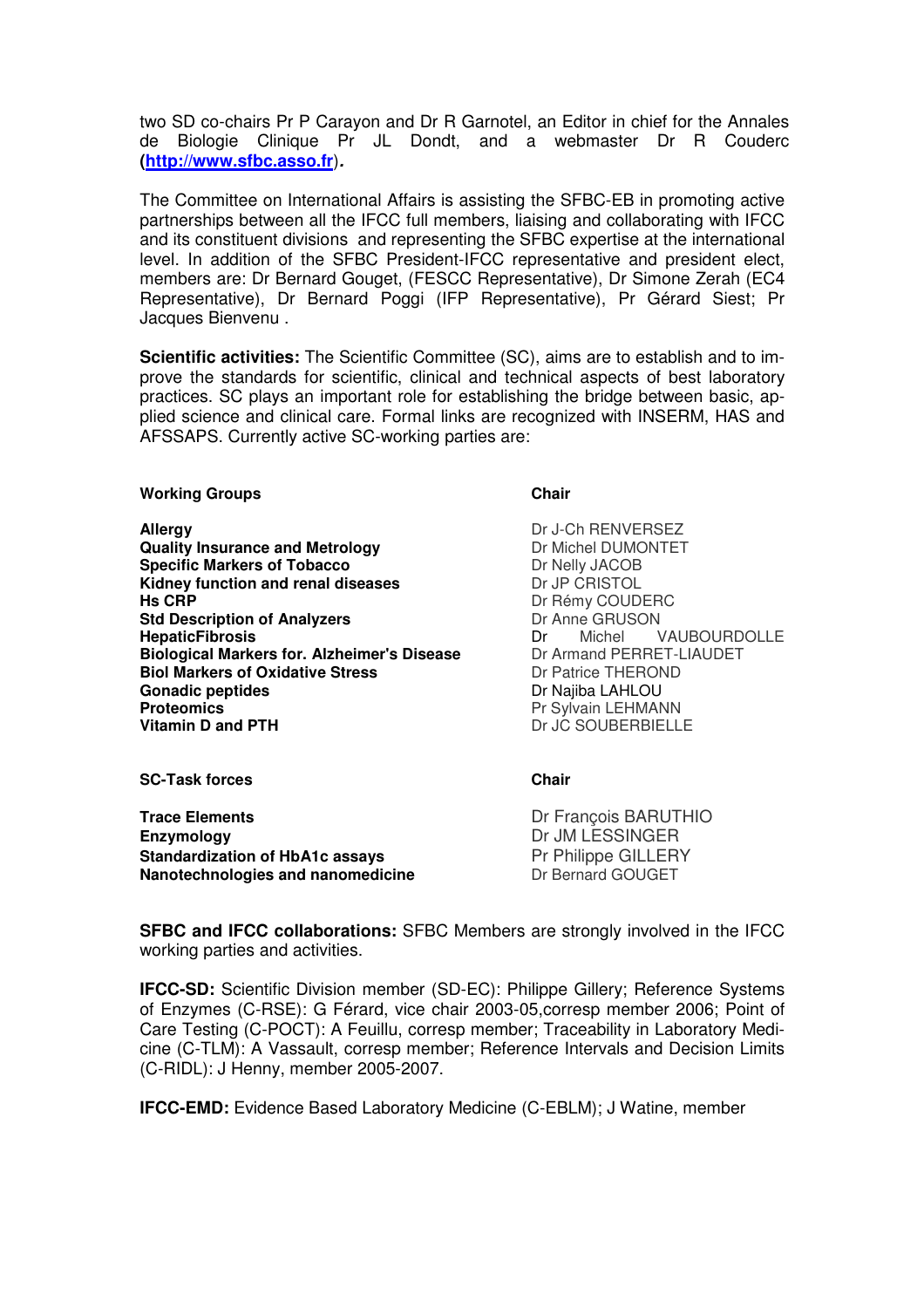**IFCC-CPD:** eJIFCC (ISSN number (1650-3414) and WG-eJIFCC: Ph. Gillery, member; IFCC News and WG-IFCC News: D Gruson, member; B.Gouget, ex IFCC-CPD chair

BIPM- IFCC JCTLM: B Gouget

**SFBC scientific activities:** The SFBC is organizing National Annual Scientific Meetings the second week of November at the CNIT Paris-La Défense (FR) ."La Journée du Conseil Scientifique" (The Annual SFBC Scientific Committee conference) is dedicated this year to topics developed by the SFBC working parties - tabacology, nephrology, hepatitis fibrosis- with also a plenary session on Molecular Imaging.

**SFBC-AWARD (Prix SFBC) for significant contributions in oncology Diagnostics 2006.** 

Dr Florence de Fraipont, MD, from the department of cancer biotherapy and biological therapy department, at the Grenoble' University-Hospital (FR), has been selected to receive the 2006 SFBC/Award for significant contributions to "Molecular Biology in estimating biomarkers of tumour progression".

."La Journée du Comité d'Interface" INSERM / Clinical Biology, (Annual SFBC-INSERM Joint symposium) on Metabolic Diseases will be held with two symposia respectively on Mitochondrial diseases and Lysosomal diseases.

**Education and Post graduate training:** SFBC is organizing at the national and regional levels educational programmes, workshops and exchange programmes. In 2006, one of them is a part of the three days international congress: "Journées internationales de Biologie", Paris (FR).

**Annales de Biologie Clinique (ABC):** The SFBC gives the grant to the publisher John Libbey to publish French recommendations, position papers, scientific reviews, general reviews, original articles, technical note, clinical cases, books reviews, news and guest editorials. The copyright of these contributions lies with the SFBC; 6 issues are published per year (http://www.john-libbeyeurotext.fr/fr/revues/bio\_rech/abc/sommaire.md)

**SFBC participations at FESCC and IFCC meetings:** SFBC representatives were very active at the IFCC meetings and others regional or national meetings:

**- 13th Balkan Federation meeting in TIRANA ( Albania)-October 2005 Conference on**: ehealth and telecommunications : major challenges for the laboratory scientists (BG) and meeting with the FESCC President

#### **- AMBC ( March 2006)**

meeting with the IFCC President and lecture on Nanotechnology based diagnosis: impact for the laboratory (BG)

**- COLABIOCLI meeting, Asuncion Paraguay, 29-31 Mars** meetings with COLABIOCLI and FESCC

Communication: E-Health and Telebiology: toward higher goals (BG)

**- XI congress of the Arab Federation of Clinical Biology, Damas 29 Apr- 2 May 06 (PG-BG)** 

Communication: Patient and medication safety: a laboratory medicine perspective (BG)

meeting with the French speaking countries of the AFCB.

**-XX journées Nationales de biologie Clinique, Hammamet 26-27 Mai 2006** (A Legrand, BG) co-chair of the session on Avian Influenza

**- 33<sup>e</sup> Congresso Braseiro de Analises Clinicas Juin 4-8 2006 Curitiba (BR)-**  Invited lectures (Ph Gillery) on: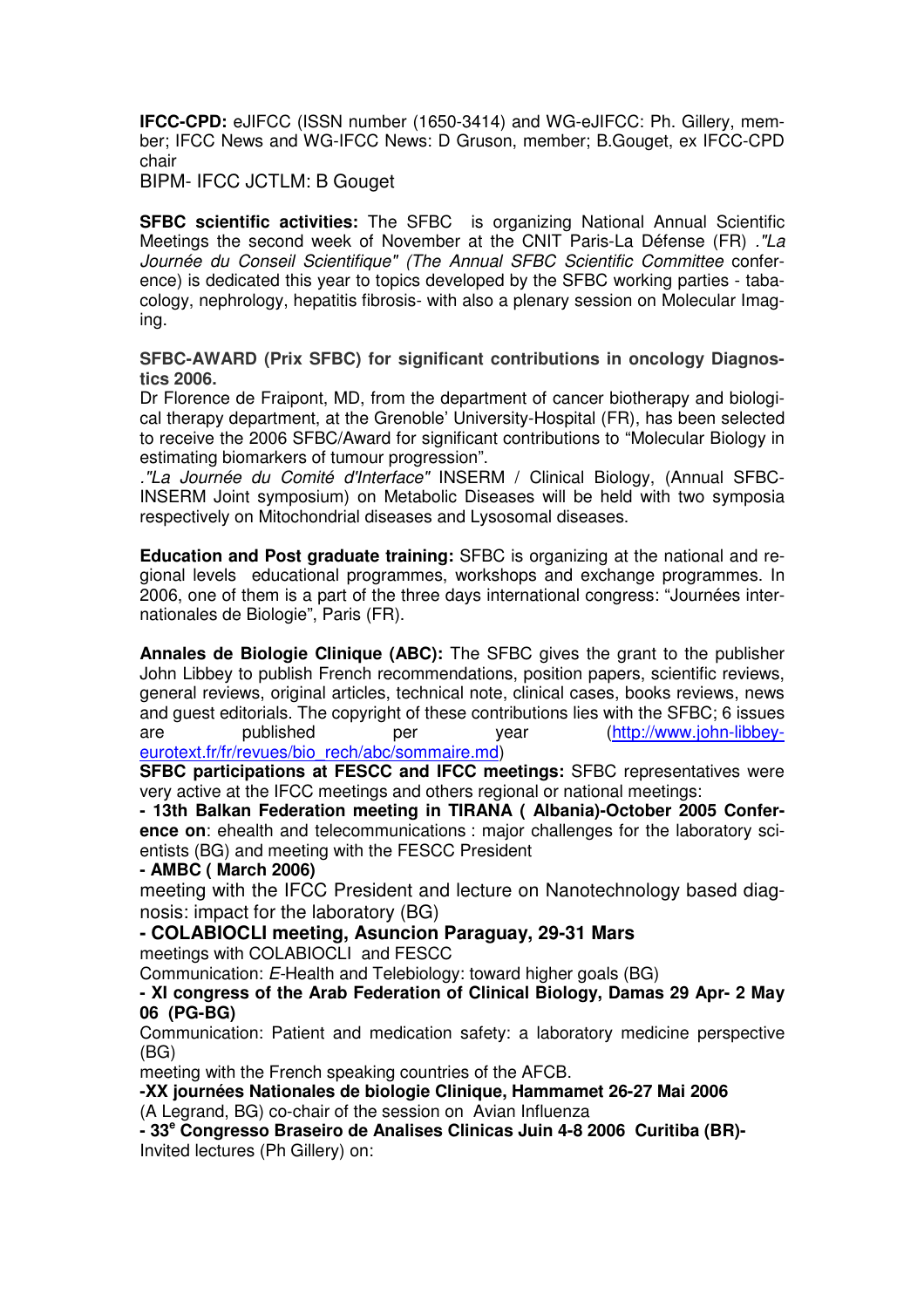Diabetes mellitus and clinical laboratory: what is new in the diagnosis and monitoring?

Diabetes, obesity and dyslipidemia approach: clinical laboratory markers for diabetes mellitus and its relations with obesity, dyslipidemias and risks for cardiovascular diseases

**- Fédération Internationale Pharmacie (FIP)**( B Poggi)66th International Congress of FIP 25-31 August 2006, Salvador Bahia, Brazil

#### **- 5th Croatian Congress, 17-20 Octobre**

Communication : ehealth for achieving patient safety through information technologies

**International scientific or international advisory committees:** Euromedlab Amsterdam 2007 International Scientific Advisory Board: B Gouget**:** International scientific committee Worldlab , Fortaleza 2008: Ph Gillery**;** Euromedlab 2009 Innsbruck International Scientific Advisory Board: B Gouget

**IFCC newsletter and LMI:** The SFBC members wrote many news in the IFCC newsletter. A FESCC corner editorial was established in LMI edited by the SFBC-FESCC representative:

#### **ISRAEL**

#### **Israel Society for Clinical Laboratory Sciences**

During the last few years the ISCLS has expanded and includes most Clinical laboratory disciplines, and we are negotiating to include the Clinical microbiologists.

The Society had its annual meeting last February. The meeting included topics as Diabetes Mellitus in the third millennium, Targeted cancer therapy, Regulation and function of heparanase in cancer progression, MRD in hematological malignancies and more.

We had one symposium during 2006 and the topic was Hepatitis C.

We have conducted six scientific roundtables, discussing specific professional problems: eGFR and creatinine standardization, measurement of Total Protein in urine, bone markers, managing QC of POCT, the Protein C path and rationalizing the use of laboratory tests.

#### **JAPAN**

#### **Japan Society of Clinical Chemistry (JSCC)**

The current JSCC Executive Board Members are as follows:

**President**: Professor Naotaka Hamasaki, M.D., Ph.D. (He will serve out the presidency at the end of March, 2007)

**Board of Executive Members**: Professor Kazuhiko Nakahara, M.D., Ph.D., Professor Masayuki Totani, M.D., Ph.D., Professor Hakuo Takahashi, M.D., Ph.D., Professor Emeritus Nobuyuki Amino, M.D., Ph.D., Dr. Zensuke Ogawa, Ph.D., Professor Masato Maekawa, M.D., Ph.D., Professor Tsutomu Nobori, M.D., Ph.D. (He will be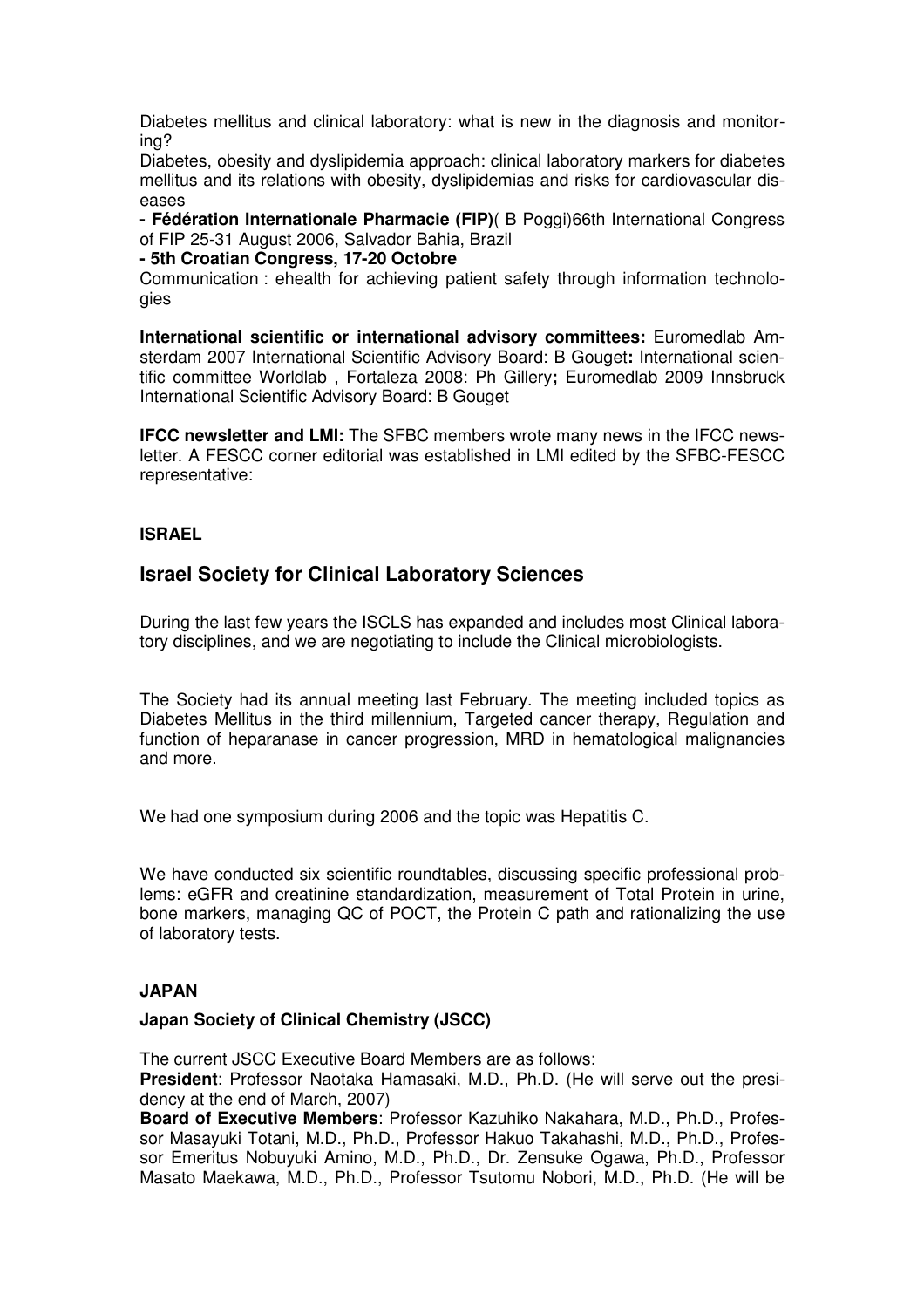the President of JSCC from April 1, 2007), Dr. Mitsuo Sekiguchi, Ph.D., Dr. Hideo Misaki, Ph.D., Dr. Yusi Matsuo, Ph.D., Professor Naoki Watanabe, M.D., Ph.D., Professor Yoshiaki Katayama, Ph.D, Professor Susumu Osawa, Ph.D.

**Scientific Activities**: The JSCC holds an annual scientific meeting and a summer seminar in a year. The 46<sup>th</sup> JSCC annual meeting was held in Tokyo from September 7-9, 2006, under the presidency of Professor Masayuki Totani. In the meeting, two plenary lectures, four symposia, five luncheon seminars, an educational workshop and 91 oral presentations were presented.

The 25th summer-seminar was held in Sapporo from August 3-5, 2006, under the presidency of Dr. Hitoshi Chiba. In the seminar, three plenary lectures, five scientific seminars, two educational workshops and six educational lectures were presented. The 47th JSCC annual meeting and the  $26<sup>th</sup>$  summer-seminars have been scheduled in Osaka with the presidency of Professor Shunichi Kumagai and in Siga with the presidency of Professor Tsutomu Nobori, respectively.

The JSCC has been cooperated with the Joint Committee for Traceability in Laboratory Medicine (JCTLM) in order to accelerate the standardization of laboratory data in Japan as well as worldwide.

#### **MEXICO**

#### **Asociaciõn Mexicana de Bioquímica Clinica (AMBC)**

IFCC National Representative: Ma. Antonieta Garza-Galindo; COLABIOCLI EB Member: Mario Garcia-Sanchez; COLABIOCLI Education Committee: Domingo Sanchez-Francia

**Scientific and academic activities**: XXIX National's congress in clinical chemistry in Acapulco, Gro. with the auspices of IFCC and COLABIOCLI. The scientific program included 3 plenary lectures, 17 symposia, 10 conferences, and 4 Round Tables discussions, where 99 speakers from Mexico, Colombia, France, Germany, USA and Canada participated. Also, the AACC Pediatric and Materno-Fetal Division, and several IDV companies sponsored Symposia, Lunch round tables and scientific Workshops. The Bayer Diagnostics Division award, Dr Moreira award to Quality, and T.J. Oriarte awards for best poster presentations were provided. In total, 1089 attendees participated at this meeting (ref. Supp. Bioquimia No 100, 2006, Lab Medica en Espanol, and IFCC eNews).

XVIII EQAS annual meeting (approx 600 laboratories) included a teleconference sponsored by Bio Rad Latin America on Total error in the clinical laboratory.

EQAS program of the AMBC solicited the recognition of the Mexican Entity of Accreditation under ISO 43-1/ILAC G13, becoming the first EQAS program in Mexico endorsed by this organization in Mexico.

200 hours Courses (Diplomats) in Diagnostic bacteriology and anti-micro bacterial susceptibility and in hematology with the recognition of the FES UNAM.

Courses (20 hours credit) on coagulation, immunoalergology, criminalistic testing, organic and other fluids, antibacterial sensitivity, urinalysis, mycology, advance inmunobacteriology, advance parasitology, metrology and trueness, hematology, basic molecular biology techniques and clinical application.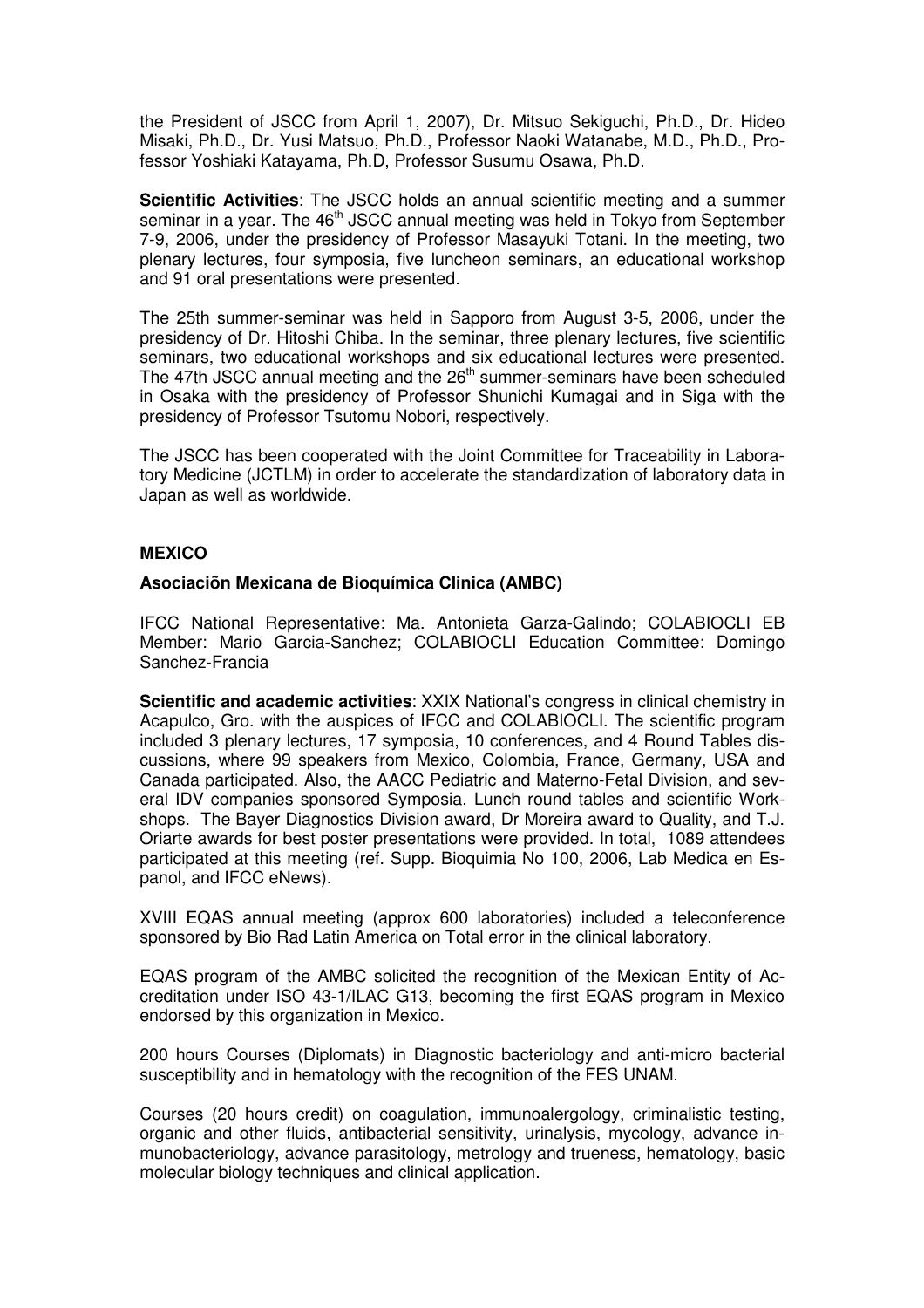Courses on ISO 1589:2003 organized in conjuntion with the Mexican Entity of Accreditation www.ema.org.mx in four cities around the country, Mexico City, Veracruz, Leon and Guadalajara.

Web page upgraded: www.ambc.org.mx and Distance learning project for continuing education programs to reach members all around the country.

IFCC Publications: LMI en español (www.medines.com) & eIFCC News www.ifcc.org/eJNews.

BIOQUIMIA Journal, 1500 issues distributed 4 times per year was recognized by the Council of Research and Technology (CONACYT) as the first and only journal in clinical laboratory sciences published in Mexico cited national and internationally.

Member, Working Group in Laboratory Accreditation 15189:2003 / MNX EC 15189 IMNC 2006, and WG in Microbiology at the Mexican Entity of Accreditation. Full Member, Executive Board, Mexican Entity of Accreditation (2006-2009).

Member, SubCommittee 47 /ISO 15189 of the Mexican Institute of Standards and Certification (IMNC) www.se.gob.mx and Member, ISO 15189 TC212/WG 1.

IFCC VLP lecturer to Paraguay at the XVIII COLABIOCLI congress, April 3-7, 2006.

IFCC Awards committee member; associated member AQ Committee; associated member WG HbA1c; Fortaleza 2008 Organizing committee SBAC Secretary and Member,International Advisory Scientific Committee.

AMBC organized a Symposium and lecturers to attended the XVII COLABIOCLI congress in Asuncion, Paraguay April 3-7, 2006, where an Industry Workshops on QA was organized in conjunction with Bio Rad Latin America.

Mexico, represented by AMBC full member society of COLABIOCLI, was elected Member of the COLABIOCLI Executive Board in Asuncion, Paraguay (2006-04-06); and designated as Chair of the Education Committee of COLABIOCLI in Buenos Aires, Argentina (2006-08-26)

AMBC International participation as speakers and/or delegates at: AACC Annual meeting & Clinical Lab Expo, Chicago, Ill, USA; COLA First International Symposium, Baltimore MD, USA www.cola.org; V CALILAB, Buenos Aires, Argentina; XXV Congress of the Spanish Society of Clinical Chemistry and Molecular Pathology, Bilbao Spain; III Congress of the Metrolopitan Hospital in Caracas, Venezuela; V Congress of the Croatian Medical Biochemists Association, in Porec, Coratia; XXX FEMPAC congress, Puebla, Pue.; Mexico; International Seminar ILAC/ema, Mexico City, Mexico; and ISO 15189 TC212/WG1 meeting in Paris, France.

AMBC participation at several national forum and meetings of affiliated societies and colleges in Mexico (information published in the AMBC Bulletin).

Research Projects on EQAS programs for HbA1c and Coagulation.

Agreements with the National Autonomous University of Mexico (FES campus), University of Chiapas, Faculty of Chemistry; and University of Tamaulipas, Postgraduated program in clinical biochemistry. This collaboration included courses, visiting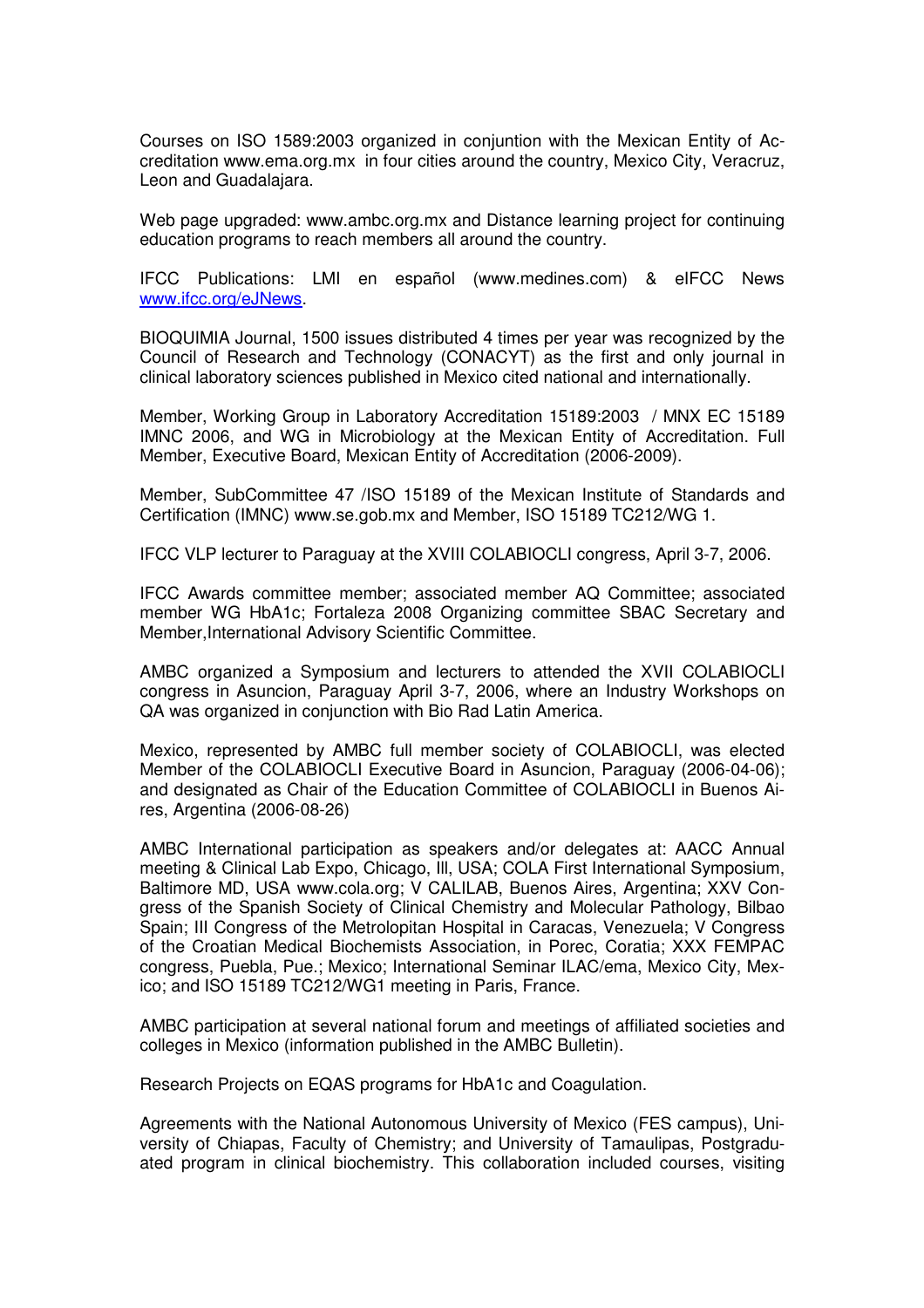lecturer programs, tutoring and mentoring programs in clinical biochemistry, with industry projects sponsorship and scientific recognition nationwide.

AMBC – Industry cooperation on continuing education included seminars on Quality topics lectured in 12 different cities in Mexico.

The first International Conference auspiced by IFCC was sponsored by Bio Rad Latin America, and televised in four countries with a total of 617 attendees in the Latin America region www.ifcc.org

#### **NIGERIA**

#### **Association of Clinical Chemists Nigeria**

The EXCO of the association have met, preparations for next years conference is on the way.

The conference comes up in August 2007.

The conference would be taking place in Ilorin, Kwara State which is in the central part of Nigeria.

The theme for the conference is "Clinical Chemistry and non-Communicable Diseases"

More details will be worked out before the end of the year.

#### **POLAND**

#### **Polish Society for Laboratory Diagnostics**

Within 10 months 5 inter-regional scientific conferences have been organized by different Divisions of the Society. These were interdisciplinary conferences dedicated to subjects like: novel biochemical markers in laboratory diagnosis, EBLM and quality and cost-effectiveness in laboratory testing, with lectures delivered by clinicians and clinical chemists and participation of medical doctors, GPs and laboratory diagnosticians. In Poland, the field of laboratory medicine collects mainly biologists, biochemists, pharmacists and very few medical doctors. All of them form a big group of laboratory diagnosticians. The important activity of our Society is to bring closer the two circles, the one of clinicians/ medical doctors and the other of laboratory diagnosticians/ clinical chemists. Our aim is to raise a dignity of the profession of clinical chemist in Poland.

Under the auspices of Polish Society of Laboratory Diagnostics, in cooperation with EDMA, the Polish version of Labtestsonline website is prepared. The translation into Polish of first 44 laboratory tests is almost completed.

The arrangements for the 16<sup>th</sup> Congress of Polish Society of Laboratory Diagnostics that will be held September next year in Wroclaw are continued.

#### **SPAIN**

**Sociedad Español de Biochímica Clínica y Patología Molecular Spanish Society for Clinical Chemistry and Molecular Biology (SEQC)**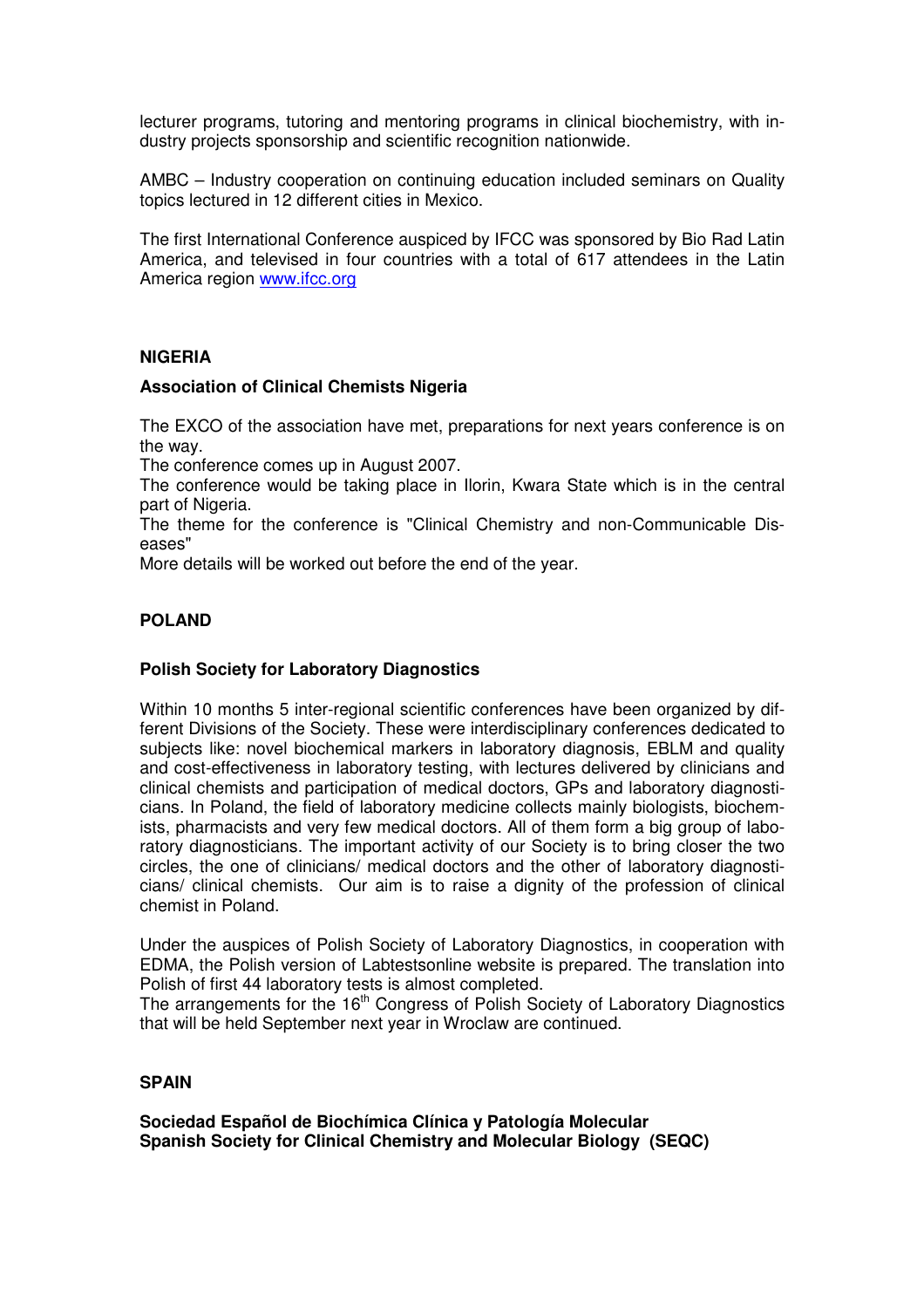The annual meeting of the Scientific Committee of the SEQC was hold in Pamplona, March 30-31 with 200 attendants. The main subjects of the meeting were:

- a) Automation models
- b) Molecular biology of the urologic tumors
- c) Present and future of the renal function in the laboratory
- d) Prenatal diagnosis: Cytogenetic and molecular aspects
- e) Information system in the clinical laboratory. Clinical validation in the postanalytical step
- VI meeting about drug monitoring and clinical toxicology. Immunosuppressors. Madrid 21<sup>st</sup> of April
- Meeting about clinical applications of plasma proteins. Palma de Mallorca. 7-9 of June
- Seminar about Biochemical study of the cardiac patient: from the risk to the damage. Barcelona 29<sup>th</sup> of June
- The 2006 SEQC annual meeting was hold in Bilbao, 9-11 October, with 1000 attendants
- Statistic course hold in Bilbao. 11<sup>th</sup> of October
- Seminar about marketing in the clinical laboratory. Barcelona 15<sup>th</sup> of November
- Seminar about updating in the biochemical study of the phospho-calcium metabolism. Madrid 23<sup>rd</sup> of November
- Seminar about Celiac disease. Santander. 13<sup>th</sup> of December
- Programme of continual education. Education committee
- Programme of quality external evaluation. Quality and Accreditation Committee
- Obituary: The SEQC president José Luis Castaño has died the 20<sup>th</sup> of December

#### **GREAT BRITAIN**

#### **Association for Clinical Biochemistry**

Current issues include: The UK accreditation body, Clinical Pathology Accreditation [CPA] is revising its standard B1, which relates to who can head a Department. Their interpretation of ISO 15189 is that the Head of a Service may not need to be medically or postgraduate scientist [MRCPath] qualified. Discussions continue. A recent report on R&D funding is recommending withdrawal of current disseminated funding that enables small scale clinical research; to be replaced with a centrally directed disbursement to larger research hubs.

The ACB has reviewed its structures, while Regional structures were broadly satisfactory, those at National level have been proposed where the Executive is more strategic, with Directors designated for particular areas e.g. science, clinical practice, finance etc. A key proposal is the change to a President, with support from a President-Elect and Past President in alternate years, this will clarify roles and responsibilities and replace the current posts of Chair and President. We anticipate these changes will enable more effective direction of activities as they relate to our operating environment as well as improving governance and accountability.

The designation Chartered Scientist [CSci] has been recommended as a mark of competence by the UK Government and is awarded by the Science Council. The ACB have had to put in place a Code of Conduct and disciplinary procedures to become a recognised Awarding Body.

Professional Regulation is the subject of two government consultations: Medical: Donaldson report and Non-medical: Foster Report.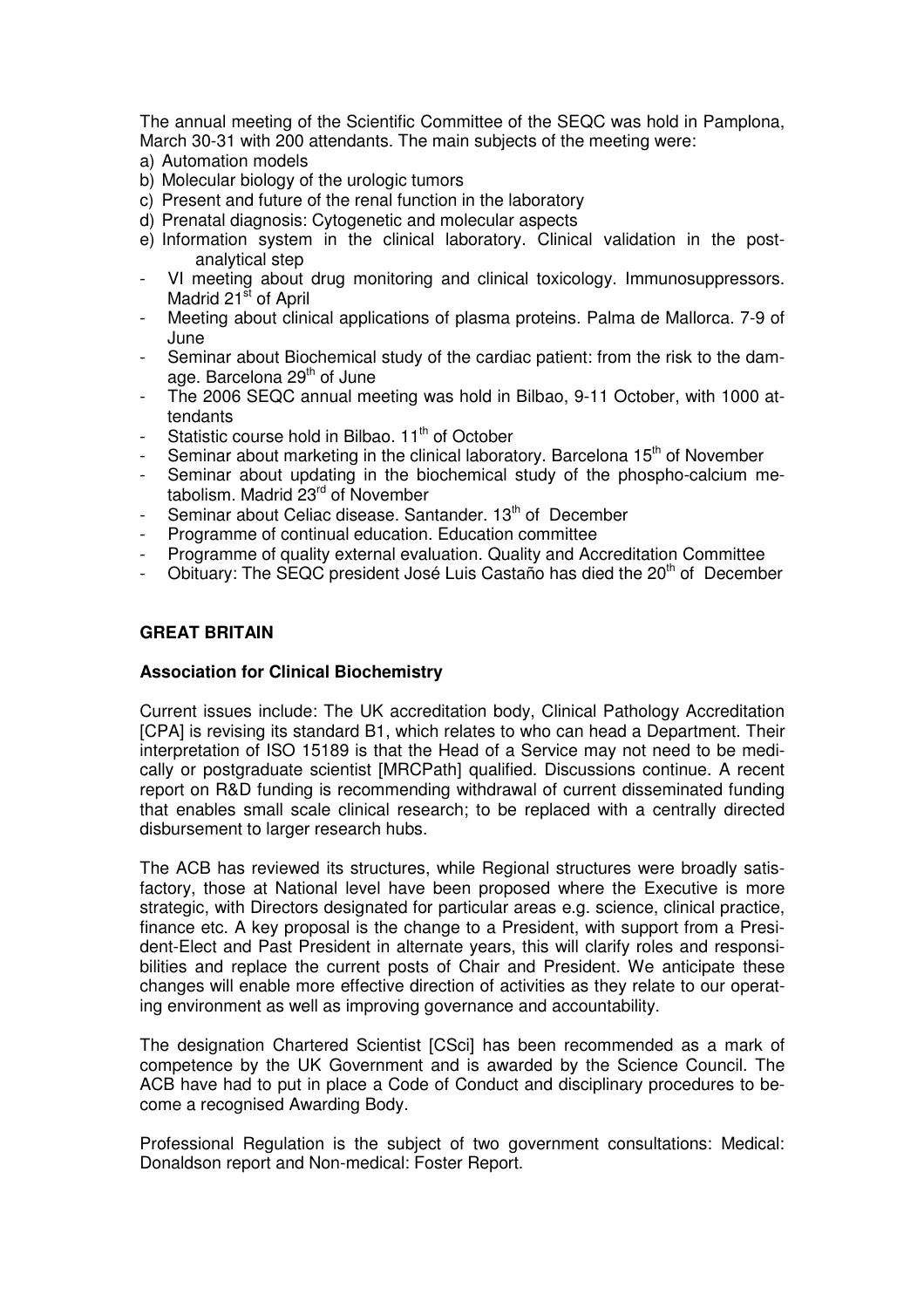The ACB has appointed a Government Officer with the remit to: Influence Govt Policy, Direct our PR effort, Co-operate with other UK laboratory professional and trade organizations, Facilitate communication

A significant development has been a wide ranging review of Pathology services in England, but not the rest of the UK, by Lord Carter. One of the members of the review team was a Clinical Biochemist: Prof Chris Price.

The English Dept of Health has accepted the report, but it is not yet policy. Implementation is anticipated in the next year. The ACB have run a series of Roadshows to inform members; approximately 25% of the membership attended and information has been made available on the members page of our web-site. We expect significant change in laboratory configurations and our relationships with industry to result.

#### **SERBIA**

#### **Society of Medical Biochemists of Serbia**

**Main activities**: The members of the Society appointed by Ministry of Health of Serbia actively participated in forming The Chamber of Medical Biochemists of Serbia that will work on all future activities and regulation of medical biochemistry and clinical chemistry as profession in health service of Serbia. The Chamber of Biochemists of Serbia is formed according to the Health Low of Serbia.

The Society organized two educational seminars devoted to the application of tumor markers in laboratory medicine (Belgrade, April 2006) and about the diagnostics of autoimmune and rheumatic diseases (June 2006, Sokobanja):

The Society organized two professional meetings about the accreditation of medical laboratories (International Convention of Quality, YUSQ, May 2006, Belgrade) and the Novelties in Laboratory Diagnostics in connection to 31st Belgrade Fare on Medicine and Techniques (Medipharm, September 2006);

The members of the Society are actively participated on 14th Meeting of Balkan Clinical Laboratory Federation (September 2006, Sofia, Bulgaria);

The Society has been organizer of the Second FESCC Symposium for Balkan Region and XIVth Congress of Medical Biochemistry and Laboratory Medicine (17-21. October, 2006, Novi Sad). Both Meetings are organized under the auspices of IFCC and FESCC with about 400 participants from Serbia, and all other Balkan countries. The coordinators of the 2nd FESCC Symposium were Professors Nada Majkić-Singh, Victor Blaton and Svetlana Ignjatović.

The 2nd FESCC Symposium has been organized in four parts, firstly devoted to the New Diagnostic Tools in Clinical Chemistry, i.e. SELDI-TOF-MS, 2 D-HPLC system and protein microarreys applied in protein analysis; the second part of Symposium has been about the applications of biomarkers of diseases on an Evidence-Based approach using cardiac natriuretic peptides, complexed PSA, serum HER-2/neu and bone markers as examples. In third part of the Symposium the Application of Quality Indicators in a Medical Laboratory on the basis of the quality of the sample and its impact on clinical decisions, quality control programme, interlaboratory comparison programs, application of ISO 15189 and complete automation of medical laboratory processes have been discussed. Round table discussion on presented topics has been organized as fourth part of the 2nd FESCC Symposium.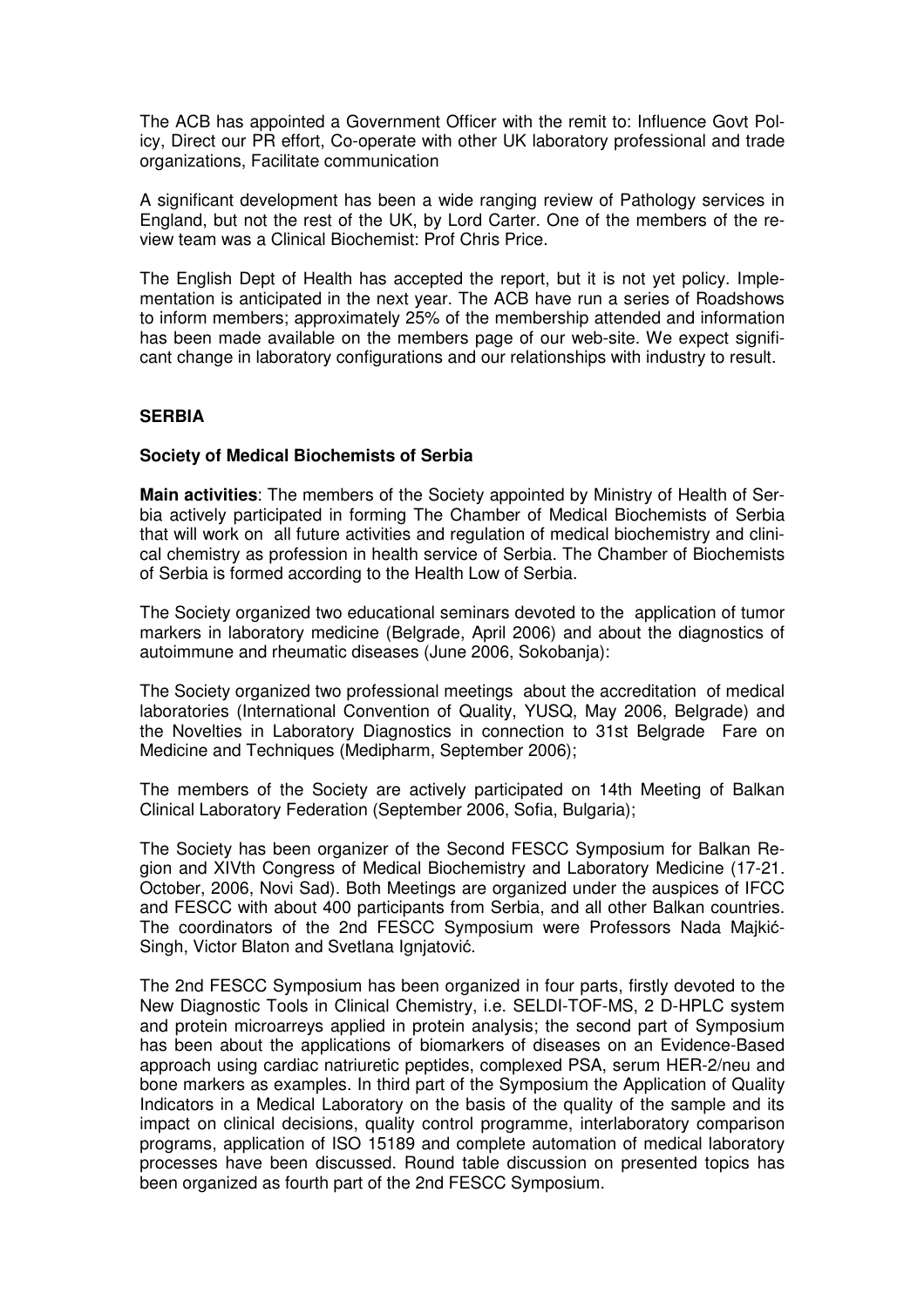The XIVth Congress had main sessions on genome and proteome, the current aspects of the atherothrombotic disease, biochemical markers of the diseases, cardiovascular diseases and cardiac markers, methods in clinical chemistry and proteins and enzymes.

IXth Scientific Conference "Professor Ivan Berkeš" will be held in Belgrade (December, 2006). The traditionally the best master and doctoral thesis will be presented and the best students graduated the Medical Biochemistry on Pharmaceutical Faculty of the Belgrade University will be awarded by the Society of Medical Biochemists of Serbia.

In 2006 the Society published two books (Majkić-Singh: Medical Biochemistry, and Lalić&Ilić: Analysis of Urine and Urine Sediment Atlas) and four Volumes of the Society Journal "Jugoslovenska Medicinska Biohemija".

#### **INDIA**

#### **Association of Clinical Biochemists of India (ACBI)**

#### **National Conference**

The 33rd National Annual Conference of the Association of Clinical Biochemists of India was held in the prestigious Armed Forces Medical College, Pune from 23-26 Nov 2006. This conference turned out to be a "Conference with a difference" as it had more than 50 corporate houses exhibiting their products. The Organizing Secretary of the conference Col Parduman Singh and his team had come up with the novel idea of covering all the recent advances in laboratory sciences as five pre-conference CMEs and two workshops one day prior to the conference. The conference received a never before preceded participation with over 1200 delegated registering for the conference from all over the country. The conference also had a large number of foreign delegates and guest speakers from countries like Australia, USA, UK, Iran, Ethiopia, Germany, China and SAARC countries.

The conference was inaugurated by Surgeon Vice Admiral VK Singh, PVSM,AVSM, VSM, Presidents' Honorary Surgeon, Director General Armed Forces Medical Services and Senior Colonel Commandant. Dr Mrudula Phadke, the Hon'ble Vice Chancellor of Maharasthra University of Health Sciences delivered Awadhesh Saran Memorial Oration on "Prenatal Diagnosis of Genetic Disorders", a topic which clearly spelt out the progression of Biochemistry from a specialty of test tubes shaking to a cutting edge specialty of the future. During the Inaugural function, Col Parduman Singh, Professor and Head, Department of Biochemistry, Armed Forces Medical College, Pune was installed as the President of the Association of Clinical Biochemists of India.

Many eminent and international professionals shared their ideas with the delegates. A stalwart in Molecular Biology, Dr Krishna Rao Appasani, Founder and CEO, Gene expression Systems Inc, USA spoke on the Nobel prize winning topic "RNA interference : A novel molecular mechanism for the discovery of therapeutics and diagnostics". Dr Peter Vervaat from Royal Hobart Hospital, Tasmania, Australia covered the important topic "Direct measurement of Lipoprotein cholesterol". The APFCB Travelling Lecture was delivered by Dr Chris Lam from Hong Kong on the topic "The Laboratory medicine of Infectious diseases". Dr Ruma Banerjee Professor of Biochemistry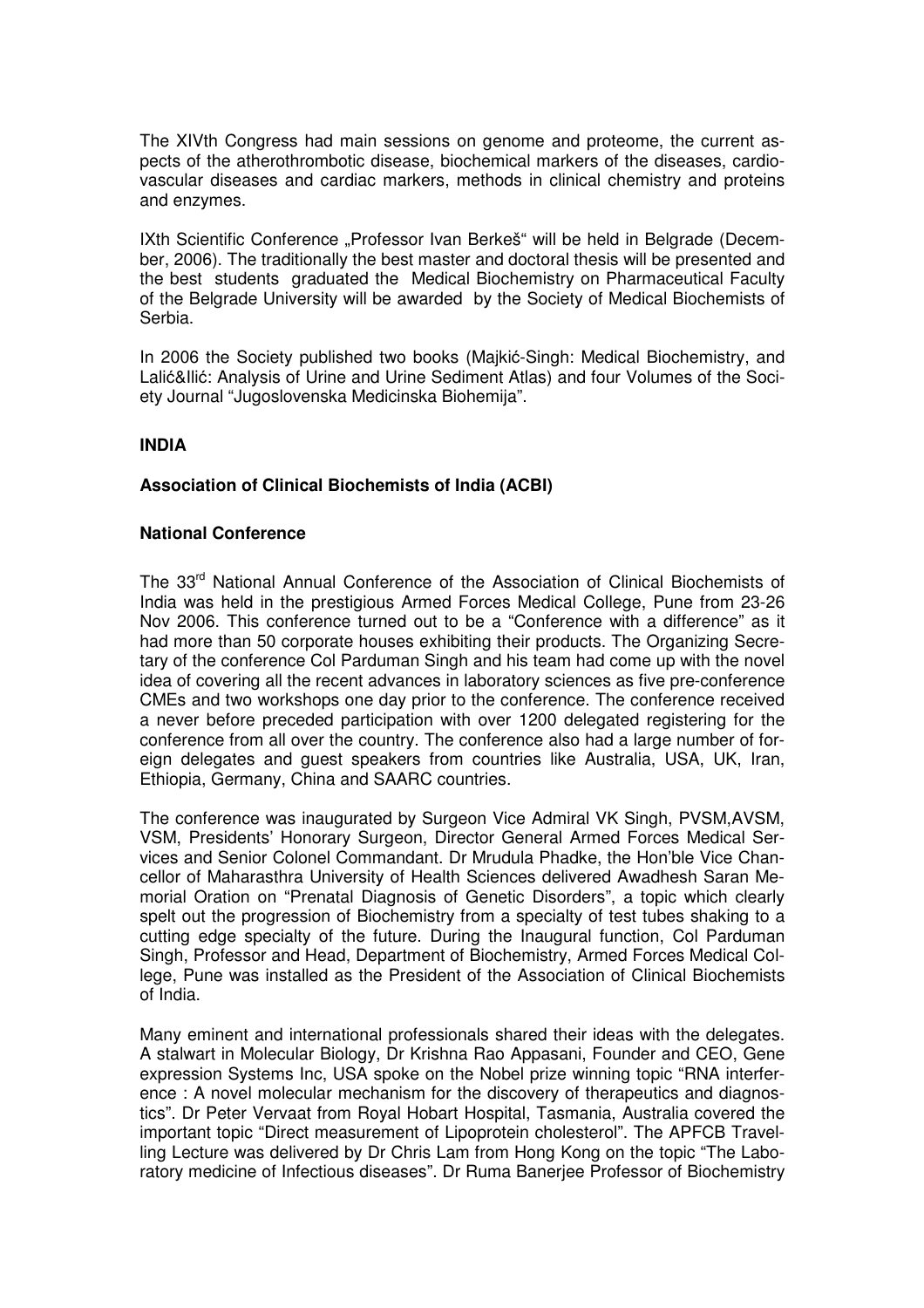from University of Nebraska discussed "Homocysteine dependant redox Homeostasis and disease". Dr R Swaminathan, a non-resident Sri Lankan and Professor of Biochemistry from UK deliberated on "Plasma nucleic acids in diagnosis and management" a novel concept, which has helped in diagnosis of diseases in difficult situations, especially in the case of the unborn. Unique in itself, this conference had delegates from SAARC countries like Bangladesh, Maldives, Bhutan and Nepal also attending the proceedings

The conference also featured 7 symposia on varied topics like "Preanalytical Automation", "Data management in Clinical Chemistry", Renal Biochemistry etc. Unique to the field, the importance of Bioethics in Laboratory Practice was included as a seminar in the conference where stalwarts like Dr J. S. Rai from UK participating in the deliberations.

There was an unprecedented participation from the junior residents and budding Biochemists with over 200 poster presentations on various aspects of Clinical Biochemistry. This was also accompanied with 83 oral presentations that were conducted over 3 days. The star attraction of the conference was a PG quiz contest that was conducted over two days. The quiz was conducted by Dr R Chawla, from Ethiopia on a dynamic interactive computer based module. Teams from more than 50 medical colleges participated in the quiz.

Talking about the conference, the Organising Secretary and now the President of ACBICON, Col Parduman Singh said that conferences with wider scope were the need of the hour to keep the young biochemists abreast with the fantastic advances in the field of laboratory services in terms of instrumentation, software, analytical techniques and diagnostic modalities.

#### **PRE-CONFERENCE CME IN THE FIELD OF LABORATORY MEDICINE**

The department of Biochemistry, AFMC along with the cooperation of the Department of Microbiology and Forensic Medicine conducted a "Pre Conference Workshop and CME" on  $22^{nd}$  Nov 2006, just before the start of the  $33^{rd}$  National Annual Conference of the Association of Clinical Biochemists of India. This was aimed at imparting training and upraising the budding biochemists about the latest development in this rapidly progressing field of Clinical Biochemistry.

Two workshops were conducted, one on the use and operation of "High Performance Liquid Chromatography" (HPLC). HPLC, a technique that is aimed at separation and quantitation of analytes in a solution, is a major recent advances in the field of biochemistry and is a protocol that finds wide use in the field of diagnostics and therapeutics. A hand on training for over 50 delegates was conducted by Dr B.L. Somani and Shri S Naveen of the department of Biochemistry. The second workshop was on "Variant Electrophoresis" which was conducted by Lt Col HS Batra and Maj Bhaskar Mukherjee and was attended by a similar number of delegates.

 5 parallel CMEs were also conducted on the following topics : (a) DNA profiling : Forensic Aspects, (b) Stem Cell Therapy (c) Molecular Biology Techniques, (d) Bio safety in Clinical Laboratory with special reference to HIV, (e)Laboratory Management : Emerging Trends in the  $21<sup>st</sup>$  Century. These topics were chosen with great care to ensure that the young doctors and health care providers were apprised with the latest information. In all more than 350 delegates (both service as well as civilians) benefited from the deliberations.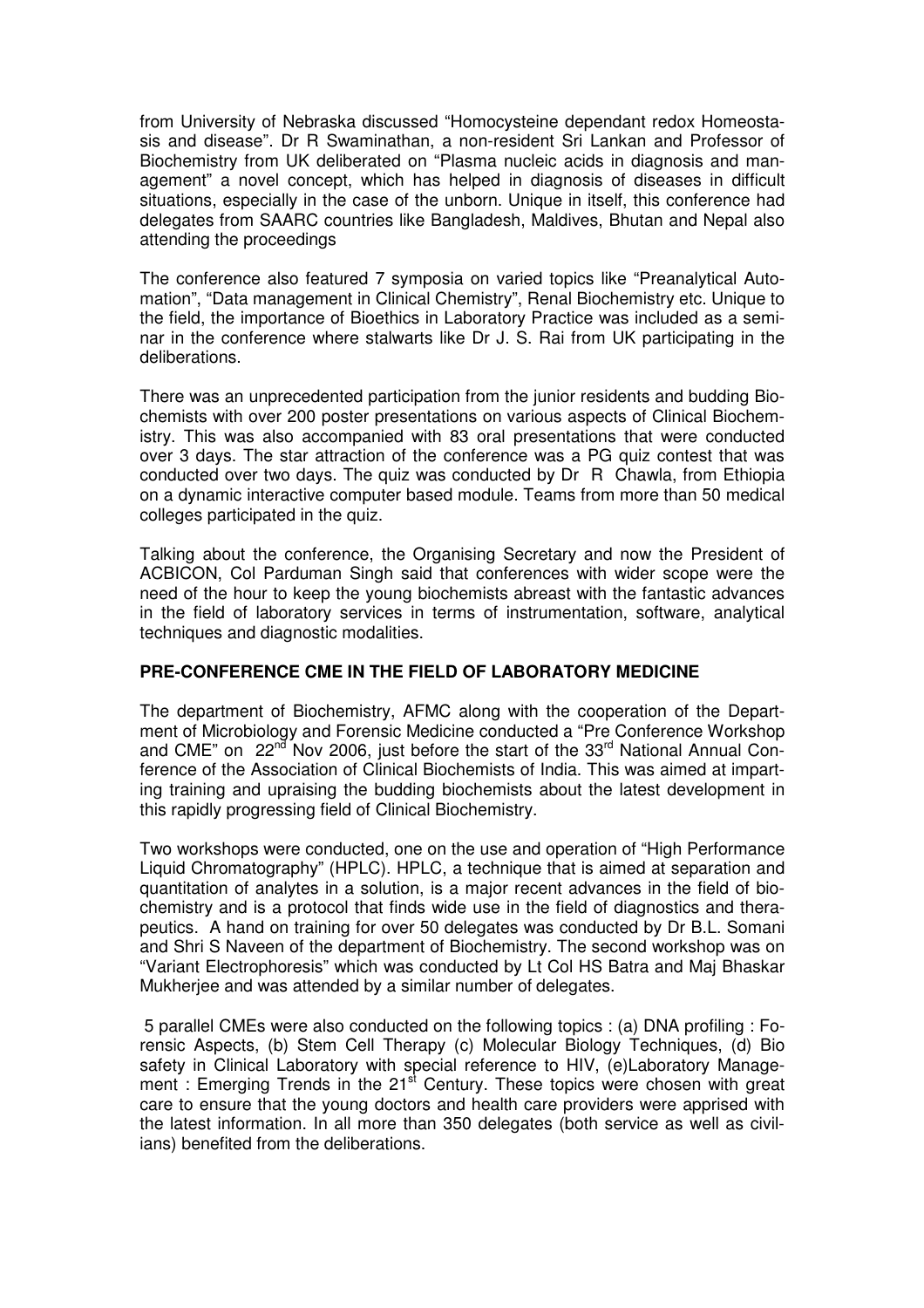The CME and workshop was specifically designed to meet the needs of the young Biochemists and served as a good platform to expose them to the emerging horizons in the field of Biochemistry.

Lt Gen JR Bharadwaj, PVSM,A VSM, VSM(Retd) an eminent Pathologist who is currently also a member of the National Disaster Management Authority inaugurated the Pre CME Workshop and Conference. It was a matter of pride and honour that such an eminent personality did the honour of inauguration. In his Opening Address, Lt Gen J. R. Bharadwaj, PVSM,A VSM, VSM stressed upon the importance of Quality Care in the field of Laboratory Medicine. He also urged the young doctors to keep abreast with the latest developments in the fast evolving and ever changing field of Clinical Medicine.

#### **Launching of Newborn Screening Quality Assurance Programme (NSQAP)**

Another important development of ACBI during the year is the launching of NSQAP. Effective screening of newborns using dried blood spot specimens collected at birth combined with follow up diagnostic studies and treatment helps to prevent mental retardation and premature death. ACBI Delhi Chapter in collaboration with CDC, Atlanta, Georgia, US has launched NSQAP that is expected to be operational for Jan 2007. More than 400 newborn screening labs in 54 countries are participating in this programme.

#### **AWARDS:**

**1. Sri A. J. Thakur Distinguished Clinical Biochemist Award** for the 2006 was given to Dr, T. N .Pattabhiraman , Past President of ACBI & Ex-Editor-in-chief of IFCB.

**2. Fellowship of ACBI (FACBI)** was awarded to Dr. M. V. Kodliwadmath, Prof & Head, Dept. of Biochemistry, JNMC, Belgaum and to Dr. M. V. R. Reddy, Prof. & Head, Department of Biochemistry, Mahatma Gandhi Institute of Medical Sciences, Sewagram.

**3.Awadhesh Saran Memorial Oration Award** was bestowed on Dr. Mrs. M. A. Phadke, Vice-Chancellor, Maharasthra University of Medical Sciences, Nashik, India

**4. K. L. Gupta Memorial Oration Award** was bestowed on Dr. Indu Mohan Gupta, Former Professor of Pathology, BUH, Varanasi, India

**5. KEM & Seth G. S. Medical College Oration Award** was bestowed on Dr. Ruma Banerjee, Professor of Biochemistry, University of Nebrsksa, USA **.** 

**6. Mrs. & Dr. G. P. Talwar Oration Award** was bestowed on Dr. R. Swaminathan, Professor of Chemical Pathology, St. Thomas Hospital, London, UK

**7. Dr. T. N. Pattabiraman Oration Award** was bestowed on Dr. K. Taranath Shetty , Professor of Neurochemistry & Dean, NIMHANS, Bangalore, India

**8.** Dr. Subir Kumar Das of Amrita Institute of Medical Sciences, Ernakulum, Cochin received **2006 Van Slyke Foundation Research Grant Award** through AACC.

**9. S**ix young scientists of ACBI received the Best Paper/Best Poster Awards. (**Dr. Sitadevi, Dr.P.S. Murthy, NIMS, MGIMS Awards)**. Another six young members were awarded with **ACBI Travel- Fellowships** to attend ACBI Annual Meeting.

#### **ACBI-CRC EQ programme**

The ACBI CMC external QA programme is being run smoothly by Dr. R. Selvakumar at CMC, Vellore. About 1705 labs are participating. Most of the participating labs are submitting the results online making the analysis and feedback faster.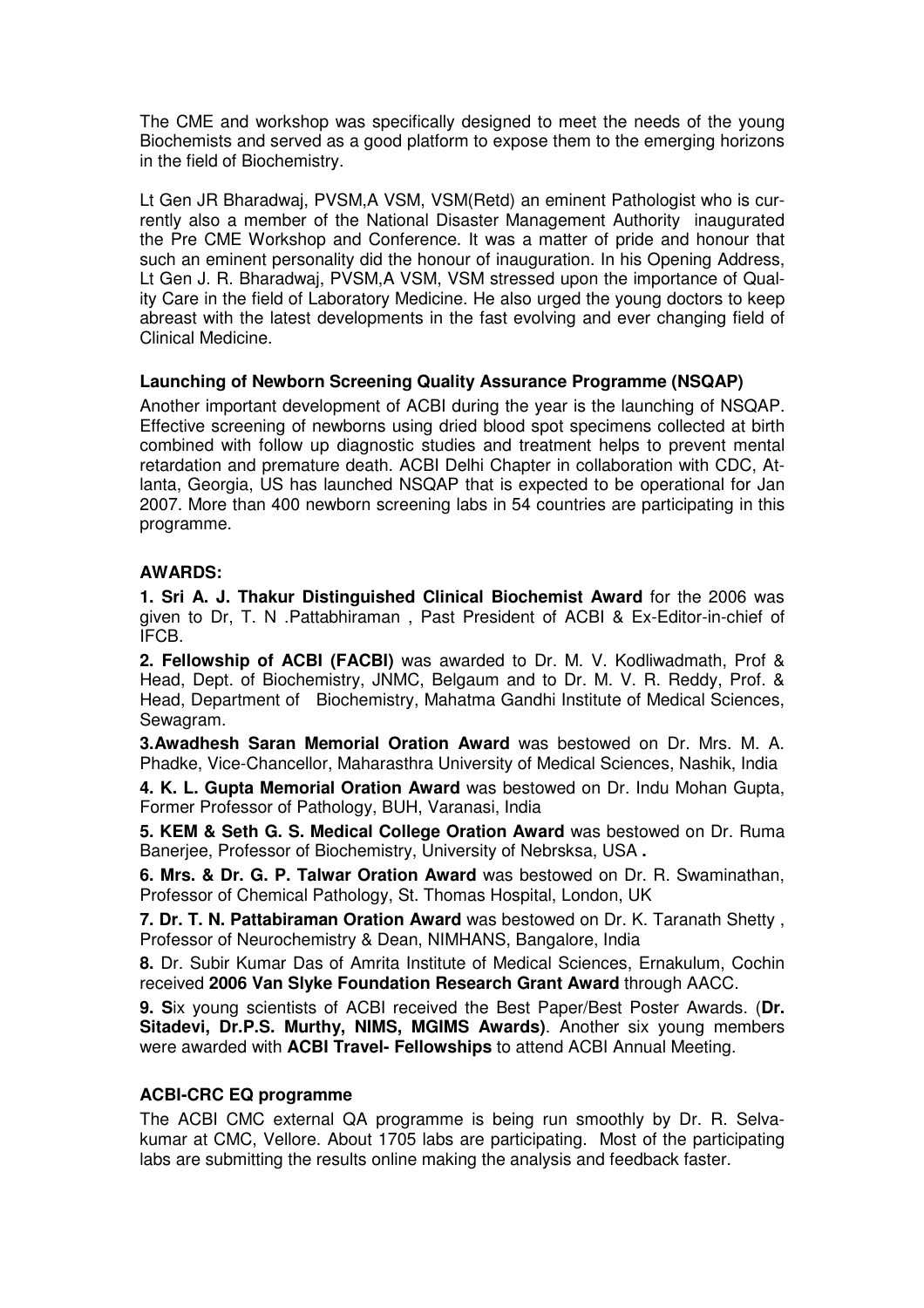#### **Launching of Newborn Screening Quality Assurance Programme (NSQAP)**

Another important development of ACBI during the year is the launching of NSQAP. Effective screening of newborns using dried blood spot specimens collected at birth combined with follow up diagnostic studies and treatment helps to prevent mental retardation and premature death. ACBI Delhi Chapter in collaboration with CDC, Atlanta, Georgia, US has launched NSQAP that is expected to be operational for Jan 2007. More than 400 newborn screening labs in 54 countries are participating in this programme.

#### **IJCB**

There has been change of guard. After serving as Editor-in-chief since 2002, Dr. D.N.Rao has handed over the journal to the new editor in chief Dr. Praveen Sharma. Dr. Praveen Sharma has released the July 2006 issue in time and has also launched a new dedicated interactive website for the journal.

#### **ACBI-Bulletin**

Thanks to the support of ACBI-CW members, two issues of the bulletins have been released in time. A new editorial team has been constituted and we are looking forward that the new team will ensure the improvement in the Quality and scope of the bulletin in future.

#### **ACBICON 2007**

Escorts Heart Institute & Research Centre, New Delhi won the bid to hold  $34<sup>th</sup>$ ACBICON 2007 in December 2007 for which Dr. Arun Raizada was elected as the organizing Secretary. The tentative dates fixed are  $6<sup>th</sup>$  to  $9<sup>th</sup>$  December, 2007.

#### **Regional Meetings**

There were quite a number of scientific meetings/ workshops organized by the State/ Regional Chapters. The major ones were:

1. Maharashtra State Chapter Conference of Clinical Biochemistry was held at Latur during January 29 to 31, 2006 by Dr D.B.Rathi and his colleagues from Govt Medical College and MIMSA Medical College, Latur. On this occasion a CME was also organized on Nutrition in Health & Disease. More than 100 delegates participated in the meeting.

2. The Department of Biochemistry & JB Tropical Disease Research Centre, MGIMS, Sevagram has organized a short time hands on training course on Immunodiagnostics for Infectious Diseases during Feb 6 to 11, 2006.

3. A seminar on 'Quality control and Qualiy Assurance in Clinical Laboratory' was organized under the aegis of ACBI and Randox Laboratories on 29/07/2006 at Jaipur.

4. Association of Clinical Biochemist of India, Andhra Pradesh Chapter organized a regional meeting on 13 Oct 2006 at auditorium, Global Hospital, Hyderabad and was attended by over 100 delegates from Andhra Pradesh. Dr. Pradeep Naik, the state Rep was the organizing secretary.

5. The Madurai Chapter of ACBI organized a Seminar cum Workshop on Quality Assurance and Quality Control for laboratory personnel and clinicians on the 28th January 2006 at Madurai Medical College, Madurai. Dr.Rita Mary Aruna, Prof. & Head of Biochemistry, Madurai Medical College and Dr.K.Aruna Devi, Prof. & Head of Biochemistry, Theni Medical College, Theni organized this seminar. M/s Randox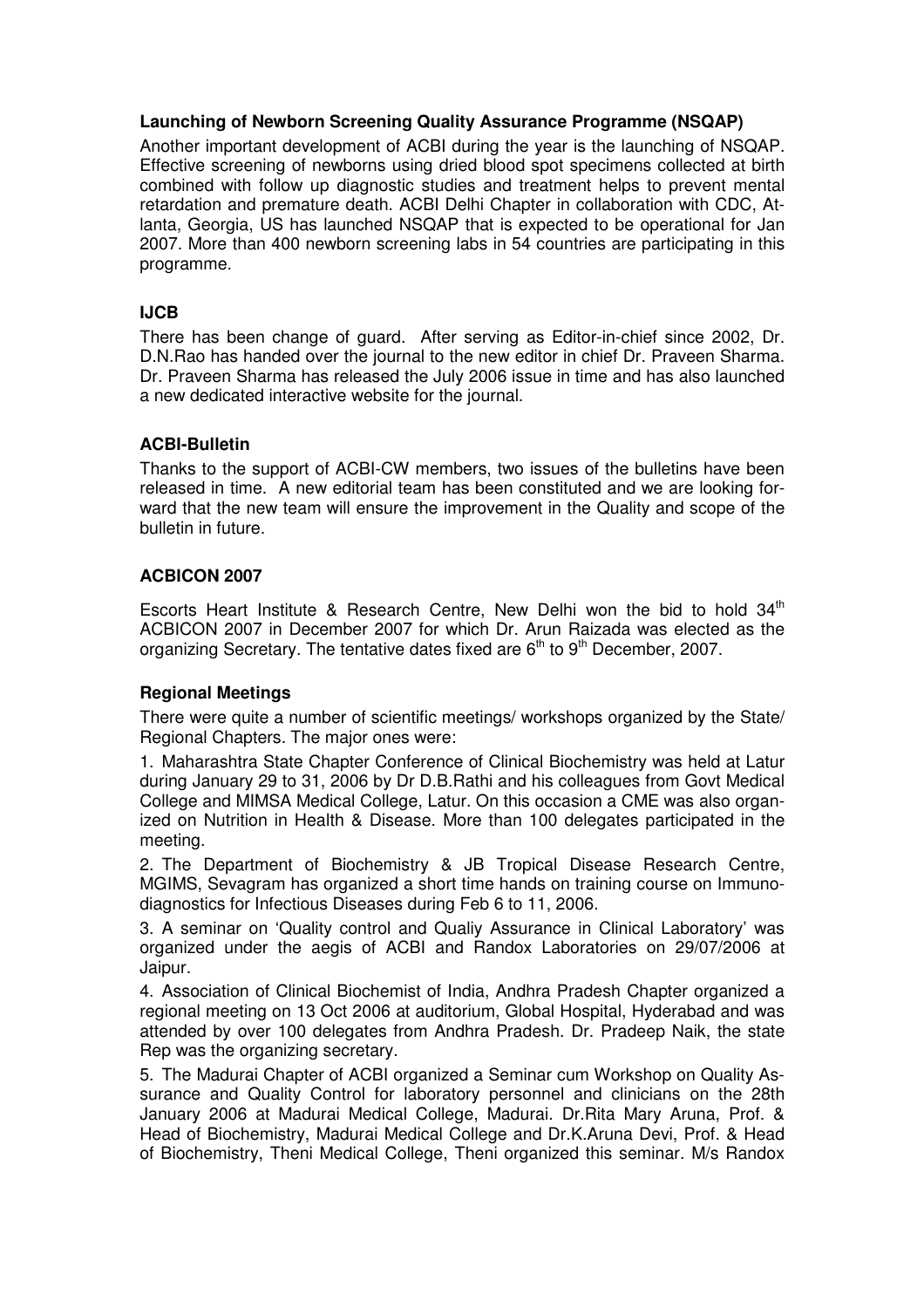Laboratories India Ltd., sponsored this programme. About 150 participants from all over Tamil Nadu attended. .

6. Stress 2006 - An international meeting on education for healthcare professions held during 10-11 June 2006 at Kolkata. The meet was organized by National Referral Centre for the Prevention of Lead Absorption in India (West Bengal) and Department of Biochemistry, Vivekananda Institute of Medical Sciences, Kolkata.

7. ACBI Delhi Chapter organized two Meetings

a) Seminar on Laboratory tests for Acute Coronary Syndromes & trends in Molecular Diagnostics. The half day meet was held on 6th May 2006 and was sponsored by American Association of Clinical Chemistry International Advisory Group (AACCIAG), Association of Physicians of Indian Origin in North America (AIPNA-AAPI) and ACBI Delhi Chapter. With the desire to increase the interaction between Biochemists & Pathologists support of IAPM Delhi was elicited and obtained. The meet was organized by Dr.Lal PathLabs, in Windsor Hall, Le Meridean Hotel, Janpath, New Delhi. Dr Arvind Lal, Chairman & Managing Director, Dr Lal PathLabs was the Chief Patron and Dr Puneet Kr Nigam was the organizing secretary. The first presentation on 'Acute Coronary Syndromes' (ACS) was delivered by Dr Selwyn J. Baptist, MD, FCAP Associate Chairman, Department of Pathology, Saint Barnabas Medical Center, Livingston, New Jersey 07039, USA. The second presentation on 'Trends in Molecular Diagnostics' was delivered by Dr Helen Fernandes, Scientific Director, Molecular Diagnostics Laboratory UMDNJ- New Jersey Medical School, Newark, NJ 07103, USA. Both the presenters are also College of American Pathologists (CAP) inspectors and are therefore very conversant with regulatory requirements to achieve quality in testing in the respective fields. The meet was attended by about eighty delegates comprising laboratory directors, pathologists, biochemists and NABL inspectors from Delhi and neighbouring cities as far as Ahmedabad.

b) The Annual meet of ACBI Delhi Chapter 2006 and Seminar on Quality Control & Recent Advances in Kidney Function Assessment. The meet held on 4th Nov 2006 was organized by Dr Lal PathLab at India Habitat Centre and sponsored by Randox. Dr Arvind Lal, Chairman & Managing Director, Dr Lal PathLabs was the Chief Patron and Dr Puneet Kr Nigam was the organizing secretary.

The meet was very well attended with more than hundred thirty delegates coming from all the premier private/government institutes and medical colleges of Delhi. The meet was divided into two technical sessions-one on Recent Advances in Kidney Function Assessment and other on Quality control.

#### **Office Bearers of ACBI**

Following persons were elected Office bearers for the year 2007:-.

**President: Col. Parduman Singh**, Professor of Biochemistry, Armed Forces Medical College, Pune,

**Vice-President: (1) Dr. Arun Raizada,** Head, Dept. of Clinical Biochemistry, Escorts Heart Institute & Research Centre, New Delhi – 110025; **(2) Dr. U. Satyanarayana,** Professor of Biochemistry, Sidharth Medical Colege, University of Health Sciences, Vijayawada - 520008

**Advisor: Dr. K. P. Sinha,** Director, Biochem-Lab, East Boring Canal Road, Patna - 800001

**Secretary: Dr. M. V. R. Reddy,** Professor of Biochemistry, MGIMS, Sevagram-442102

**Treasurer: Dr. Rajiv Ranjan Sinha,** Biochem-Lab, Patna -800001 **Joint-Secretary (Head Office). Dr. K. R. Prasad,** Patna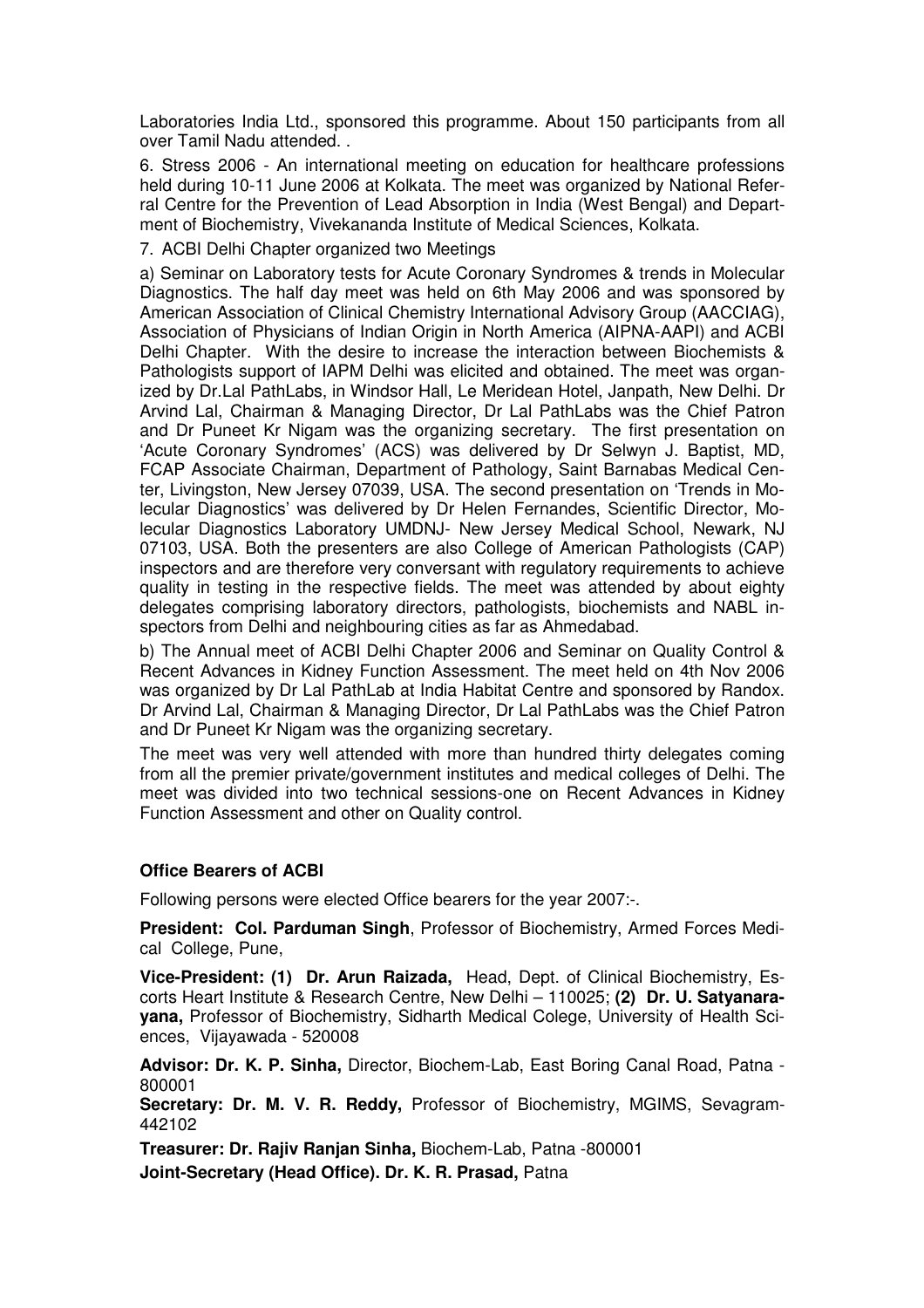#### **(Secretariat) Dr. Kalyan Goswami,** Sewagram.

#### **CZECH REPUBLIC**

#### **Czech Society for Clinical Biochemistry (CSCB)**

CSCB is the scientific society with the family of societies under the umbrella of Czech Medical Association (Purkinje Medical Association). Actual number of scientists and physicians in the CSCB is 770.

New executive board has been elected in April 2006, new president of the CSCB is Prof. Tomas Zima, MD, PhD., new members of the board are Drs. Gotzmannova, Jabor, Racek, Radina, Sprongl and Vavrova.

In 2006, there were common activities (national symposia, regional symposia and seminars, local scientific events etc.). Main event of the year was the national symposium FONS 2006 with approx. 400 participants.

Scientific journal "Klinicka biochemie a metabolismus" (volume 35) is distributed to all members of the society since January 2006 (4 issues per year, previously available for a personal subscription only). Information bulletin FONS is distributed to all members of the society (and technicians) free of charge four times a year. Co-operation with Czech EQA provider (SEKK Company, accredited EQA provider) is based of high scientific platform for more that 10 years. Among other activities, recommendations and guidelines are prepared and published in different media. Web site (www.cskb.cz) of the CSCB is a powerful information toll (information of recommendations, education) and has approximately 30000 visits per year, the web site is under construction and English version will be innovated.

#### **SLOVENIA**

#### **Slovensko Združenje za Klini**Č**no Kemijo (SZKK) Slovenian Association for Clinical Chemistry**

**Activities**: Four professional meetings for association members were organized. The meetings were in different cities in Slovenia covering the topics of tumor markers, eGFR, allergy.

The 6th FESCC Continuous Postgraduate Course in Clinical Chemistry in Dubrovnik on the topic »Metabolic Syndrome« was organized together with HDMB and FESCC.

SZKK and HDMB organized  $17<sup>th</sup>$  International Symposium on "Sepsis – Clinical and Diagnostic Challenge" in Zagreb, Croatia.

SZKK is very active on the educational training programmes of laboratory technicians, in the year 2006 approximately 500 technicians have been participated.

The training programme of Slovenian specialist of medical chemistry got the EC4 »equivalence of standard« and 37 our members registered as »European Specialist of Clinical Chemistry and Laboratory Medicine«.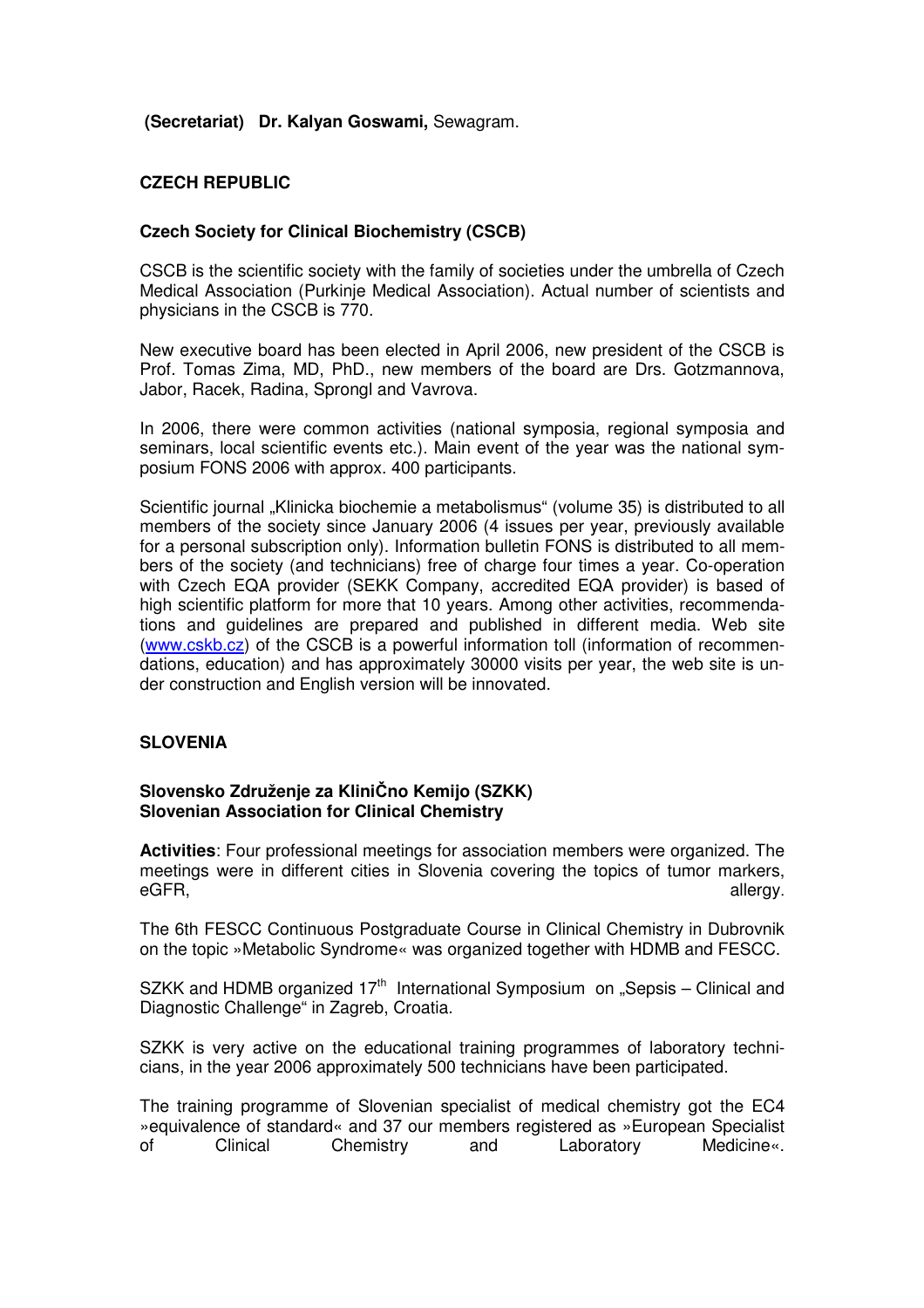In cooperation with SIQ (Slovenian Institute of Quality) and ZLMS (Sloveninan Chamber of Laboratory Medicine) SZKK organized four seminars for Internal Assessors of quality system in medical laboratories according to ISO 15189:2003.

SZKK takes an active part in establishment of accreditation process of medical laboratories with Slovenian acreditation body (SA).

SZKK participated with Institute for Clinical Chemistry and Clinical Biochemistry at University Clinical Center Ljubljana and Faculty of Pharmacy at the University of Ljubljana and Slovenian Chamber of laboratory Medicine in organising of professional meeting: Value-added and changing role for medical laboratory.

SZKK will continue work in Professional Body of Ministry of Health of Republic Slovenia for laboratory diagnostics.

#### **MACEDONIA**

#### **Macedonian Society of Medical Biochemists (MSMB)**

MSMB is heterogeneous society, mainly confounded from the biologists and chemists, medical doctors and pharmacists.

Because we are one of the countries in transition, the most important task is regulation of the finances to the IFCC. The other important thing is improvement of the program of internal and external quality control of the laboratories on the national level. There are continuous programs of information and education which are organized through meetings and courses with plenary lectures from eminent professors.

One of the primary tasks for the next year will be the creation of the web site of our society so we can have better connection to other societies and IFCC.

#### **URUGUAY**

#### **Asociación Bioquímica Uruguaya (ABU)**

**Activities**: Courses: Thyroid Disease June, Coagulation Disorders August, Critical patients and clinical laboratory November, Collaboration in the Annual Meeting of EQAs May.

**Committee participation**: To advise the Ministry of Health in topics related with the Clinical Laboratory Regulation, Active participation in the CS 20 Mercosur (translation of regulations), Participation in the Government of the University representing the career of Clinical Biochemistry by the Graduate order, Member at large  $(2^{nd}$  place in the Executive Board of COLABIOCLI), Integration of the Scientific Committee of the Latin-American Congress of COLABIOCLI (Paraguay), Collaboration in the organization of the Latin-American Congress of COLABIOCLI (Paraguay).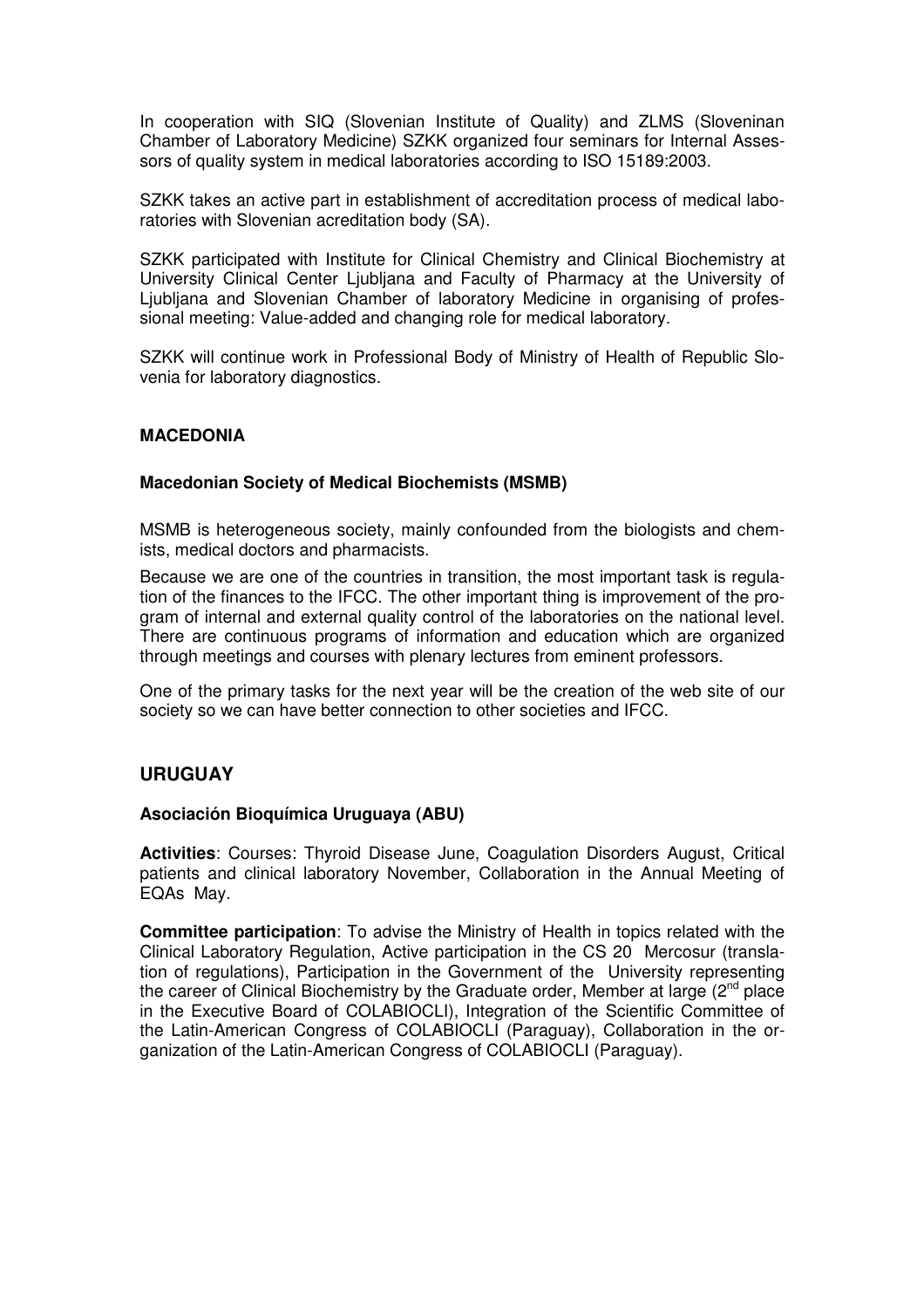## **LITHUANIA**

#### **Lithuanian Society of Laboratory Medicine**

The Lithuanian Society of Laboratory Medicine is the member of the IFCC since 1996. The Society members regularly attend conferences, congresses, different seminars, also collaborates with scientists from different countries.

The most important event in the year 2006 was the organization of the  $8<sup>th</sup>$  Baltic Congress of Laboratory Medicine, which was organized by the Lithuanian Society of Laboratory Medicine together with the Lithuanian Society of Human Genetics, Vilnius University and the Lithuanian Academy of Sciences under the auspices of the Forum of the European Societies of Clinical Chemistry and Laboratory Medicine (FESCC). The Congress was dedicated to the 225<sup>th</sup> Anniversary of the Faculty of Medicine of Vilnius University.

The Congress was attended by more than 500 participants from the different countries all over the world: Latvia, Estonia, Sweden, Finland, Norway, Denmark, the Netherlands, Belgium, Poland, Austria, Germany, Czech Republic, Israel, France, United Kingdom, USA.

The Scientific Program of the  $8<sup>th</sup>$  Baltic Congress of Laboratory Medicine was focused on different areas of laboratory medicine and human genetics. There were plenary lectures, 8 Symposiums, 8 Workshops, and a Satellite symposium, which was organized and financed by the WHO. Poster presentations as well as exhibition of laboratory equipment and supplies were presented at the Congress. FESCC-EC4 committee had their board meeting during the Congress in Vilnius.

The 8<sup>th</sup> Baltic Congress of Laboratory Medicine was scientifically as well as socially and culturally a successful event.

## **MALAYSIA**

#### **Malaysian Association of Clinical Biochemists (MACB)**

The 16<sup>th</sup> Annual Scientific Meeting of the Malaysian Association of Clinical Biochemists held from 23 – 24 June 2006. It was preceeded by the joint MACB-AACB QA Workshop held the previous day (reported in these pages under Meetings)

The 16<sup>th</sup> MACB ASM was officiated by the President of the Malaysian Association of Clinical Biochemists, Dr Badrul Amini Abdul Rashid. The guests of honour were Mr Joseph Lopez, the APFCB President and Dr Tony Badrick, the AACB President. The meeting comprised the APFCB Travelling Lecture, 2 Plenary papers, 3 symposium topics with a total of 9 papers, 6 papers in the Free Paper sessions and 9 Posters, 4 Industrial Workshops. There were 11 booths for the Trade Exhibition.

The meeting started on Day 1 with the APFCB Travelling Lecture, 'The Laboratory Medicine of Infectious Diseases' presented by Professor Chris Lam Wai Kei.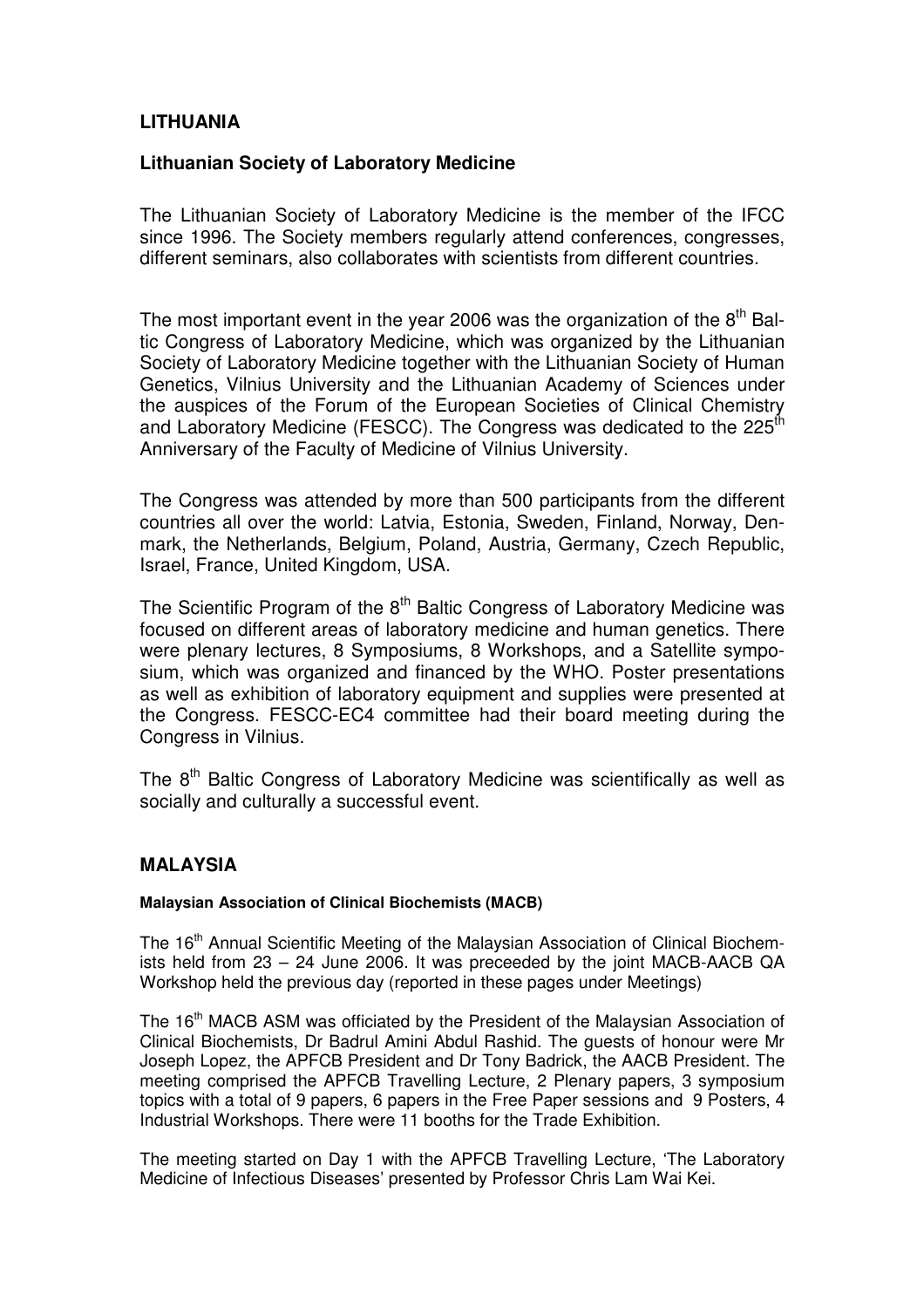This was followed by the first plenary lecture 'Clinician's Perspective in Endocrine Testing' was presented by Dr Zanariah Hussin, a consultant endocrinologist from Putrajaya Hospital, Malaysia. The plenary lecture was followed by 3 symposium lectures, The ' What, When And Which' Of Catecholamine Measurements by Dr T Malathi from the Department of Pathology, University of Malaya, Kuala Lumpur; Quality Considerations in Immunoassays – An unresolved issue by JB Lopez; The Importance Of Newborn Screening For Endocrine Disorders by Dr Fuziah Md. Zain, a pediatric endocrinologist from Hospital Putrajaya.

In the afternoon, 6 papers were presented by participants from the local hospitals and academic institutions in the free papers sessions. The MACB 16<sup>th</sup> AGM was held after the free paper sessions.

An MACB Annual Dinner was held in conjuction with the  $16<sup>th</sup>$  ASM and the quests of honour among the members were the delegates from APFCB, AACB and Vietnam.

The second day of the meeting started off with the Symposium on Accreditation, Industrial Workshop, a plenary lecture followed by the Symposium on Recent Advances in Methodology and Instrumentation.

For the Accreditation Symposium, 3 papers were presented by the guest speakers from AACB: Method Validation and Verification in Clinical Biochemistry Laboratory by Dr Renze Bais, Development of Reference Ranges from Laboratory Data by Dr Peter Stewart and Simple Steps in Calculating Measurements of Uncertainty by Dr Tony Badrick.

The symposium was followed by an industrial workshop presented by 4 local distributors on their latest products.

The afternoon session started off with the second plenary lecture of the meeting. Recent Advances in Bone Markers was presented by Dr Sam Vasikaran of the AACB. The plenary was followed by the Symposium on Recent Advances in Methodology and Instrumentation. The topics presented were Sensors/Biosensors Technology For Heavy Metals Analysis by Dr Fairulnizal Mohd Noh of the Institute Medical Research of Malaysia in Kuala Lumpur, Dry Chemistry Revisited by Dr Aw Tar Choon from the Changi General Hospital, Singapore and Cytokine and Chemokine Immunopathology in Allergic Asthma by Professor Chris Lam.

The meeting was attended by 170 participants, of which the majority of the registered participants were from over Malaysia, 2 from Australia, 1 from Singapore and 1 participant from Vietnam.

#### **ESTONIA**

#### **Estonian Society for Laboratory Medicine (ESLM)**

Main activities: The 8th Summer School of Laboratory Medicine and regular educational meetings of ESLM (2)

The 8th Baltic Congress of Laboratory Medicine in Vilnius, Lithuania (in cooperation with professional societies of Latvia and Lithuania)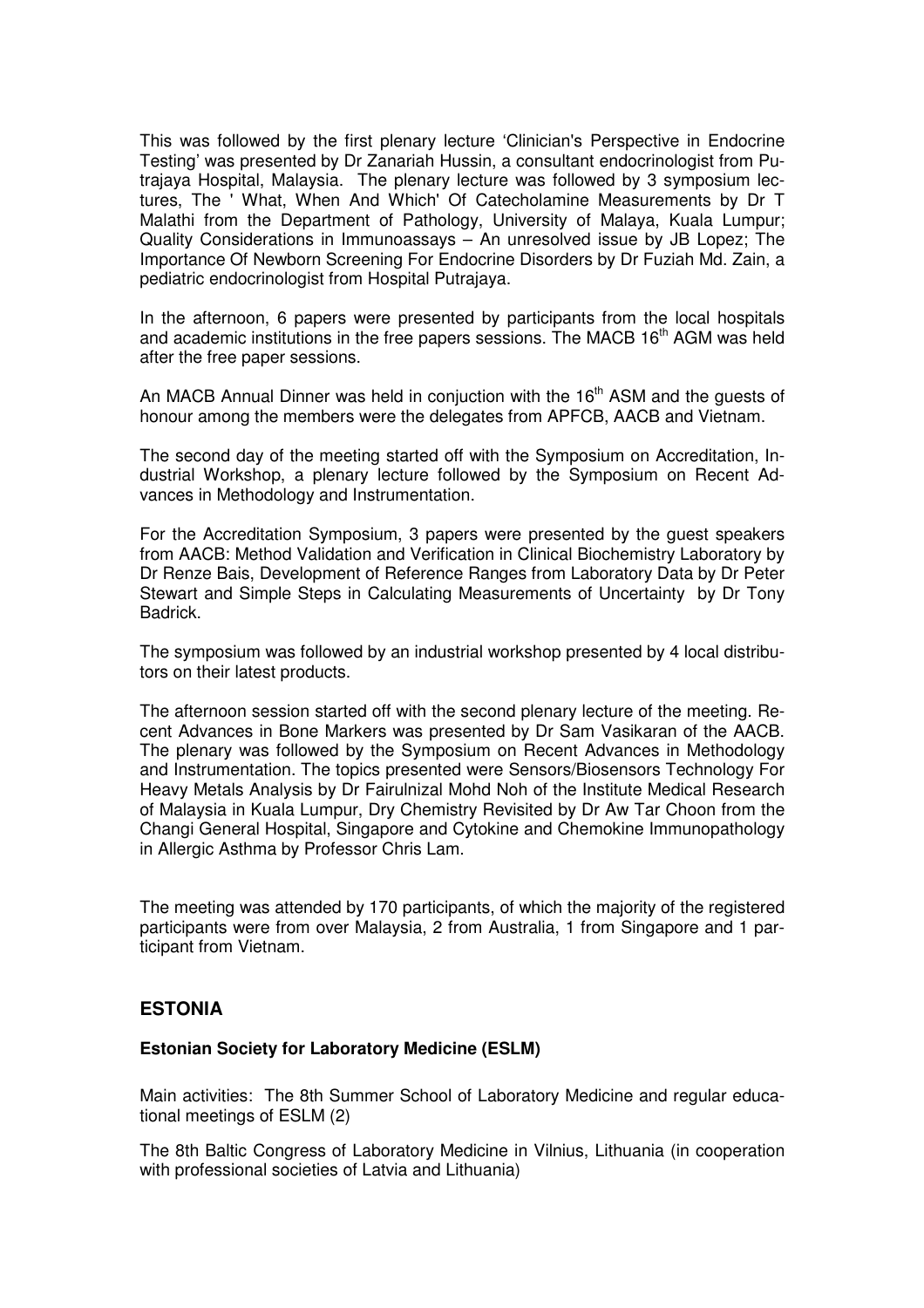ESLM has been a partner for the Estonian Health Insurance Fund in the preparation of the activity based prices for the laboratory services in Estonia. Much work has been done in several working groups on this project and since the beginning of 2007 the new prices should come into effect.

Certification of laboratory professionals in Estonia. The certification of medical and non-medical laboratory staff by the society started in autumn 2005 and will be carried out twice a year. The certification of a specialist will be valid for 5 years.

Professional societies of Estonia, Latvia and Lithuania prepared the formal registration of the Baltic Association of Laboratory Medicine (BALM).

In Sept 2006 we celebrated the 15th anniversary of modernizing the teaching of laboratory medicine in Estonia (University of Tartu). Great impact into this process was given by PHARE/ TEMPUS project (1994 – 1997) in cooperation with the specialists from the universities of Glasgow (UK), Turku (Finland) and Odense (Denmark).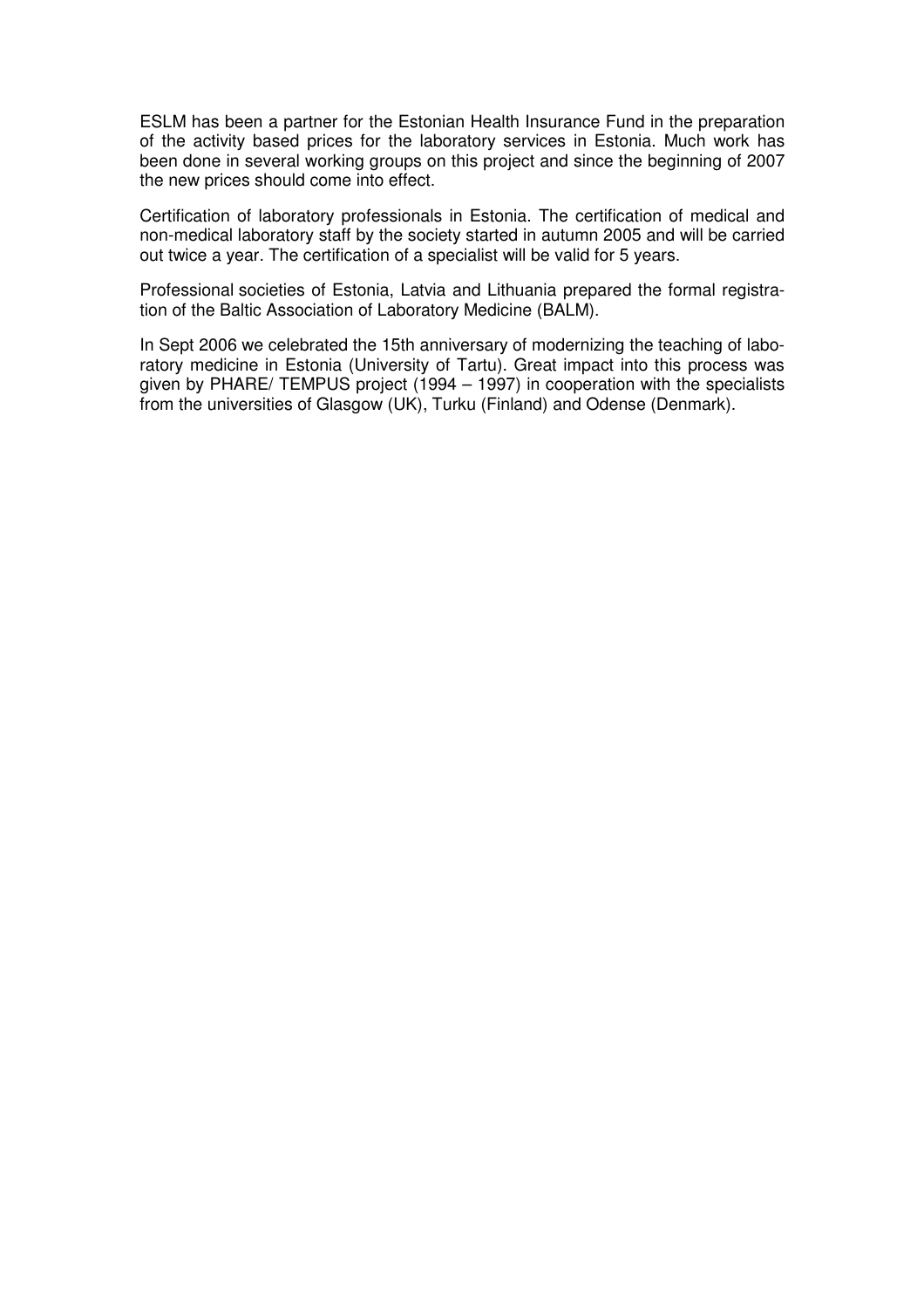# **CORPORATE MEMBERS**

In 2006, three companies joined IFCC while two decided to cancel their IFCC Corporate Membership, so that at the end of the year, we had in total 37 Corporate Members. In addition to supporting general IFCC activities through their membership fees financially, numerous delegates from Corporate Members actively contribute in the various Working Groups and Committees. Three of our four Divisions have an active Corporate Representative on their Executive Committee, with the only vacancy currently left in the Congress and Conference Division. Moreover, several Corporate Members held industry-sponsored workshops at IFCC congresses and conferences, as well as directly sponsored certain IFCC initiatives or specific portions thereof such as the Visiting Lecturer Program. And last but not least, all of the IFCC Scientific Awards continue to be sponsored by one of the Corporate Members.

In the annual Corporate Member Meeting held in Chicago, presentations about IFCC's future direction, and current major activities and the Scientific Division and Education and Management Division were given by our President, Jocelyn Hicks, and the Chairs of the Divisions, Mauro Panteghini and Janet Smith, respectively. In addition, Andrea Mosca, Chair of the HbA2 Working Group presented on its progress and asked for general interest and demand estimates from the industry for a respective secondary reference material. Finally, the question was posed to the Corporate Members as to how IFCC could help them.

Norbert Madry Corporate Representative

# **ORGANIZATIONS (REGIONAL) AFFILIATED WITH IFCC**

#### **ASIAN-PACIFIC FEDERATION OF CLINICAL BIOCHEMISTRY (APFCB)**

Achievements and highlights:

- Education: 3 travelling lectureships in 2006:
- o APFCB Travelling Lectureship: 8 countries visited
- $\circ$  APFCB-Beckman Coulter Education Symposium lectures: visits to Malaysia, Thailand, Hong Kong and Mainland China completed in August-September
- o IFCC Visiting Lectureship: first leg from 7-26 November to India, Malaysia and Indonesia
- APFCB scholarship programme and Philanthropic Fund:
- o APFCB scholarship programme launched with the award of the APFCB-Anon scholarship
- $\circ$  APFCB Philanthropic Fund: grants to APFCB received from IFCC in 2005 and 2006 have been transferred to the Fund
- $\circ$  Agreement on Emile von Behring scholarship programme signed with Dade Behring
- $\circ$  Several scholarships will be provided to young scientists to attend 11<sup>th</sup> APCCB, **Beiling**
- 11<sup>th</sup> APCCB, Beijing, 14-19 October 2007:
- o organizing committee met in September in Qingdao, Mainland China
- o APFCB officers to visit China in February to review progress of preparations with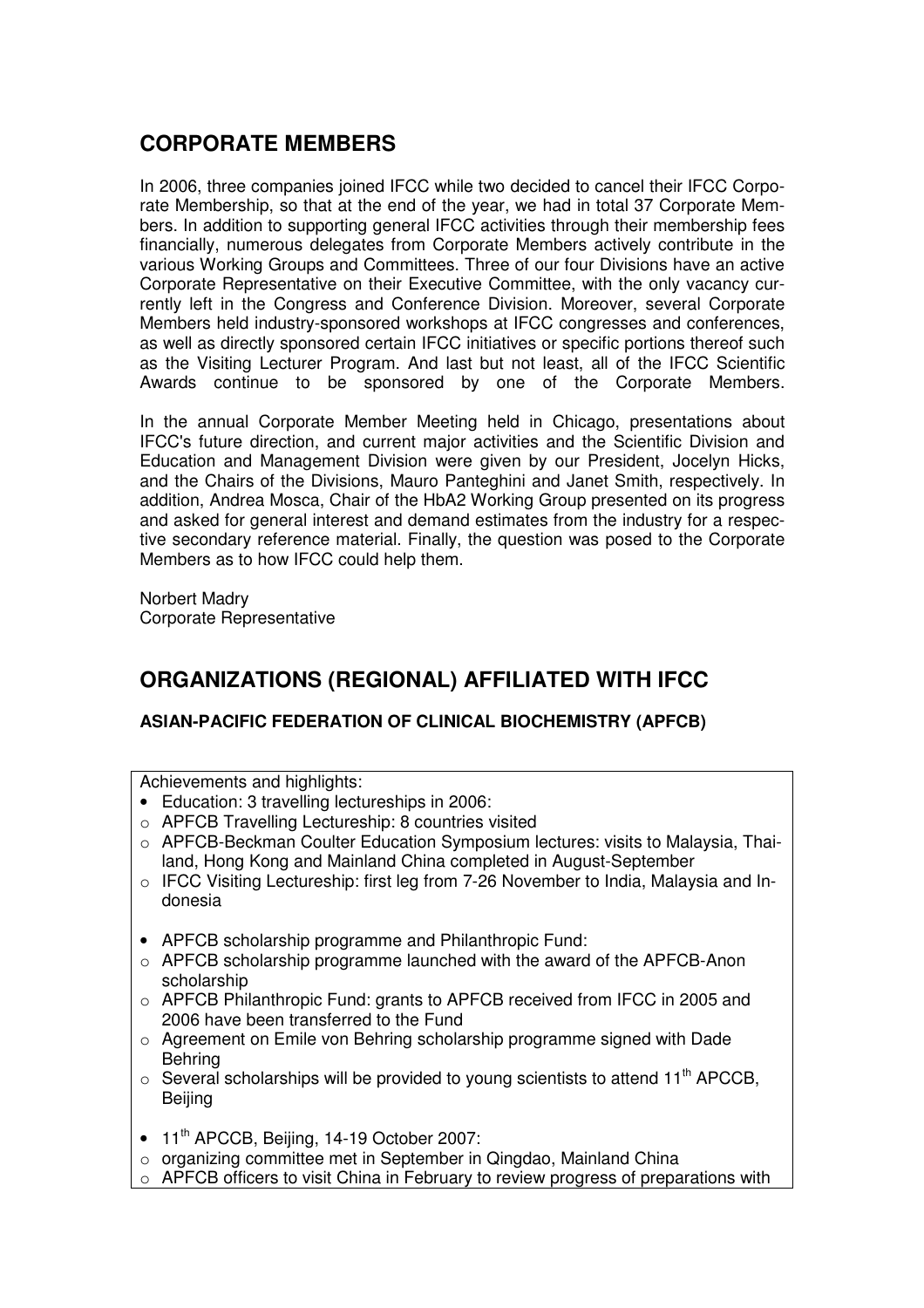organizing committee

- 2 APFCB regional scientific projects undertaken:
- $\circ$  HbA<sub>1c</sub> project 2006 specimen challenge completed and reported
- o Reference intervals on-going, at data analysis stage
- Corporate Membership: corporate representative elected and serves as observer on the Executive Committee
- Finance:
- $\circ$  Finances continue to be healthy
- o Executive Committee receives quarterly accounts and monthly bank statements. Statement of accounts presented to Council annually
- APFCB-BD Diagnostics Distinguished Service Award to Professor Chris Lam
- Linkages:
- o Close links continue with IFCC
- o Regional/International meetings organized by APFCB members: two in 2006

**Traveling Lectureships:** The provision of lectures on topics of current interest by traveling experts at meetings organized by our member associations, is the longest established of the APFCB activities and perhaps its most valuable contribution to its members. The traveling lectures are generally organized on the understanding that corporate sponsors meet the travel costs of the lecturer while the host association is responsible for local costs. Three traveling lectureships were planned and undertaken in 2006.

**The APFCB Traveling Lectureship**: Professor Chris Lam is the current APFCB Traveling. During the year Chris spoke, in chronological order, in Taiwan, Singapore, Kuala Lumpur, Japan, China, Australia, Indonesia and India. This has been an extremely successful and well-received Traveling Lectureship. Roche Diagnostics Asian Pacific Pte. Ltd. kindly sponsored this traveling lectureship.

We are pleased to announce that APFCB Vice-President Dr Leslie Lai has been appointed the next APFCB Traveling Lecturer. Abbott Diagnostics and Abbott Diabetes Care have committed to jointly sponsor this lectureship which will be on diabetes mellitus and the metabolic syndrome.

**The APFCB-Beckman Coulter Educational Symposium lectures**: This series of lectures is sponsored by Beckman Coulter where the lecturer is selected jointly by Beckman Coulter and the APFCB. While the lecture topics of the APFCB Traveling Lecture tend to be on current and cutting edge issues, the Symposium lectures focus on day-to-day matters that confront the laboratory. Though the Symposium lectures were initially intended for 3 years ending 2005, it has been extended by Beckman Coulter till 2008.

Dr Ralph Dadoun of Canada, an expert on laboratory automation, visited Kuala Lumpur, Bangkok, Hong Kong and Qingdao in Mainland China as the Symposium lecturer on the subject for 2006 in late August and September. In China, Dr Dadoun spoke at the meeting of the Chinese Association of Clinical Laboratory Management, an affiliate member of the APFCB.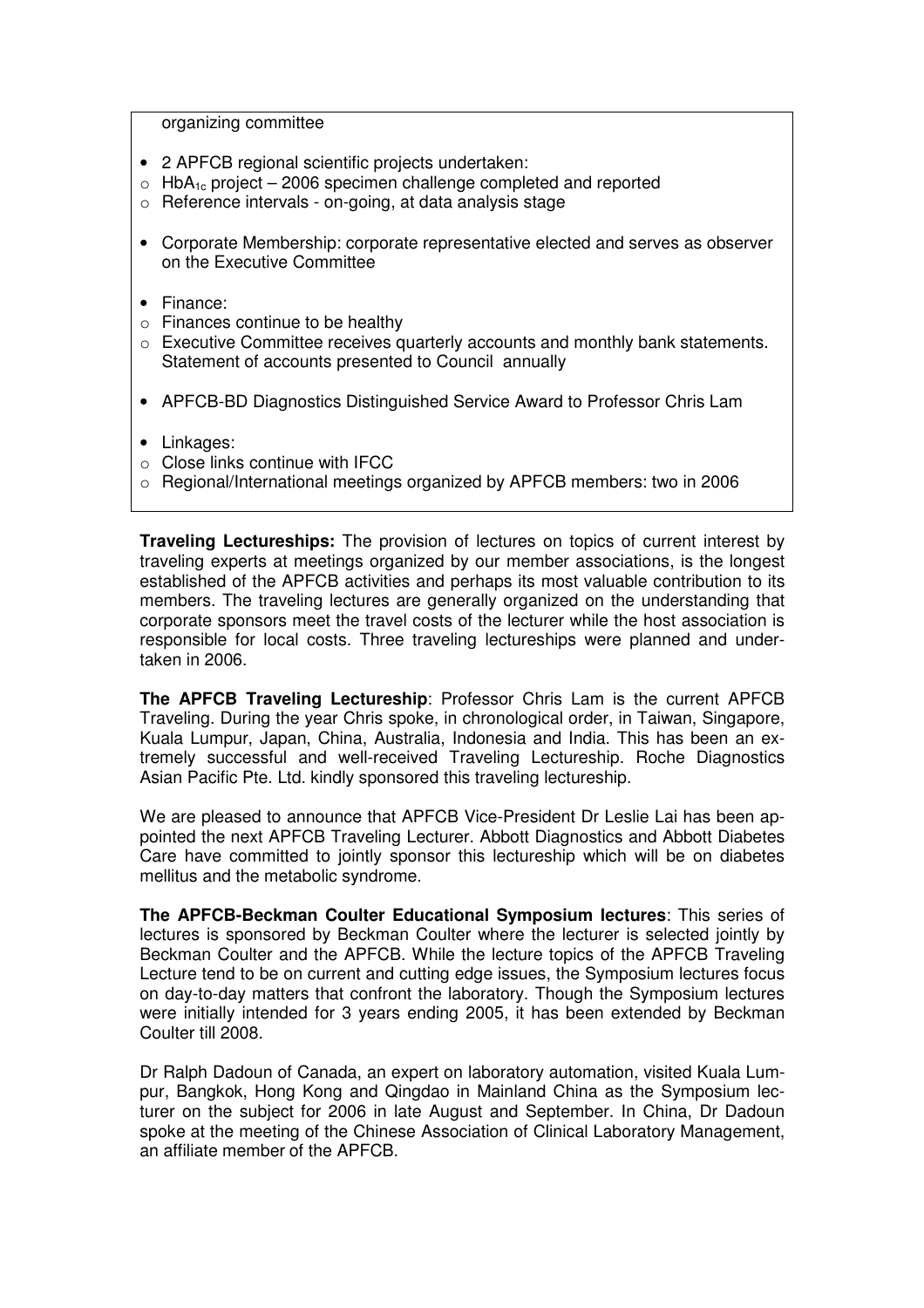**The IFCC Visiting Lectureship**: Professor Rita Horvath of Hungary, visited India, Malaysia and Indonesia November 7 – 26, 2006, as the IFCC VL on Evidence-Based Laboratory Medicine. She will make another visit to the region in 2007 concluding the VL as a plenary lecturer at the  $11<sup>th</sup>$  APCCB, in Beijing.

The feed-back we have received suggests that Professor Horvath had a very appreciative and enthusiastic reception in all her stops. The VL's travel expenses are met by the IFCC while local host associations provide local hospitality. The tour is coordinated by the APFCB Education Committee. This is an excellent example where national/area associations of clinical biochemistry and their regional federation, work cooperatively with the IFCC for the benefit of countries in a region.

**The APFCB Philanthropic Fund and the APFCB Scholarship Programme**: An important achievement of the present Executive Committee in 2005 was the establishment of the APFCB Philanthropic Fund. The recently introduced annual grant from the IFCC to regional federations that was received in 2005 was used to seed this fund. A further grant received in 2006 was added to bolster it. The Fund will be primarily used to provide scholarships to young deserving scientists from our region to attend major meetings to present their work and to receive training in specialised areas of clinical biochemistry.

Funding for the APFCB's scholarship programme comes, in the main, from the APFCB Philanthropic Fund. The scholarship programme got off to its start when the APFCB-Anon Scholarship, the APFCB's first ever scholarship, was awarded to Dr Ronald CC Wang of the Chinese University of Hong Kong. The scholarship is sponsored for 3 years by a senior clinical biochemist from the Asia-Pacific region and is meant to enable a young scientist from the region to attend the Annual Scientific Meeting of the Australasian Association of Clinical Biochemists. The AACB has kindly agreed to waive the registration fee for the scholarship holder.

The APFCB expects to provide a number of travel awards to young scientists from our region to present their work at the 11<sup>th</sup> Asian-Pacific Congress of Clinical Biochemistry (APCCB) to be held in Beijing in October next year. As these awards will be in conjunction with the  $25<sup>th</sup>$  anniversary of the APFCB they will be called the APFCB Silver Jubilee scholarships.

Meanwhile the APFCB recently signed an agreement with Dade Behring on the Emile von Behring scholarships to be provided by the company and administered by the APFCB.

**11th APCCB, Beijing, 14- 19 October 2007**: The APFCB Executive is in close touch with the organising committee which is chaired by Professor Yang Zhen Hua of the CSLM. The committee recently met in Qingdao in conjunction with the scientific meeting of the Chinese Association of Clinical Laboratory Management. The APFCB has been informed that the response from diagnostics industry towards support of the congress has been good.

The APFCB Executive Committee has provided valuable assistance to the organizers in many areas. A team of APFCB officers is expected to visit Beijing in early February 2007 to assess progress in the preparations of the congress. The APFCB and the IFCC are expected to play key roles in the congress.

**Regional scientific projects**: A survey to assess the variation in the measurement of HbA1c within the Asia-Pacific region was undertaken by the APFCB Scientific Committee in 2005. The samples were supplied by the CACB out of Taiwan. Funding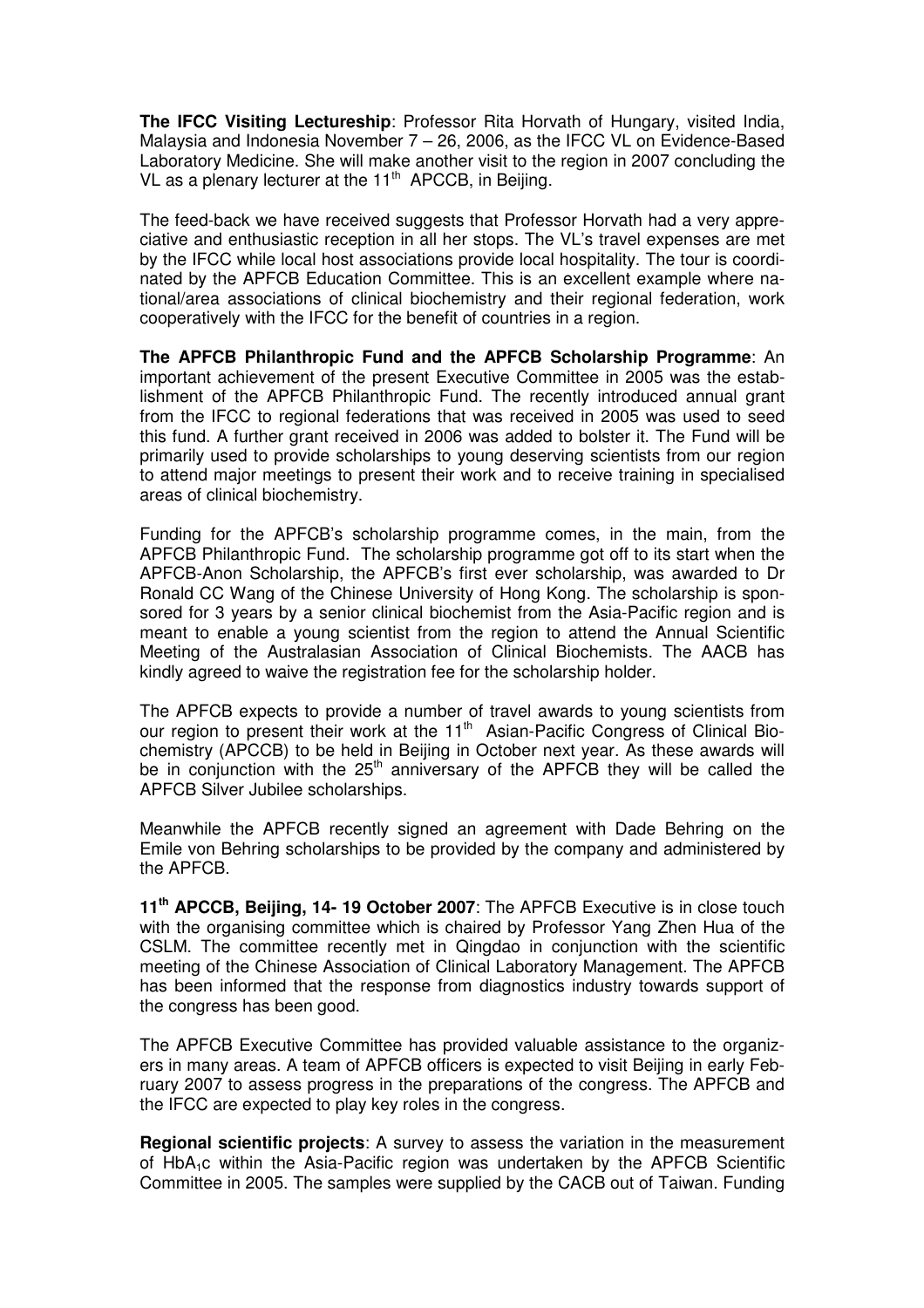for the 2005 challenge was provided by Bio-Rad while Dade-Behring funded the 2006 survey.

A project to determine reference intervals was organized by Professor Kiyoshi Ichihara of Japan, in collaboration with the IFCC. Reference intervals will be determined in 2 ways, namely from blood samples and from data-mining of patients' results, both obtained from centres within our region which are collaborating in the project. It is hoped that the results of both these studies will be presented at the 11<sup>th</sup> APCCB in Beijing

**Corporate members**: The APFCB currently has 15 corporate members, 2 more than the number of voting APFCB member associations. The constitution, as it presently stands, does not permit their representation on either the Executive Committee or the APFCB Council, the highest decision making body of the APFCB.

At the beginning of 2006, APFCB Council voted to agree on the need for corporate representation. Mr Jean-Luc Devleeschauwer, of Dade-Behring was duly elected by corporate membership as their representative. The Council further agreed that Mr. Devleeschauwer could serve as a non-voting observer of the APFCB Executive Committee until such as time an amendment to the constitution was made to include the Corporate Representative as a full voting member. An amendment to this effect will be tabled at the Council meeting in Beijing. With these steps, the corporate membership now has a voice on the Executive.

**Finance:** The finances of the APFCB continue to be healthy. Solidtrack Management of Singapore was appointed last year to serve as the APFCB Office and manage our finances and handle matters pertaining to statutory requirements. Since then we have been able to monitor our financial position more closely. The Executive Committee now receives monthly bank statements and quarterly statements of accounts. In addition, the Council receives an annual a statement of accounts, a change from the past where this was only done triennially.

The APFCB is that rarity which does not collect a subscription from its member associations. It is entirely dependent on 2 sources for its income, these being the portion of the surplus it receives from the APCCBs, and, subscriptions and donations received from our corporate partners for specific activities.

I wish to acknowledge with great appreciation the valuable support that the corporate partners and the IFCC have provided for our various activities in 2006:

| Roche Diagnostics     | 2006 APFCB Travelling           |                                      |
|-----------------------|---------------------------------|--------------------------------------|
|                       | Lectureship                     |                                      |
| Dade Behring          | 1. $HbA_{1c}$ Project           |                                      |
|                       | 2. Emile von Behring            |                                      |
|                       | Scholarships                    |                                      |
| <b>BD</b> Diagnostics | <b>APFCB Distinguished Ser-</b> | Any surplus arising from             |
|                       | vice Award                      | this sponsorship will be             |
|                       |                                 | used to provide one                  |
|                       |                                 | scholarship for the 11 <sup>th</sup> |
|                       |                                 | <b>APCCB</b>                         |
| <b>IFCC</b>           | Annual grants to regional       | <b>Transferred to APFCB</b>          |
|                       | federations 2006                | Philanthropic Fund to be             |
|                       |                                 | used to fund the APFCB               |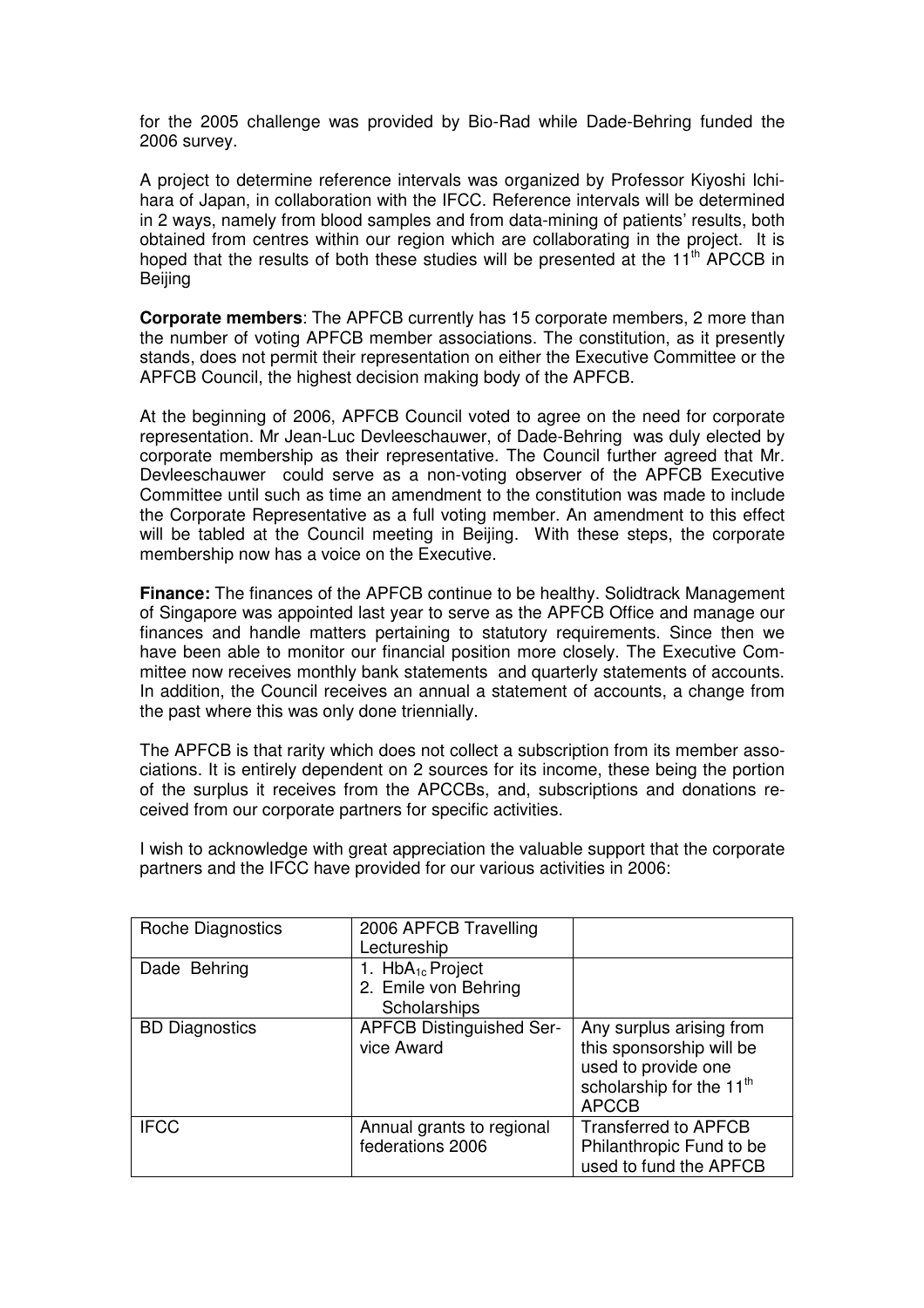|  |  | programma<br>וו<br>٦r<br>annue<br>'ت<br>. |
|--|--|-------------------------------------------|
|--|--|-------------------------------------------|

**Membership**: We will continue with efforts to increase the APFCB's voting and corporate membership. The APFCB has been instrumental in encouraging a senior biochemist in Sri Lanka to form a national association. At the time of writing, the APFCB has been informed that an inaugural meeting of a pro-tem group has been held and that an application for the registration of a national society of clinical biochemistry has been submitted to the government.

We are aware that several countries in our region are not represented in the APFCB. They include countries in South and Southeast Asia, North Asia and the Pacific islands. We welcome any efforts by APFCB members to bring into our fold, their neighbouring countries who are not yet members.

**APFCB Distinguished Service Award**: Immediate Past President Professor Chris Lam has been conferred the second APFCB-BD Diagnostics Distinguished Service Award, the only award that is within the gift of the APFCB. The selection was made by a committee comprising Vice-President Leslie Lai (Chair), Dr Tony Badrick (AACB) Professor Ho Hoon Kwon (KSCC), Mrs. Endang Hoyaranda (IACC), Dr Sunil Sethi (SACB and the APFCB President.

**Publications**: Our newsletter, The APFCB News, is published annually. It is bulkdistributed without charge within the Asia-Pacific member associations region and to senior professionals in clinical chemistry outside the region in all 5 continents. Advertising income has grown steadily in recent years. Recent issues of the News have become financially self-sustaining and even slightly profitable. It has received good reviews from several quarters.

The APFCB web-site will be revamped. Mr Leslie Watkinson and Dr Andrew Wootton, both of the AACB, have been appointed the web editor and web-master, respectively.

**Linkages:** The APFCB's relationship with the IFCC is one of mutual respect and it has grown closer in recent years. Our formal link is the APFCB-IFCC agreement on the APCCBs under which we have recently received the second Visiting Lecturer (Professor Horvath). In addition, APFCB officers also hold positions concurrent position in senior IFCC committees: the APFCB President Mr. Joe Lopez is a member of the Executive Board while Dr Leslie Lai and Dr Sunil Sethi are members of the Executive Committees of the Education and Management Division and Congress and Conference Division, respectively.

A heartening development in recent years has been the organization of meetings jointly undertaken between the APFCB members and other organizations. The following activities took place in 2006:

- The Australasian ACB and the AACC joined together, for the first time, to offer a two-day conference on future trends in laboratory medicine themed, "Planning for Tomorrow's Technology", May 29-30, 2006, in Cairns, Australia.
- In June 2006, the AACB conducted a workshop on laboratory quality in Kuala Lumpur, Malaysia, in conjunction with the MACB.

While the APFCB cannot claim to have initiated any of these activities, we have, in some instances, acted as their catalysts and are proud to have been associated with all of them. I am pleased to inform that the second conference on laboratory automa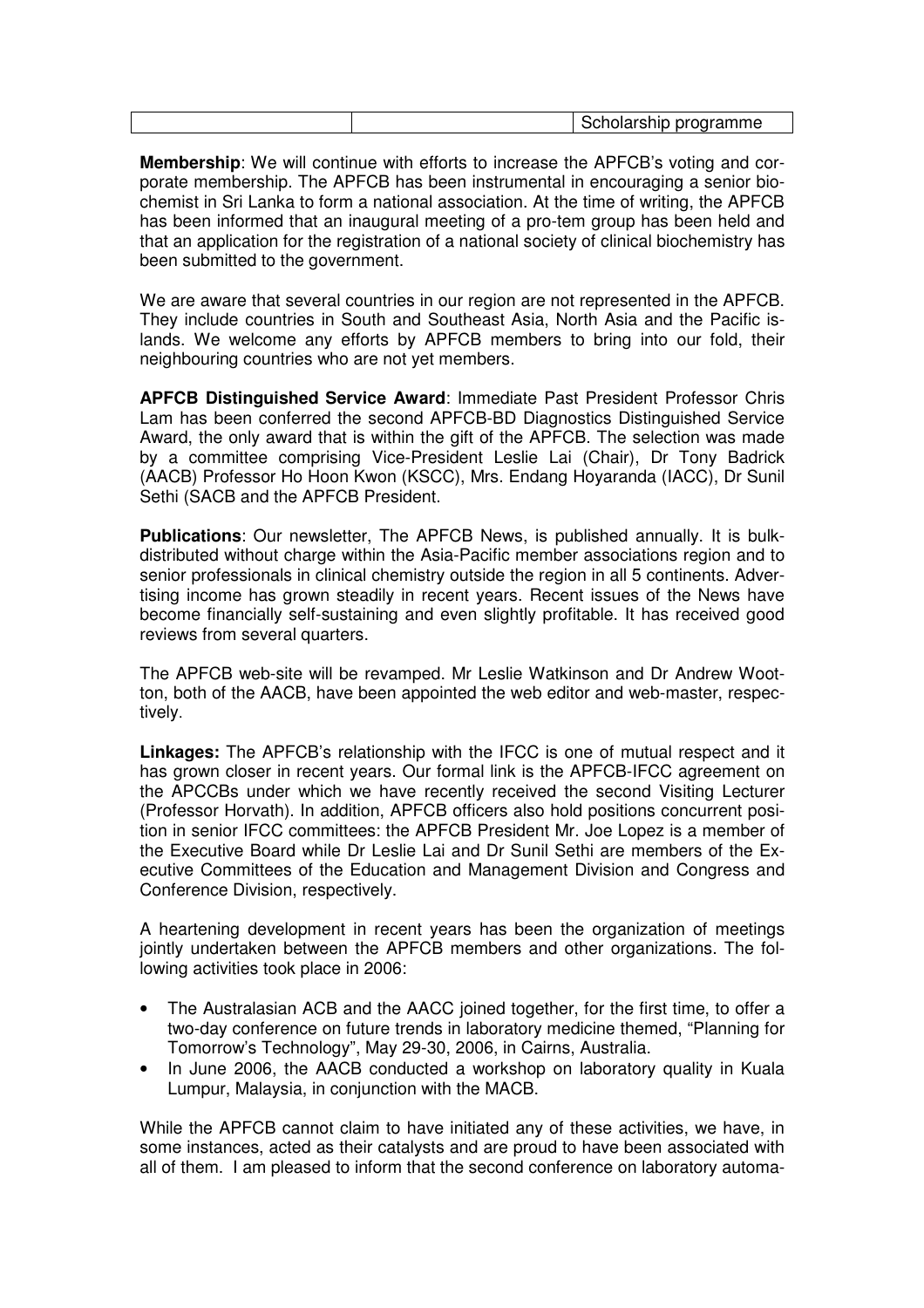tion will be jointly organized in Singapore in 2007 by the AACC and SACB, under the auspices of the APFCB. APFCB members are urged to support this conference

**Council Meeting, October 2007**: The next meeting of the APFCB Council will be held in Beijing in 2007. Nominations for the election of officers will be called for sometime in early 2007. In the event of a contest, elections will be held at the APFCB Council meeting in Beijing in October. The term of office of the present Executive Committee and Chairs of standing committees, a group of dedicated colleagues, will end at the Council Meeting. It will be up to the membership to reflect on our performance of the past 3 years. I can assure you that we have done our best to serve you, often under trying circumstances. Our progress in many areas has been gradually incremental. We have strengthened our existing activities, especially in education, and, initiated several new ones. But while much has been achieved and there is much to be proud of, much more needs to be done.

The Beijing congress will also coincide with the Silver Jubilee of the APFCB. Unlike the Council meetings of recent years, I hope that all our members will be present in Beijing to join in this happy event. It will be a time to take stock and plan for the future. But planning alone will not be enough. The APFCB remains very much a voluntary organization whose officers are expected to be hands-on and actively contribute their valuable time when elected. It is therefore imperative that only those who are sincere in their desire to serve should be elected, if the APFCB is to continue to thrive.

Joe Lopez President APFCB

#### **FORUM OF EUROPEAN SOCIETIES OF CLINICAL CHEMISTRY (FESCC)**

#### **FESCC activities in 2006**

The executive board of FESCC had 6 meetings during 2006 in:

- Milano (17-19 Feb) at the IFCC office
- Damascus (29<sup>th</sup> April- 3th May) during Arabmedlab conference
- Vilnius (19-21 May) during Baltic conference
- Chicago (22-27 July) during the AACC congress
- Sofia  $(29<sup>th</sup>$  Sept-1 Oct) during the Balkan conference (BCLF)
- Budapest (9-10 Dec) together with the EC4 meeting.

The main topic of interest in 2006 was the EC4/FESCCmerger. The activities for a merged European Federation for Clinical Chemistry and Laboratory Medicine continued during the whole year and took a lot of time and energy. Together with the EC4 officers we were able to formulate 'Vision, mission, goals and objectives' which were distributed to all stake holders together with the draft statutes, the budget proposal and the structure of the new organisation. All societies were asked for comments, corrections and changes. Most societies agreed but some proposed minor changes which were taken up in the documents during the Budapest meeting. At the end of 2006 the final version of the statutes and the structure were sent again to the presidents of the National Societies together with a ballot form with three voting possibilities concerning the merger.

The IFCC was informed by VB during a Colabiocli meeting in Asuncion, together with a presentation of the FESCC activities of the last years. In Chicago there was a second meeting of a delegation from EC4 and FESCC boards with the IFCC president,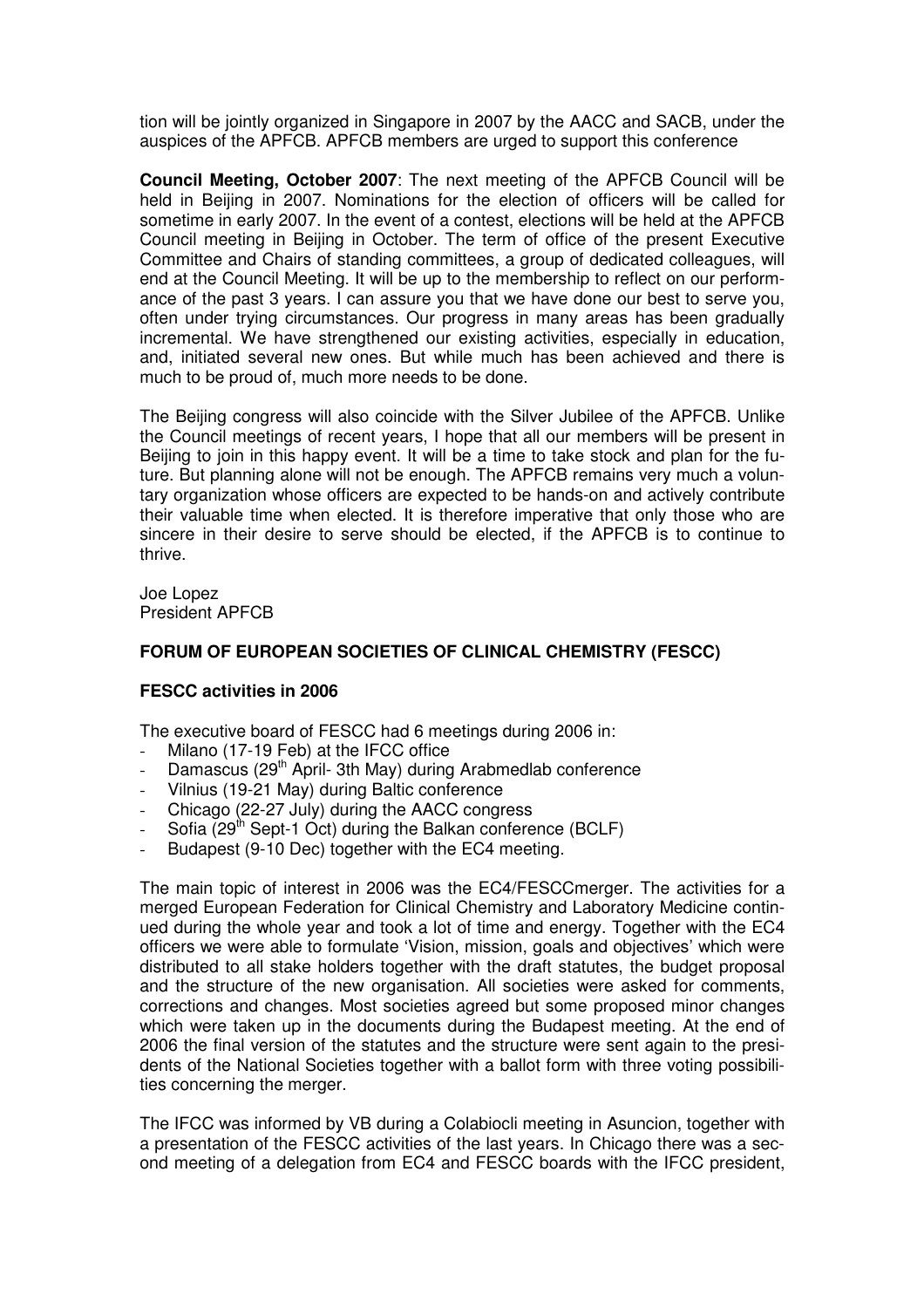past president and secretary. The merge plans were reconsidered again by the IFCC board in November.

At the closure of 14 February 2007 we expect to have most votes available in favour of continuing the process.

The discussions with UEMS continued after a remarkable letter of Dr. Madden from Ireland. This issue will be hard to solve.

All European societies were asked to propose candidates for the FESCC Roche Award to be given at the Euromedlab conference in Amsterdam. Finally 4 candidates were proposed, among those, one by five societies!

The postgraduate course in Dubrovnik was organized Nov. 11-12, 2006. The topic of the 6th FESCC Continuous Postgraduate Course in Clinical Chemistry was "NEW TRENDS IN DIAGNOSIS, MONITORING AND MANAGEMENT OF METABOLIC SYNDROME". The Organizers of the Course were Forum of the European Societies of Clinical Chemistry and Laboratory Medicine (FESCC), Croatian Society of Medical Biochemists (CSMB), Slovenian Association for Clinical Chemistry (SACC), and it was organized under the IFCC Auspices. The course attracted a lot of participants**.**

The 2<sup>nd</sup> FESCC SYMPOSIUM FOR THE BALKAN REGION was held from October  $17<sup>th</sup>$  to October 21<sup>st</sup> 2006, along with the XV Congress of Medical Biochemistry and Laboratory Medicine, in the organization of the Society of Medical Biochemists of Serbia. Both congresses were held under the auspices of the IFCC and FESCC, as well as the Ministry of Science and Environment Protection of the Republic of Serbia.

The topic of the held 2<sup>nd</sup> FESCC Symposium for the Balkan Region was "New Diagnostic Tools and Quality in Laboratory Medicine". The coordinators of the Symposium were Professors Nada Majkić-Singh, president of the Society of Medical Biochemists of Serbia, Victor Blaton, president of the FESCC, and Svetlana Ignjatović, president of the Commission of the Society of Medical Biochemists for external quality control. The Symposium and Congress were attended by some 400 medical biochemists from Serbia and other Balkan countries.

The 2<sup>nd</sup> FESCC Symposium was organized in such a way as to have four parts. In the first part of the Symposium under the title "New Diagnostic Tools in Clinical Chemistry" the application of new diagnostic techniques such as SELDI-TOF MS, 2 D-HPLC and protein microarrays was proposed in lectures such as "Application of SELDI-TOF MS in Protein Profiling: Promises and Pitfalls" (given by Prof. Marja M. P. van Dieijen-Visser, Mastricht, Netherlands); "Application of 2 D-HPLC System for Plasma Protein Separation" (by Dr. Isabela Levreri, Genova, Italy), and .xMAP technologz as a new tool for clinical and immunological diagnostics" (by Dr Wolfgang Gubisch, Austria).

In the second part the application of biomarkers of diseases according to the principles of evidence-based medicine was discussed (Prof. Svetlana Ignjatović, Belgrade, Serbia), supported by outstanding examples relating to the cardiac natriuretic peptide, complexed PSA and HER-2 neu and the bone markers in lectures "Cardiac Natriuretic Peptides in Risk Assessment of Patients with Acute Myocardial Infarction of Congestive Heart Failure" (Prof. Johannes Mair, Innsbruck, Austria), "Complexed PSA (CPSA) and Serum HER-2 neu: Clinical Aspects Using These Serum Markers in Prostate and Breast Cancer (Prof. Rainer Neumann, Germany), and "The Clinical Value of the Biochemical Markers of Bone Remodeling in Assessment of Bone Metabolic Diseases" (Prof. Jan Stepan, Prague, Czech Republic).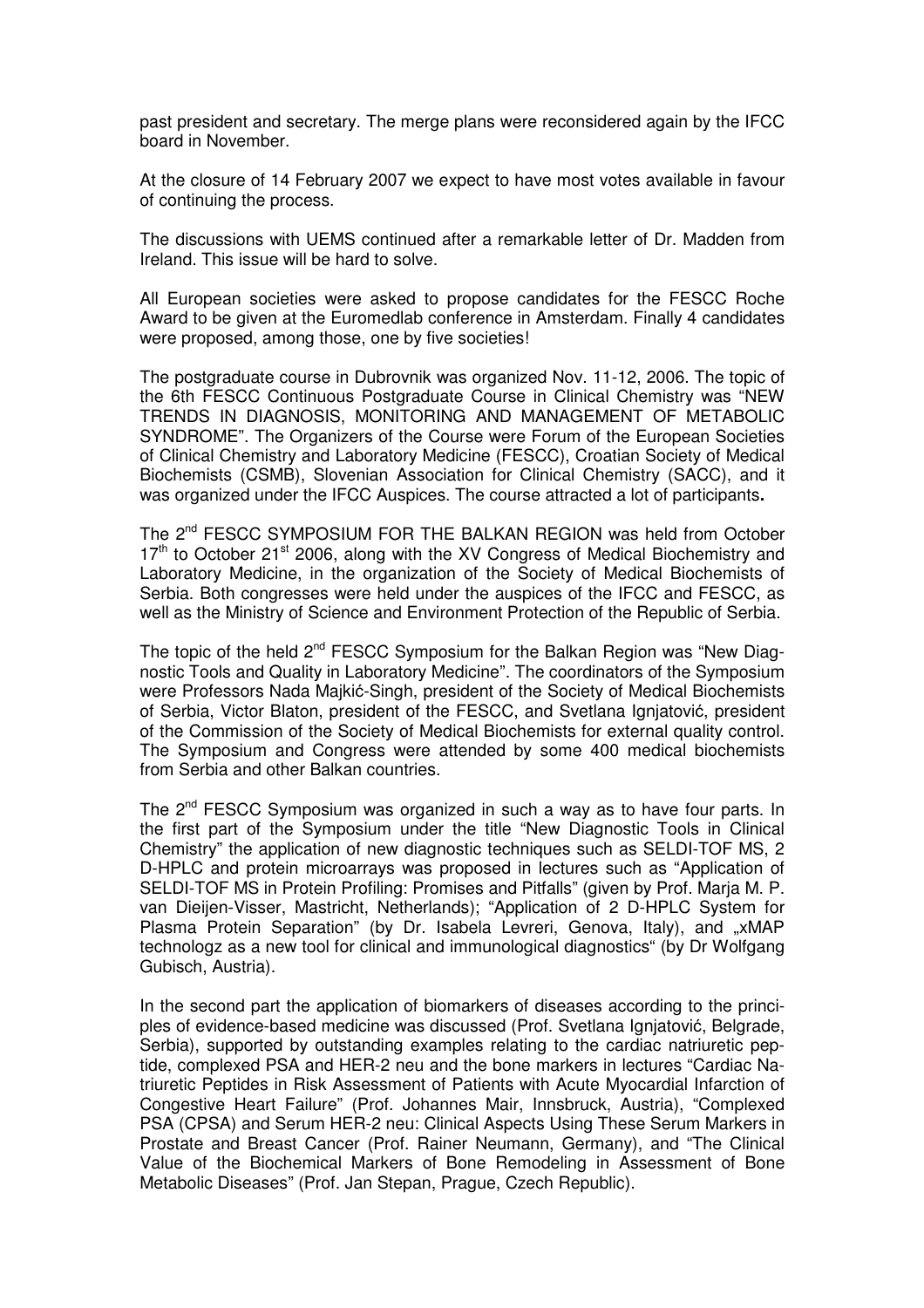In the third part of the Symposium titled "Application of Quality Indicators in a Medical Laboratory" the following lectures were given: "The Quality of the Sample and its Impact on Clinical Decisions" (Dr. Duško Mirković, Belgrade, Serbia) and "ISO 15189 and Interlaboratory Comparison Programs" (Dr. Jakub Hejsek, Czech Republic), as well as a discourse about "Modern Sample Management" (Dr. Sanja Stanković, Belgrade, Serbia).

In the fourth part of the Symposium, "Round Table Discussion on Presented Topics", the opportunities for applying new techniques and the awareness of the principles of evidence-based laboratory medicine in the Balkan region were discussed, as well as the need for organizing further education of laboratory staff along those lines. As the third part of the Symposium, relating to the application of Quality Control Indicators in Medical Laboratories, in a way followed the discourses given in the  $1<sup>st</sup>$  FESCC Symposium (Belgrade, June 2005), it was concluded that during the next FESCC Symposiums for the Balkan region all aspects of introducing and maintaining quality in laboratories should be discussed, at the same time analyzing the situation in the countries of the Balkan region.

Participants of the Symposium rated the  $2^{nd}$  FESCC Symposium as having high quality, recommending that they be held on a regular basis, organized by the Society of Medical Biochemists of Serbia and the FESCC.

The XV Congress of Medical Biochemistry and Laboratory Medicine, held after the 2<sup>nd</sup> FESCC Symposium, was organized through seven plenary and poster sections, which dealt with the questions of genomes and proteomes, contemporary aspects of the atherothrombotic disease, biochemical markers of diseases, cardiovascular diseases and cardiac markers, methods in clinical chemistry and proteins and enzymes. Along with the Congress, several workshops of various companies were organized, as well as an exhibition showing apparatuses and equipment.

Vic Blaton President FESCC

#### **AFCB (ARAB FEDERATION OF CLINICAL BIOLOGY)**

The XI AFCB congress and VII Syrian Clinical Laboratory Association, SCLA was held in Damascus 29 April – 2May 2006. The congress had attracted about 2000 participants from Syria and various Arab Countries. More than 30 invited speakers had presented their experience and knowledge to wide audience with mosaic background. The IFCC had supported this activity by sponsoring the travel of some speakers. The Scientific Division of the IFCC had its meeting in Damascus; in addition the Executive Board of FESCC had also held a meeting in Damascus. The Editorial Board of CCLM had the opportunity to meet with various representatives of AFCB members.

AFCB had held its council meeting in Damascus during the XI congress and had elected new Executive Board, Dr. F. Harb (Syria) President, Dr. Y. Belto (Jordan) Vice-President, Dr. I. Itani (Lebanon) Secretary and Dr. H. El Alami (Morocco) Treasurer. The council had chosen Beirut, Lebanon to hold the XII AFCB Congress and Morocco to hold the XIII Congress.

The Tunisian Society had held their annual conference during the second half of May 2006. A workshop on the application of Molecular Biology was organised in collabo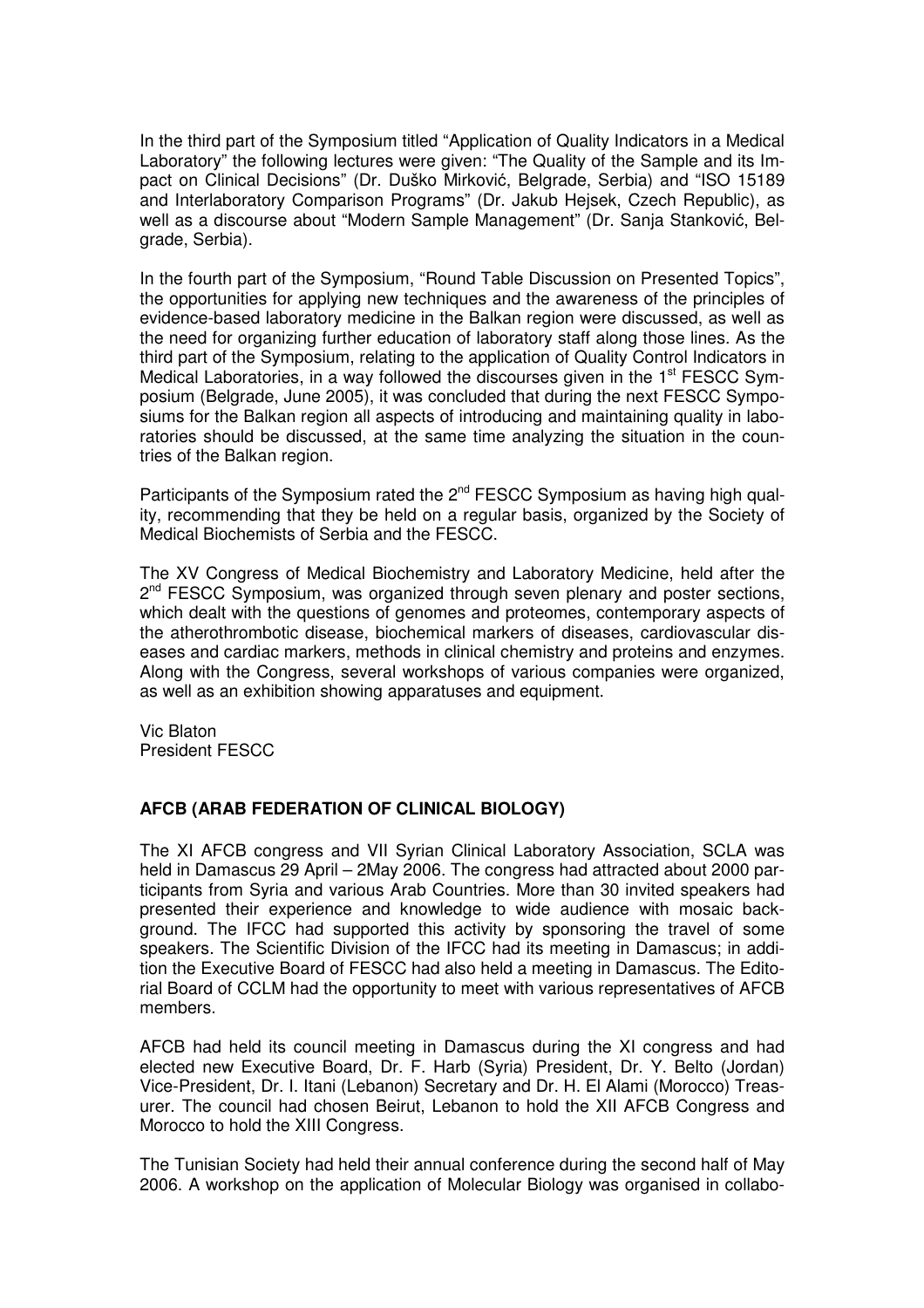ration with Professor M. Ferrari, Chair of the Committee on Clinical Molecular Biology Curriculum. Several scientists from various Arab Countries were given the opportunity to participate in this workshop. The Tunisian Society had sponsored the accommodation of one young scientist from each member country.

Several young scientists from AFCB countries had participated in the Molecular Biology Course which is organised by the Committee on Clinical Molecular Biology Curriculum (C-CMBC) in Milan. The course is partially sponsored by IFCC and ROCHE.

The Jordanian Society had held a conference in Amman, Jordan 29 August – 2 September 2006. Several topics were discussed through Workshops and Symposia. The topics included Infectious Disease, Safety in Laboratory Medicine, Accreditation in Health Laboratory and Laboratory Management & Quality Assurance. Invited speakers from various AFCB members and other countries had enriched the scientific programme of the conference. IFCC has been presented by Dr. Ken Sikaris, Chair of the Analytical Quality Committee., C-AQ who delivered several lectures and a workshop on Accreditation in Medical Laboratories.

Representatives from Lebanon, Morocco and Tunisia had participated in the third Francophone meeting which was held in Paris November 2006 under the auspices of the French Society.

The Sudanese Society had held their first meeting 24 – 26 November 2006 with participation from various AFCB members. Many topics were presented including Accreditation, Quality Assurance, Malaria Infectious Disease and Molecular Biology. The EB of AFCB had held their second meeting in Khartoum, Sudan during the conference.

The Syrian Clinical Laboratory Association had actively participated in the Arab Mediterranean Diabetic Societies Conference which was held in Latakia, Syria in the first week of November 2006 and also in the Osteoporosis Conference which was held in Aleppo, Syria during the second week of December 2006.

The Egyptian Society had postponed its annual meeting which usually held during December of each year to January 2007 to avoid confrontation with various Islamic and Christian Holidays.

The Continuous Education Programme was conducted in Tunisia and Syria through workshops, symposia and monthly plenary lectures which covered various topics in Laboratory Medicine and other Medical Specialities.

Finally, the Syrian Clinical Laboratory Association, SCLA had held local election to elect new Executive Committees in all Syrian Counties and a New Executive Board for SCLA. The following colleagues were elected as member of the Executive Board for 2007 – 1010. Dr. G. Shannan, President, Dr. K. Kebbewar, Vice-President, Dr. F. Harb, Secretary and Dr. E. Shaheen, Treasurer.

DR. Fouad Harb President AFCB Arab Federation of Clinical Biology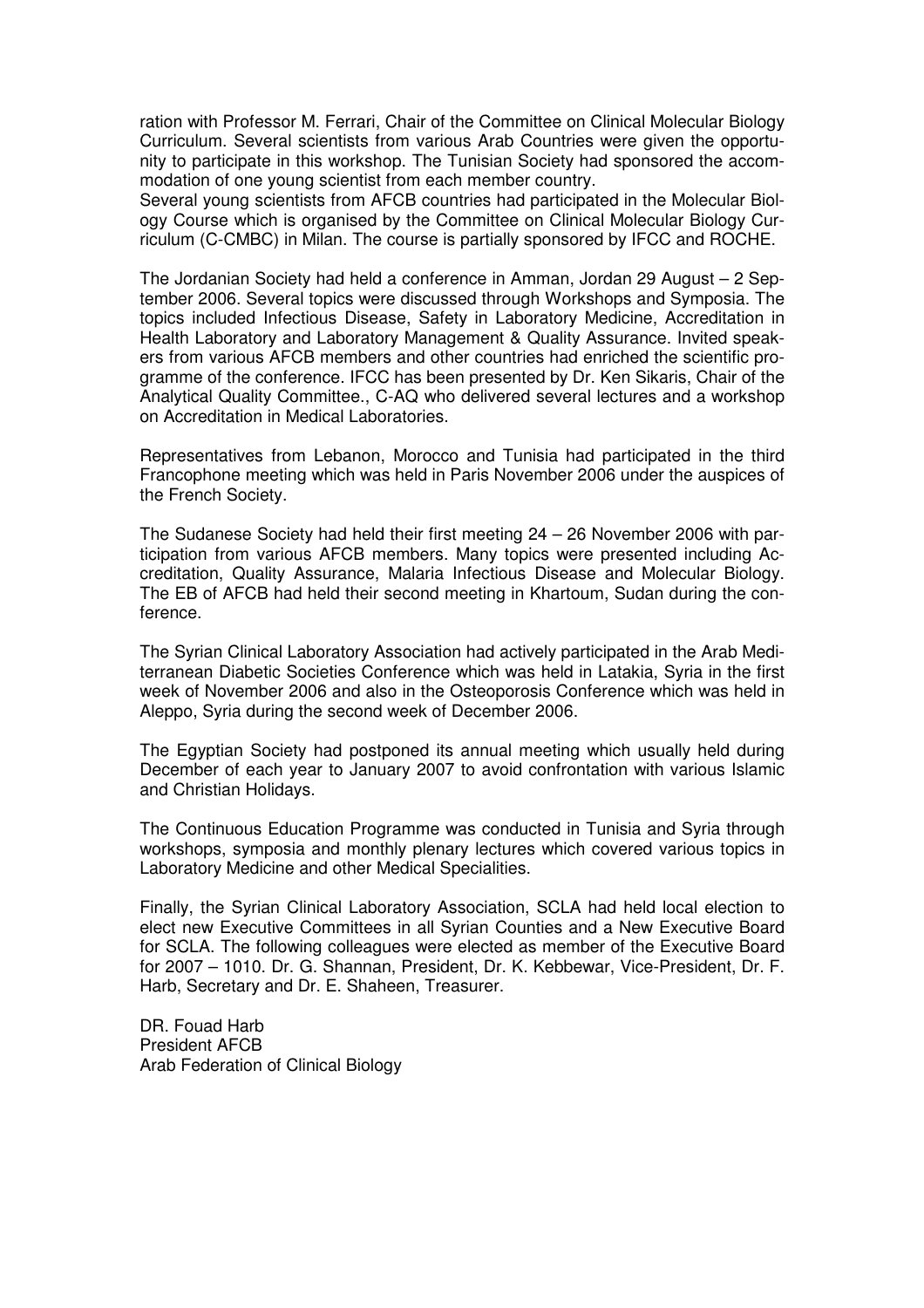# **CONGRESS AND CONFERENCE DIVISION (CCD)**

#### **INTERNATIONAL CONGRESSES OF CLINICAL CHEMISTRY AND LABORATORY MEDICINE**

The next IFCC International Congress (XX ICCCLM) will be held in Fortaleza, Brazil from

September 28 – October 2, 2008. This congress will be hosted by the Brazilian Society of Clinical Analyses (SBAC). The XX ICCCLM will be held concurrently with the XXXV Brazilian Congress of Clinical Analyses and the VIII Brazilian Congress of Clinical Cytology.The main working bodies of the congress have been established. Emmezeta Congressi will arrange the exhibition. The Chairman of the Congress organizing committee and current SBAC President is Professor Ulisses Tuma. Professor Tuma is also a new member of the Congress and Conference Division. The International Scientific Committee Chairman is Professor Paolo Mocarelli from Italy.

The IFCC WorldLab Berlin 2011 (XXI ICCCLM) will be held concurrently with the IFCC –FESCC EuroMedLab May 15 – 20, 2011 in Berlin, Germany. This congress will be hosted by the German Society of Clinical Chemistry and Laboratory Medicine (DKGL). The scientific secretariat is chaired by Prof. Dr. Rudolf Tauber and Prof. Dr. Harald Renz. The organizing secretariat is Emmezeta Congressi.

One of the major responsibilities for CCD during 2006 was finalizing proposals for IFCC symposia at the Fortaleza 2008 congress and assisting the organizing committee for Fortaleza in various logistical matters.

#### **REGIONAL CONGRESSES**

There are four regions associated with IFCC structure and each of the regional federation organizes their own Regional Congresses of Clinical Chemistry and Laboratory Medicine (RCCCLM). The next European RCCCLM, the 17<sup>th</sup> IFCC-FESCC EuroMedLab will be held in Amsterdam, Netherlands, June  $3 - 7$ , 2007. Its' theme is "Your future in patient care". The organizing committee President is Prof. Gerard T B Sanders and the International Scientific Steering Committee President is Prof. M A Blankenstein.

Organization for the 18<sup>th</sup> IFCC-FESCC EuroMedLab is well underway. This congress will be held in Innsbruck, Austria, June  $7 - 11$ , 2009. The executive manager of the congress is Dr. Andrea Griesmacher and the organizing secretariat is Emmezeta Congressi.

The XVII Latin American Congress of Clinical Biochemistry (COLABIOCLI) was held in Asuncion, Paraguay, April 4 -7, 2006. Many IFCC Divisions and the EB met during this Congress which had excellent attendance from delegates across Latin America, Europe and North America. The next COLABIOCLI congress is scheduled for Panama City, Panama in November-December of 2007.

The XI Arab Congress of Clinical Biology was held in Damascus, Syria April 29 – May 2, 2006. This congress was chaired by Dr. Ghassan Shannan, current IFCC Treasurer and was a success. The IFCC SD held a division executive meeting during this this congress. The XII Arab Congress of Clinical Biology is scheduled for Beirut, Lebanon in 2009.

The next Asia Pacific Federation of Clinical Biochemistry Congress, the 11<sup>th</sup> Asian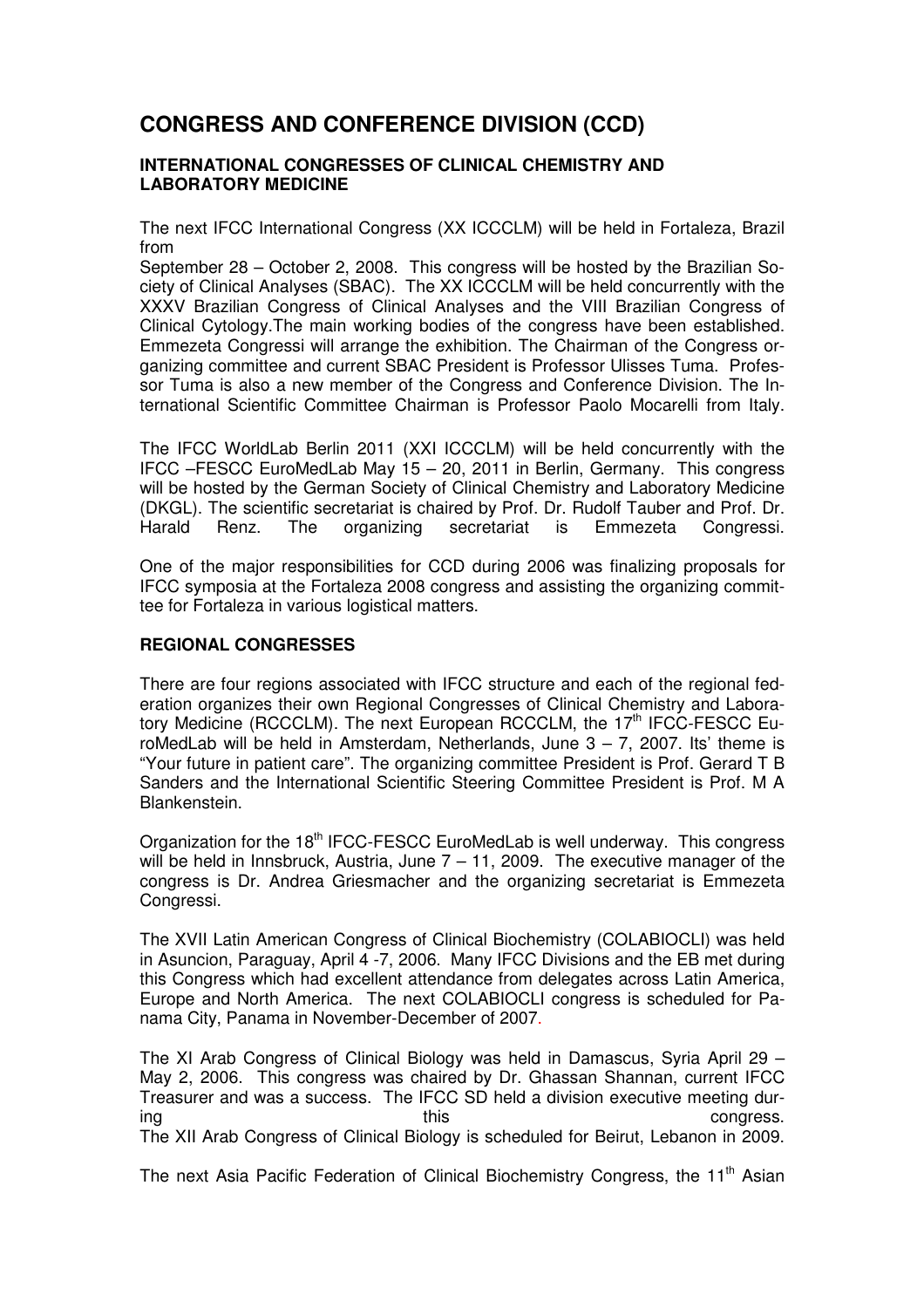Pacific Congress of Clinical Biochemistry, will be held in Beijing, China October 14 – 19, 2007. Many IFCC working groups will be meeting during this Congress. The  $12<sup>th</sup>$ Asian Pacific Congress of Clinical Biochemistry will be held in Korea in 2010.

#### **IFCC SPECIALISED CONFERENCES**

The 11<sup>th</sup> Bergmeyer Congress will be held in Garmisch-Partenkirchen, Germany in March 2008. Professor Istvan Vermes serves as CCD representative on the steering committee for this congress sponsored by Roche Diagnostics.

IFCC has a new agreement with Ortho Clinical Diagnostics to sponsor a new conference in alternate years. The general title of this conference series will be: "Disease and the Clinical Laboratory". Development of this conference and plans for the first conference are underway in 2007.

#### **CONGRESSES WITH IFCC AUSPICES**

CCD provides IFCC Auspices to high quality conferences in the area of Clinical Chemistry and Laboratory Medicine. This arrangement is mutually beneficial for IFCC Member societies and meeting planners. It enables IFCC to promote congresses of interest to its members and strengthens the IFCC image as supporting high level laboratory science. The organizers of congresses much publicity through the information channels of IFCC. During 2006, IFCC Auspices were awarded to twenty-one congresses and specialised conferences.

#### **MEETINGS AND MEMBERSHIP**

CCD held two executive committee meetings in 2006. The first meeting was held in Asuncion, Paraguay, April 4 – 7, 2006 during the XVII Latin American Congress of Clinical Biochemistry (COLABIOCLI). The second meeting was held at the IFCC office in Milan in November 2006.

Two changes in CCD membership took place at the beginning of 2006. Andreas Rothstein (CO) completed this term of office as a CCD member. CCD warmly acknowledges the great contributions of Andreas to the congress and conference activities of IFCC. Our new member is Professor Ulisses Tuma from Brazil. Ulisses is Chairman of the Organizing Committee for IFCC WorldLab 2008 Fortaleza and President of the Brazilian Society of Clinical Analyses.

Istvan Vermes (NL) was appointed to a second term as CCD member and secretary. Tomris Ozben (TK) and Sunil Sethi (SG) continued their first term as members of CCD in 2006 representing the Arab Federation of Clinical Biology and the Asian Pacific Federation of Clinical Biochemistry, respectively.

#### **IFCC GENERAL CONFERENCE**

IFCC member societies and corporate members were sent questionnaires in 2005 and 2006 concerning various aspects of the IFCC General Conferences. The responses were collated by CCD and a summary submitted to the EB for their consideration. Due to the large number of congresses in 2007, the next IFCC General Conference will be held in Antalya, Turkey, April 15 to 16, 2008.

CCD looks forward to working with the scientific and organising committees of upcoming IFCC congresses in 2007.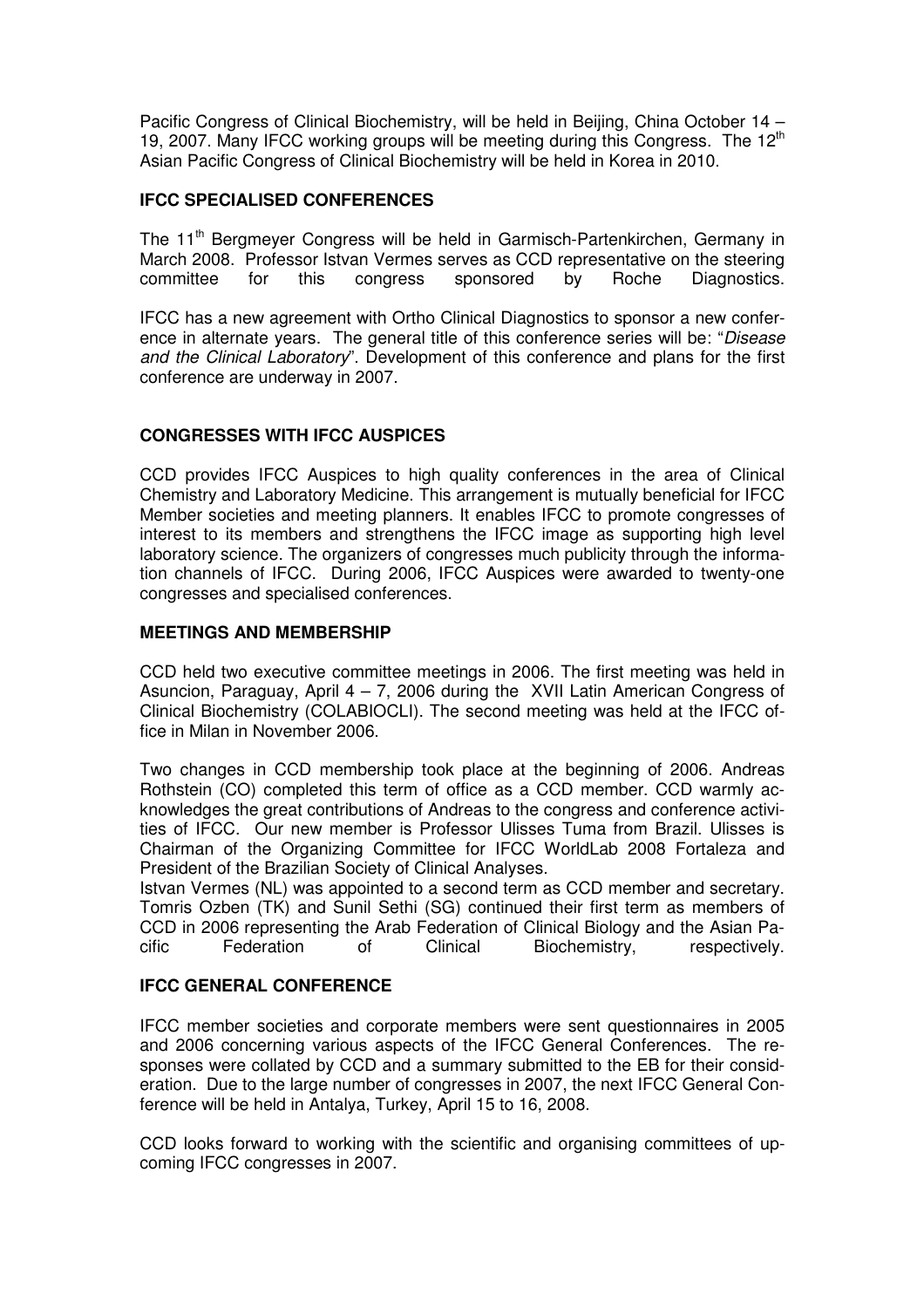Albert D. Fraser CCD Chair

# **SCIENTIFIC DIVISION (SD)**

During 2006, the following members served on the SD Executive Committee: Mauro Panteghini (Italy) (Chair), Ian Young (UK), (Vice-Chair), Howard Morris (Australia) (Secretary), Philippe Gillery (France), Lothar Siekmann (Germany), Ulf-Hakan Stenman (Finland), Rolf Hinzmann (Germany) (corporate representative), and Matthias Muller (AT) (EB-Liaison). Three representatives of International Organizations are invited to attend the Scientific Division meetings as consultants: Jean-Claude Forest (JCTLM), Heinz Schimmel (IRMM) and David Bunk (NIST). Two meetings were held during the year 2006: April 28-29 (Damascus, Syria in conjunction with the 11<sup>th</sup> AFCB Congress) and September 30-October 1 (Milan, Italy).

#### **RELATIONSHIP WITH INTERNATIONAL ORGANIZATIONS**

The SD has pursued the expansion of its activities to partner with international organizations to promote the implementation of the concept of traceability in laboratory medicine and the implementation of reference measurement systems.

#### **JOINT COMMITTEE ON TRACEABILITY IN LABORATORY MEDICINE (JCTLM)**

The JCTLM has now been working for 5 years and is well advanced in preparing a database of metrologically-sound, higher order methods and materials together with a list of reference laboratory service providers that relate to the In Vitro Diagnostic sector. The Working Group (WG) 1 on Reference Measurement Procedures and Reference Materials continues its program of identifying and reviewing against agreed criteria (ISO standards 15193 and 15194). During its November 2006 meeting, WG1 considered that a further 13 reference materials and 16 reference methods fulfilled the criteria for listing on the database. A periodic review of the WG1 Quality Manual will be conducted during 2007. WG2 on Reference Laboratory Services has reviewed the Cycle 1 nominations against agreed criteria and final recommendations will be submitted to the JCTLM Secretariat by February 2007.

#### **INSTITUTE FOR REFERENCE MATERIAL AND MEASUREMENT (IRMM)**

Close collaboration with IRMM continues with practical joint ventures. Progress continues to be made for projects including aspartate aminotransferase (AST), myoglobin, a new preparation of CRM470, and HbA0/HbA1c reference materials.

#### **CLINICAL AND LABORATORY STANDARDS INSTITUTE (CLSI) (FORMERLY NCCLS)**

The good working relationship between CLSI and IFCC continues. Joint projects with CLSI are reviewed on a regular basis. The document on "Analysis of Body Fluids in Clinical Laboratory" (C49) has been published. The document "Implementation Guide of POCT1 for Healthcare Providers" (POCT2) has been completed and reviewed by SD.

Current ongoing joint CLSI/IFCC projects include the following: How to Define and Determine Reference Intervals in the Clinical Laboratory; Mass Spectrometry in the Clinical Laboratory; Expression of Uncertainty of Measurement in Clinical Laboratory Medicine; Validate and Implement Secondary Reference Materials; Verification of Comparability of Patient Results within one Healthcare System; Immunological As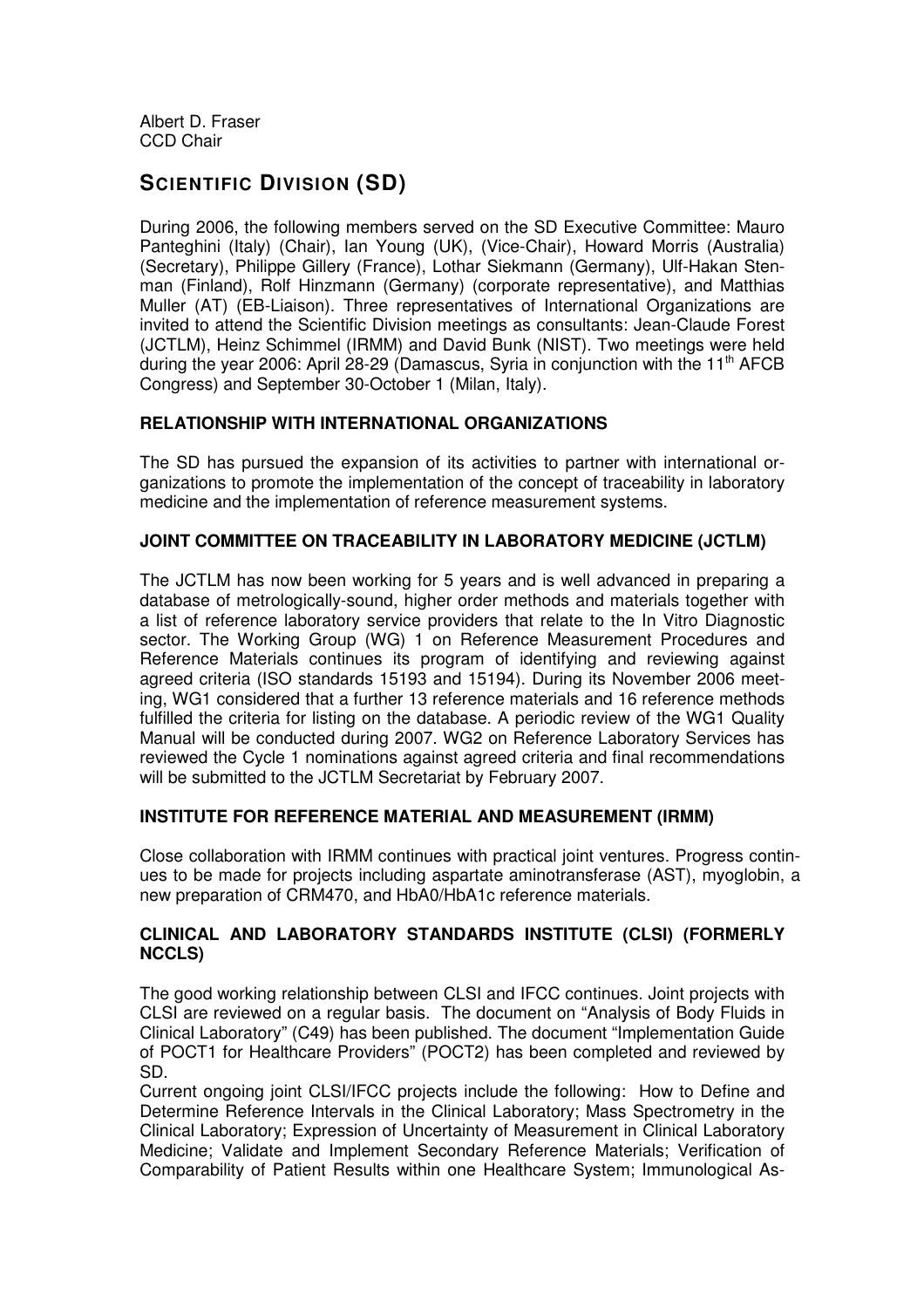says for Human Immunoglobulin E (IgE) Antibodies of Defined Allergen Specificities; Determining Clinical Utility of Genetic Tests; Implementation Guide of POCT1 for Manufacturers; Interference with Immunoassay Results by Heterophilie Antibodies and Other Binders.

#### **NATIONAL INSTITUTE OF STANDARDS AND TECHNOLOGY (NIST)**

A large number of projects are underway at NIST, a number of which are of considerable interest to IFCC. Standard Reference Materials (SRM) recently released include; Calcium Carbonate, Bovine Serum Albumin, Electrolytes in Frozen Human Serum, Toxic Metals in Bovine Blood, Fat-Soluble Vitamins, Carotenoids, and Cholesterol in Human Serum, Inorganic Contituents in Animal Serum, Homocysteine and Folate in Frozen Human Serum.

A further group of SRMs to be released in the near future include: Cholesterol, Creatinine in Frozen Human Serum, Non-peptide Hormones in Frozen Human Serum, Lead in Bovine Blood, Vitamin B6 in Frozen Human Serum, Vitamin B12 in Frozen Human Serum, and Arsenic Species in Frozen Human Urine.

#### **INTERNATIONAL CONGRESS OF CLINICAL CHEMISTRY**

The SD will participate in the XXth International Congress of Clinical Chemistry and Laboratory Medicine to be held September 28 – October, 2 2008 in Fortaleza, Brasil on an official basis organizing two symposia; "Achieving Standardization in Laboratory Medicine – A Hard but Feasible Task" and "Quality Assurance in Emerging Technologies".

#### **REGIONAL AND OTHER CONGRESSES**

The SD participated in the 11<sup>th</sup> Arab Federation of Clinical Biology Congress held April 29 – May 2, 2006 in Damascus, Syria, organizing a symposium: "Application of ISO Standards in Laboratory Medicine". Symposia offered by the SD have been accepted for presentation at the Congress of the Tunisian Society of Clinical Biology (May 2007), 17<sup>th</sup> FESCC-IFCC European Congress of Clinical Chemistry and Laboratory Medicine (Euromedlab 2007, June  $2 - 7$ , 2007, topics will be: "Standardization in Laboratory Medicine: the way forward' and "The Contribution of Laboratory Medicine in Kidney Disease"), 11<sup>th</sup> Asia Pacific Congress of Clinical Biochemistry (October 14 – 17, 2007, the topic will be: "Traceability in Laboratory Medicine: What Does It Mean in Daily Practice?").

#### **ACTIVITIES OF COMMITTEES AND WORKING GROUPS**

The Committees (Cs), which are theme-oriented, carry out much of the scientific and professional activities of SD. Their work is often in close collaboration with other international organizations. For more specific tasks, the activities are usually accomplished through Working Groups (WGs). During last SD meeting held in Milan, the SD EC had the opportunity to meet with the Chairs of C-PP, C-RIDL and WG-HbA2.

#### **COMMITTEES**

#### **C-Nomenclature, Properties and Units (C-NPU)**

This IFCC/IUPAC C is responsible for the maintenance of the generic database, which is published on the IFCC (SD/C-NPU page) and IUPAC (Division of Chemistry and Human Health) homepages. The database is undergoing a restructuring of its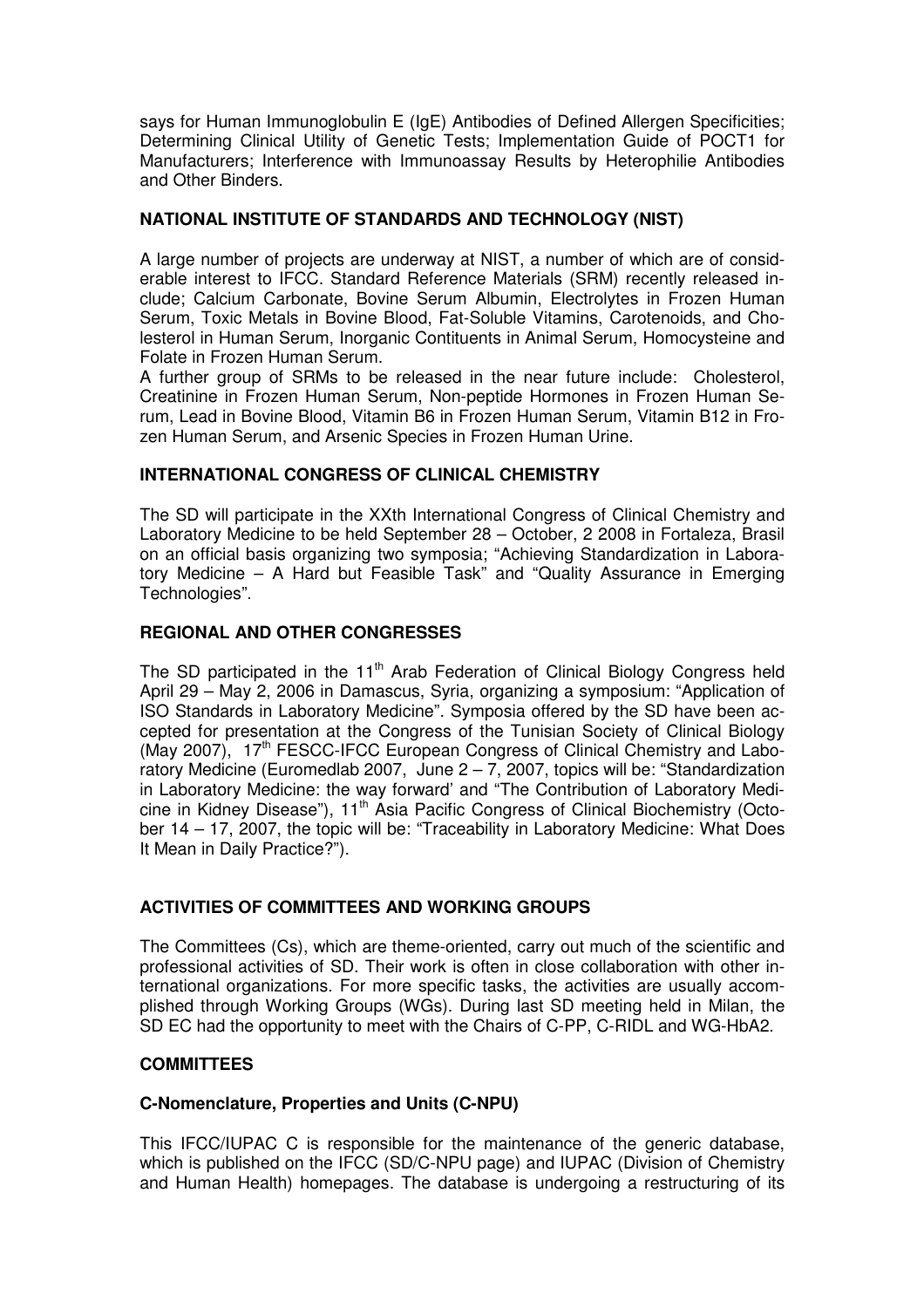contents and a mapping to SNOMED CT system. The cost of hosting it on the IFCC server is being assessed in order that IFCC can finalize its decision. A paper on recommendations for name and units for HbA1c was prepared and is currently under ballot by the National Societies. Revision of ENV 1614 was published in collaboration with CEN/TC 251.

The 3rd edition of VIM is under editorial revision by all participating organizations and it is anticipated to be finalized in early 2007. Current projects underway include the following: Properties and units for function examinations; Properties and units for urinary calculi; Global use of the C-NPU concept system for properties in toxicology (finalized and under review for publication); Internationally agreed terminology for observations in scientific communication; Mapping of IFCC-IUPAC laboratory coding system to SNOMED CT; Securing and structural updating of information in the NPU coding system and its environment; Recent advances in Nomenclature, Properties and Units: strategy for promoting C-NPU achievements; Translation of C-NPU database elements and properties into French.

#### **C-Molecular Diagnostics (C-MD)**

A document is in preparation describing the concept of IFCC Molecular Diagnostic Centres (MDC) of expertise which will include the requested characteristics and expected duties towards the international laboratory community. It is anticipated that a call for applications will be posted shortly on the IFCC web site as well as sent to the National Society Representatives.

The C has decided that, given the numerous other organizations active in the development and validation of nucleic acid reference materials, it will not pursue this activity for the moment. It is however expected that the IFCC MDC network will actively participate in this area either by initiating projects or by collaborating with existing or future initiatives from other entities. The IFCC web site will host the Consortium on Clinical Laboratory Genetics and Genomics Standards (CLGGS, formerly IMGCLS) web site that will be reviewed by C-MD. This should be initiated in January 2007. A task force will be created to propose Reference Methods in Molecular Diagnostics as a specific project.

A formal document was prepared on behalf of IFCC to provide comments to Organization for Economic Cooperation and Development (OECD) on its "Draft Guidelines on Quality Assurance in Molecular Genetic Testing".

#### **C-Plasma Proteins (C-PP)**

The preparation of the new lot of CRM470 is the main priority of the C; characterization and certification of the new material will begin in 2007.

The possibility of using world-wide, common reference intervals for plasma proteins in multiple racial and ethnic groups has been explored, but is not possible at this time because of persisting concentration/calibration differences among the protein assays from the different manufacturers. The C has developed a simplified protocol for transferring values from reference material CRM470 to commercial protein assays. A preliminary version of it was made available on the IFCC web site. C-PP is now revising this document and the new version will be available in few months. A position paper on clinical indication for transthyretin will soon be published in Clin Chem Lab Med. Other projects for 2007 are: (1) collaboration with CDT, cystatin C and urinary albumin WGs; (2) preparation of a document on the measurement of serum free light chains in the clinical contest. The C-PP will also maintain its interest in proteomics.

#### **C-Standardization of Markers of Cardiac Damage (C-SMCD)**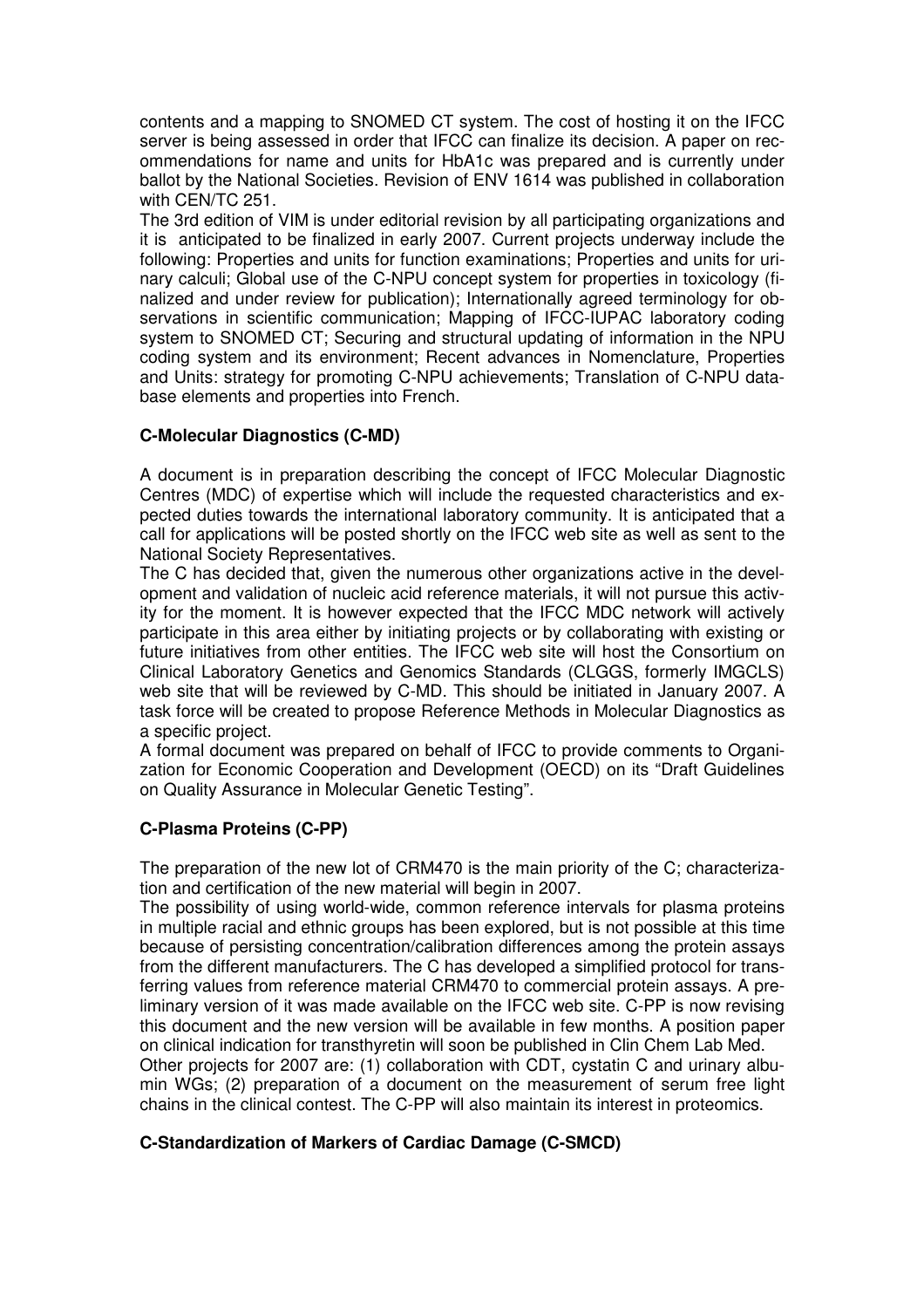A preliminary study to validate the cross-reactivity of commercial BNP and NT-proBNP assays with BNP, proBNP and NT-proBNP antigens has been completed. The analysis of these data was considered most promising and it has been decided to conduct a formal, multi-centre study with the protocol developed from the preliminary study. Corporate members have committed their support for the study. A protocol for the standardization of cTnI assays including candidate secondary reference materials has been prepared. A table of properties of commercial cardiac troponin assays has been posted on the IFCC web site (SD/C-SMCD page). It is aimed to continue to build the database with the inclusion of package insert and literature-based information. The C is working to establish a reference serum bank to be used for the establishment of reference intervals in subjects without cardiac disease for established and developing cardiac troponin assays as well as new cardiac biomarkers. A secondary reference material has been selected for myoglobin in close collaboration with IRMM. IRMM is continuing to work on the reference method for the certification of the selected material (IRMM/IFCC 458) as well as to further characterise this material.

#### **C-Reference Systems for Enzymes (C-RSE)**

Work on standardisation of the Amylase determination was completed with the publication of the reference method. A feasibility study for a proposed reference procedure for alkaline phosphatase (ALP) is underway including the assessment of the suitability of deep-frozen pooled human sera or processed lyophilized sera for use as control materials. Discussions with the C-RIDL are underway to develop reference intervals for ALP at the same time that the reference procedure is under development. The Enzyme network has agreed on the budget of uncertainty of measurements for enzymes.

#### **C-Point of Care Testing (C-POCT)**

A recommendation on accuracy and precision of POCT relative to central laboratory testing performance has been submitted to the SD while work is continuing on the document "Recommendation for Blood Glucose POCT Quality Assessment in Clinical Setting". New projects initiated during 2006 included developing guidelines on the pre-analytical processes for POCT; establishment of a database on potential interferents for POCT, and preparation of a curriculum for training in POCT to be implemented in collaboration with EMD and the AACC POCT Division.

#### **C-Traceability in Laboratory Medicine (C-TLM)**

The main reference of C-TLM is to support reference laboratories in the context of complete reference systems (accepted reference measurement procedures of higher order, reference materials, and reference laboratories), by establishing an External Quality Assessment Schemes (EQAS) for reference laboratories in order to monitor their competence.

A procedure manual for conducting EQAS has been developed and posted on the IFCC website home page, under the DGKL logo. This website enables registration for newly participating laboratories, orders for participation in forthcoming EQAS, entering of results from laboratories, inspection of recent EQAS results and provides information on forthcoming EQAS.

A Model for the Description of Acceptance Performance Criteria in the IFCC EQAS has been proposed for discussion.

#### **C-Reference Intervals and Decision Limits (C-RIDL)**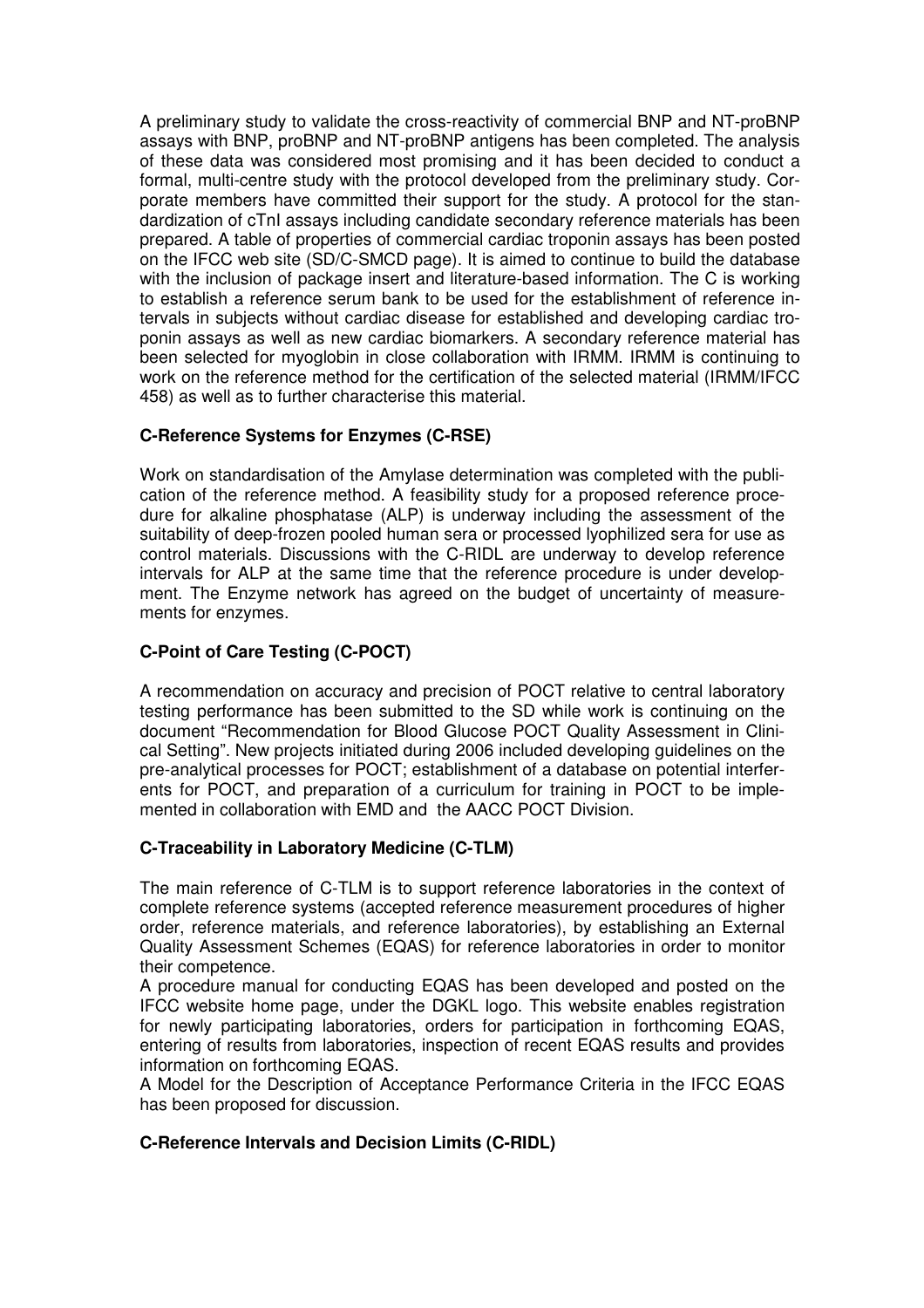The activity of the C has developed in two directions: 1. theoretical, through the collaboration with CLSI for the revision of CLSI document C28-A2 "How to Define and Determine Reference Intervals in the Clinical Laboratory; Approved Guideline - 2nd Edition"; 2. practical, preparation of a Standard Operating Procedure (SOP) for the definition of multi-center reference intervals and organization of a pilot experiment for the definition of reference intervals of AST, ALT and γGT. The document has been prepared and approved by SD. The SOP is based on the use of carefully calibrated, traceable routine methods to obtain results from a relatively large number of subjects allowing the production of reference intervals that take into account not only age and gender but also race and other variables. These intervals will be applicable in every laboratory that uses similar methods and serves similar populations.

#### **WORKING GROUPS**

#### **WG-Selective Electrodes and Biosensors (WG-SEB)**

Current projects include preparation of Recommendations on pH measurement in blood (an update), Recommendation of the reference bovine hemoglobin control material for the evaluation of trueness of the routine measurement of total hemoglobin and the three hemoglobin derivatives  $(O_2Hb, COHb$  and MetHb) in human blood, and Recommendation for measuring and reporting lactate by electrochemical biosensors in undiluted serum, plasma or blood.

#### **WG–Apolipoproteins (WG-A)**

Technical issues remain to be resolved with regard to the characterisation of SP3-08 Apo B reference material. Particularly, these issues relate to ISO standard 15194 requirements for uncertainty information.

The WG Chair is currently coordinating the NACB project for Guidelines on Cardiovascular Risk Markers.

#### **WG-Standardization of Human Chorionic Gonadotrophin (WG-SHCG)**

The WG is continuing to gather evidence about the appropriateness (or otherwise) of commercially available hCG assays for use in oncology. Most of these methods are approved only for use in pregnancy, a regulatory issue of major concern to clinical laboratories using the tests to monitor cancer patients. Another issue is the frequency of false positive and false negative results in assays for hCG and their clinical implication. Recommendations about appropriate action to be taken by user laboratories – to both identify and to remedy such errors - are being developed. The availability of an accepted reference method for HCG would effectively address both the above issues. A study involving a WG member has shown mass spectrometric fingerprinting to be highly useful for the characterization of glycosylation patterns of different hCG preparations, including the WHO Reference Reagents prepared by the WG. This work represents an important step towards establishing biophysical reference method for hCG. The WG is considering how best to take this forward, building on previous work both of the IFCC WG and of the hCG Antibody Workshop held under the auspices of the International Society for Oncodevelopmental Medicine (ISOBM). It will almost certainly be necessary to recruit new members of the WG with additional expertise if a reference method for hCG is to be developed. A manuscript on the implications for between-method comparability with the use of the six International Reference Reagents previously prepared by the WG will be ready for submission early in 2007.

#### **WG-Standardization of HbA1c (WG-HbA1c)**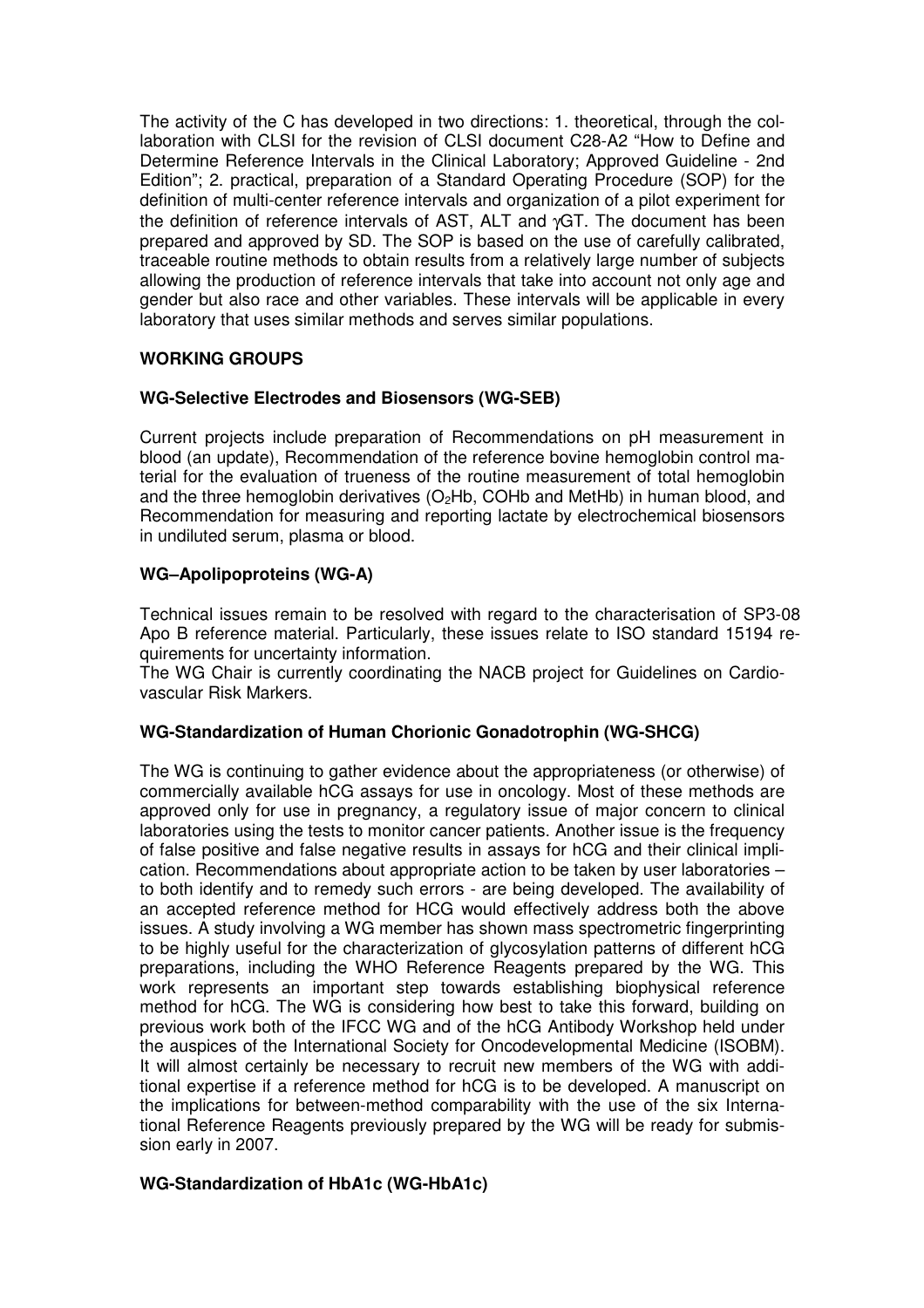The network of HbA1c reference laboratories has published a number of manuscripts on rules for value assignment to secondary reference materials used by manufacturers for standardization of routine HbA1c assays. Discussions on the clinical implementation of HbA1c standardization between the WG and representatives of the professional and clinical organizations including IDF, ADA and EASD have continued. Preliminary data generated by these organizations on the relationship between measured HbA1c and calculated Average Blood Glucose has been presented during the IDF meeting held in Cape Town - South Africa, in December 2006. The WG is preparing a paper summarizing its position on the global glycohemoglobin standardization. The inaugural Chair of the WG (Dr Kor Miedema) has stepped down and a new Chair, Dr Garry John (UK), has been elected.

#### **WG-Standardisation of Thyroid Function Tests (WG-STFT)**

Work is focussed on standardization of the total and free thyroxine (T4) assays. A manuscript has been prepared as an IFCC position paper on the definition of the free T4 measurand and submitted for publication. Considerable progress has been made with the development of a sensitive equilibrium dialysis-ID-LC/tandem MS assay as a higher order measurement procedure for free T4. A second candidate reference laboratory for free T4 measurement has been identified in Japan, in addition to the first one located in Belgium. Discussion is underway with the American Thyroid Association and the American Association of Clinical Endocrinologists on the standardization work. It is hoped that these discussions will be expanded to other countries and relevant organizations. The aim is to establish a consensus forum of clinical, laboratory and industry representatives to plan and coordinate the standardization process.

#### **WG-Standardization of Hemoglobin A2 (WG-HbA2)**

Development of the reference method in two laboratories has progressed significantly with all technical issues being resolved. A manuscript describing the candidate reference method and the SOP are currently being prepared. A manuscript was accepted for publication describing the pre-analytical variability of HbA2 measurement. Expressions of interest have been received from almost all the relevant manufacturers and discussions are underway with IRMM regarding the protocol for preparation of reference materials.

#### **WG-Standardisation of Carbohydrate-Deficient Transferrin (WG-CDT)**

A manuscript defining the measurand for CDT as disialotransferrin has been accepted for publication. A candidate reference material (serum matrix spiked with known amounts of purified human disialotransferrin) is being evaluated. Future work will focus on development of primary reference method, using mass spectrometry. Lastly, consideration is being given to assembling a network of CDT reference laboratories.

#### **WG-Standardisation of Cystatin C Assays (WG-SCC)**

A candidate secondary reference material is in preparation. Recombinant human cystatin C is available of appropriate quality suitable for spiking this material. The pilot preparation is currently being tested for stability, homogeneity between ampoules and other relevant properties. This project is carried out in collaboration with IRMM.

#### **WG-Standardisation of Glomerular Filtration Rate Assessment (WG-GFRA)**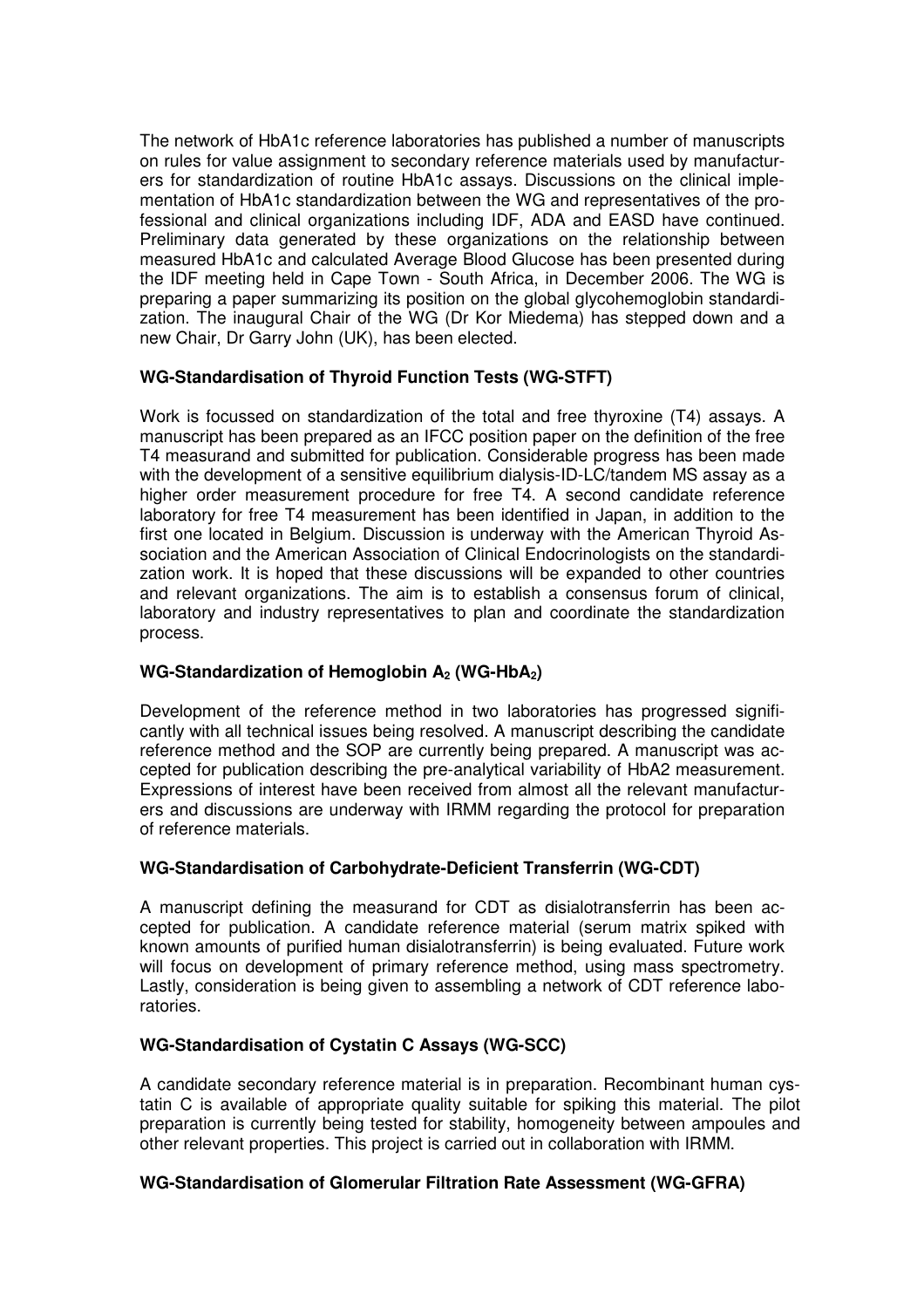The WG current projects are: 1. In cooperation with the US National Kidney Disease Education Program (NKDEP), develop guidelines to coordinate the global introduction of standardized creatinine measurements, together with the new (revised) MDRD GFR estimating equation. 2. Educate laboratory professionals regarding the importance of assessing chronic kidney disease. 3. Prepare an IFCC recommendation for the use of specific assays for creatinine measurement. 4. In cooperation with C-TLM, establish an IFCC reference laboratory network for creatinine

The final NKDEP recommendations were posted on the NKDEP web site and can also be accessed from the IFCC web site home page.

The WG is preparing a study designed to evaluate specificity among commercially available creatinine methods.

#### **WG-Standardisation of Albumin Assay in Urine (WG-SMA)**

The initial aim of the WG was first to proceed with harmonization rather than standardization of the albumin measurements in urine and a joint JSCC-IFCC WG was proposed. The JSCC had been investigating the preparation of human serum albumin for over five years and this project is now incorporated into the National Standardization Scheme, sponsored by the Japanese Ministry of Industry (National Methodology Institute) and JCCLS, and supported by the Ministry of Education. This proposal for collaboration between the JSCC and the WG has not proceeded further at this stage although future collaboration will be considered. Recently the NKDEP Laboratory WG indicated an interest to address urine albumin standardization including standardization of the measurement of the albumin:creatinine ratio in urine. Representatives of the WG are participating in planning a meeting to be held in March 2007, with joint chairmanship from IFCC SD and the US NKDEP. The WG also proposes to prepare an IFCC position paper on urine albumin measurements.

#### **WG-Pregnancy-Associated Plasma Protein A (WG-PAPPA)**

The current Chair has resigned and a new Chair will be appointed in 2007. There is the possibility that essential materials for standardization, such as recombinant PAPP-A, will be available.

#### **WG-Growth Hormone (WG-GH)**

Membership of the WG has been assembled and a consensus statement was supported advocating an informal International Collaboration of parties interested in GH standardisation and adoption of a single calibrant with results expressed in mass units. This was published in the European Journal of Endocrinology and also published in Clinical Endocrinology. Close collaboration with national and international EQAS will also be undertaken. It is planned to explore the possibility of undertaking an antibody-mapping project for GH similar to that previously undertaken for hCG.

#### **Project Proposals**

Two project proposals have been received and dealt with during 2006. One has been accepted and a joint IFCC/ADA WG on Standardisation of Insulin Assays (WG-SIA) has been created, with the IFCC nominating two representatives.

EDUCATION AND MANAGEMENT DIVISION (EMD)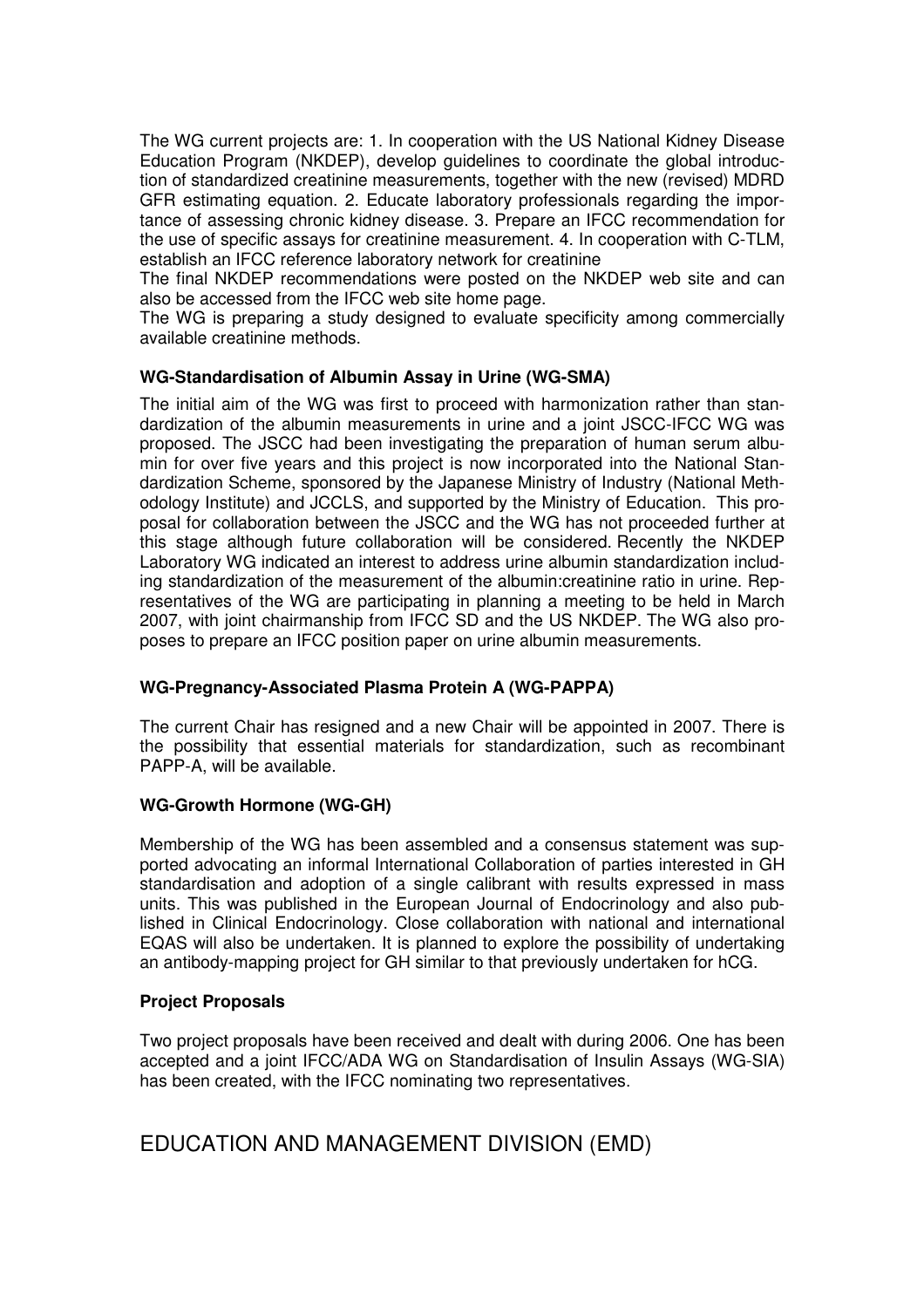#### **GENERAL REMARKS**

The Division has gone through a considerable amount of change during 2006, with new members being appointed to the Executive Committee. However, the work of the Division has continued through its Committees, its Working Groups and the Visiting Lecturer Programme. The focus of the work of the Division has remained primarily on the needs of developing countries.

#### **ACTIVITIES AND REPORTS**

The Division had its main meeting of 2006 in Milan, in June. The Division met there as a whole, and several Committees took the opportunity to meet alongside this meeting.

Each Committee and Working Group presented :

- an overview of activities
- future plans, activities and meetings
- potential collaborations within the Division
- membership issues
- budgetary requirements
- other relevant issues

#### **COMMITTEES**

#### **EMD EXECUTIVE COMMITTEE (EC)**

In 2006 the Executive Committee of the Division consisted of Chair : GTB Sanders (NL), till June 2006, J Smith (UK), since June 2006; Members: M Burritt (US), L Lai (MY).

Janet Smith assumed the chairmanship of the Division at the June meeting, on the retirement of Gerard Sanders, who should be congratulated on leading the Division so effectively. Leo Vankrieken resigned as Corporate Representative in January 2006, due to a change of employment. His successor will be Rolf Hinzmann (Sysmex, DE) whose formal term of office begins in January 2007, although he has attended EC meetings since the summer of 2006. Stella Raymondo of Uruguay has been appointed for membership of EC, the term beginning in January 2007.

**ACTIVITIES**: The EC met in Milan in January and an informal meeting was held during the AACC Congress in Chicago. Although 2006 was a year of change as described above, activities such as the Visiting Lecturer programme and Committee activities ensured that EMD fulfilled its objectives of supporting educational activities in developing countries. The EC put forward a proposal to establish a working group on the development of quality systems, with a view to organizing workshops at national and international congresses. Again, this would be aimed primarily at developing countries. A workshop on the subject has been accepted for the Fortaleza Congress.

The EC will next meet in January 2007, in Milan. This will provide an opportunity to discuss new IFCC initiatives and report back to the EB. These include :

- Enhancing PR in IFCC
- Integrated Projects
- EQA and Accreditation in Developing Countries
- Laboratory Errors and Patient Safety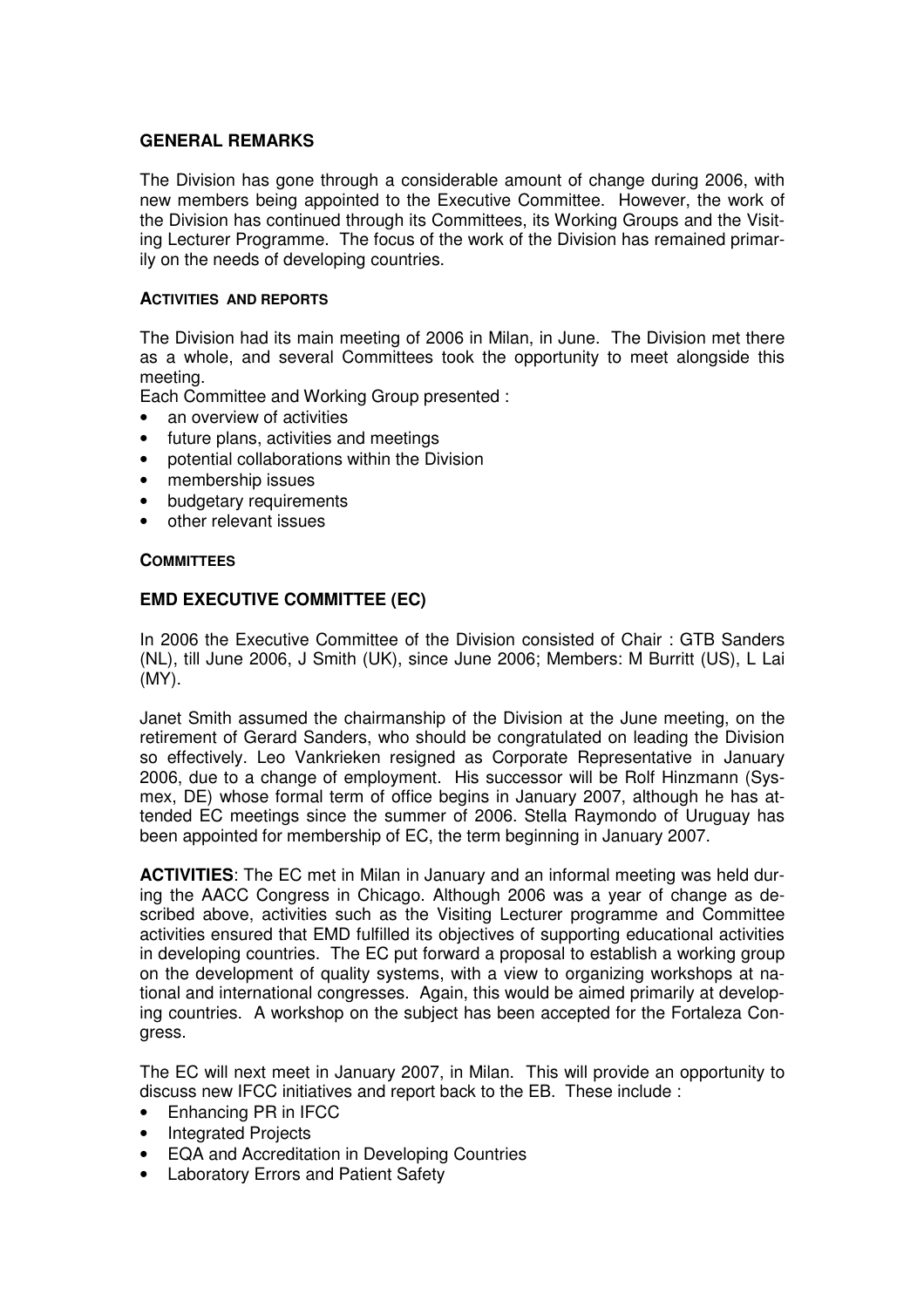• Evidence-based Laboratory Medicine and Laboratory Tests

#### **COMMITTEE ON CLINICAL MOLECULAR BIOLOGY CURRICULUM (C-CMBC)**

Chair : M. Ferrari ( IT); Members: S. Kraiss (US), H. Sprecher (IL), M. Neumaier (DE)

**ACTIVITIES:** Molecular Biology teaching and training of trainers. Courses in Clinical Molecular Biology Techniques:

- April 2006 Damascus
- April 2006 Asuncion
- 4th Course July 2006 Milan

Symposia and lectures at International Congresses :

- November 2006 Romania Lecture
- November 2006 **Indonesia** Symposium
- In progress: organization of symposia in the following meetings:
- May 2007 **Tunisia Tunisia** Symposium
- June 2007 Euromedlab Amsterdam Lecture
- October 2007 Beijing Symposium

#### **COMMITTEE ON ANALYTICAL QUALITY (C-AQ)**

**Activities:** As part of the Visiting Lecturer Programme, Ken Sikaris undertook a programme of lectures in Nigeria at the end of 2005. The programme was well received but the visit highlighted some logistical problems that can arise when traveling to developing countries.

#### **Planned activities** :

• Amsterdam : June 2007 – Euromedlab post congress IFCC/EQALM Joint Meeting

This is one of the major activities of the C-AQ for 2007 and a high quality programme with excellent speakers has been organized. It is hoped that this will attract EQA organizers from around the world, and could dovetail into the proposed initiative for IFCC to support and promulgate EQA and accreditation in developing countries. The significant contribution of the C-AQ to the planning and organization of this meeting has persuaded EQALM to make this meeting a joint one with IFCC.

The C-AQ will meet in Amsterdam during the Euromedlab congress in June.

#### **COMMITTEE ON EVIDENCE BASED LABORATORY MEDICINE (C-EBLM)**

This Committee remains highly active in terms of both its critical appraisal activities, which have resulted in several high quality publications and more are in progress and its contributions to conferences, courses and workshops. As part of the VLP programme, Rita Horvath is about to begin the first part of a series of talks and workshops in the Asian Pacific region. The scope of the Committee is extensive and its corresponding members make a major active contribution to its work. The C-EBLM also works closely with other international bodies, such as the Cochrane collaboration.

#### **Current projects**

1 Critical appraisal of diagnostic guidelines in diabetes mellitus. A major Committee publication will be submitted at the end of 2006.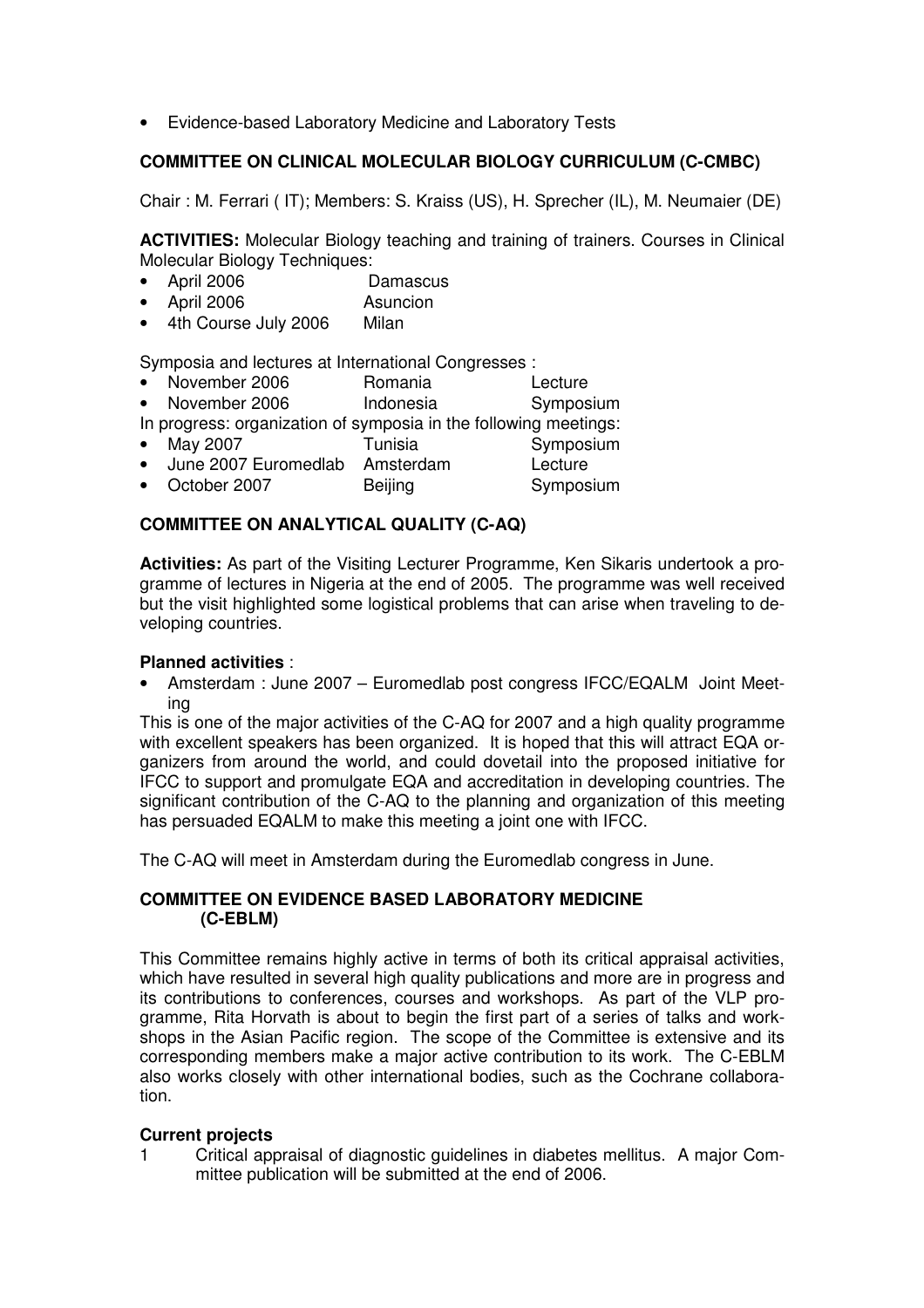- 2 Microalbuminaria survey. How GPs interpret lab test results and use evidence-based guideline recommendations in practice.
- 3 Critical appraisal of NACB POCT guidelines.
- 4 Critical appraisal of NACB Tumour Marker guidelines.<br>5 Systematic review of colorectal cancer screening.
- Systematic review of colorectal cancer screening.
- 6 Systematic review of thyroid monitoring.
- 7 Reviewing book chapters and pilot review protocols for the Cochrane Diagnostic Reviews project in collaboration with the Cochrane DST-Methods Group.

Committee Members participated in the following Conferences

- April 2006 **Asuncion, Paraguay**
- April 2006 Bratislava, Slovakia
- April 2006 Örebro, Sweden
- September 2006 Mykonos, Greece

#### Workshops and Courses

October 2006 Budapest

In addition, workshops have been held in association with other bodies, including the Cochrane Collaboration. A full day workshop on the art of evidence based medicine, involving members of C-EBLM, was presented at the AACC meeting in July and received an excellent evaluation score GIN/WHO Regional Symposium on Guidelines – under IFCC auspices

Planned symposia and lectures at international conferences

- June 2007 Amsterdam, Euromedlab
- Beijing, APFCB

. Planned courses and workshops

• June 2007 Amsterdam, Euromedlab - pre-congress workshop

The possibility of a second IFCC course on EBLM, in Budapest or elsewhere in the Balkan region, is being considered. Rita Horvath will undertake the second part of the VLP to the Asian Pacific region in the autumn of 2007. This will coincide with the APFCB congress.

The C-EBLM is anxious that its updated website contents should be uploaded to the new IFCC website. It is also hoped that the database of systematic reviews in laboratory medicine can form part of the website.

#### **COMMITTEE ON EDUCATION AND CURRICULUM DEVELOPMENT (C-ECD)**

**Activities:** The major project of the Committee is on the development of the web pages and there has been considerable progress with this, with the help and support of Craig Webster and Paola Bramati. The target for completion of this work is December 2006. Work is ongoing on defining syllabus content and providing guidance on good website sources for each topic. It is hoped this will help students who do not have access to textbooks. The Committee is also seeking to identify formal distancelearning courses which are internet-based and has set up a network of contacts to advise on different geographical areas. A third project is to increase awareness of interactive case presentations and to develop cases for inclusion of the C-ECD website.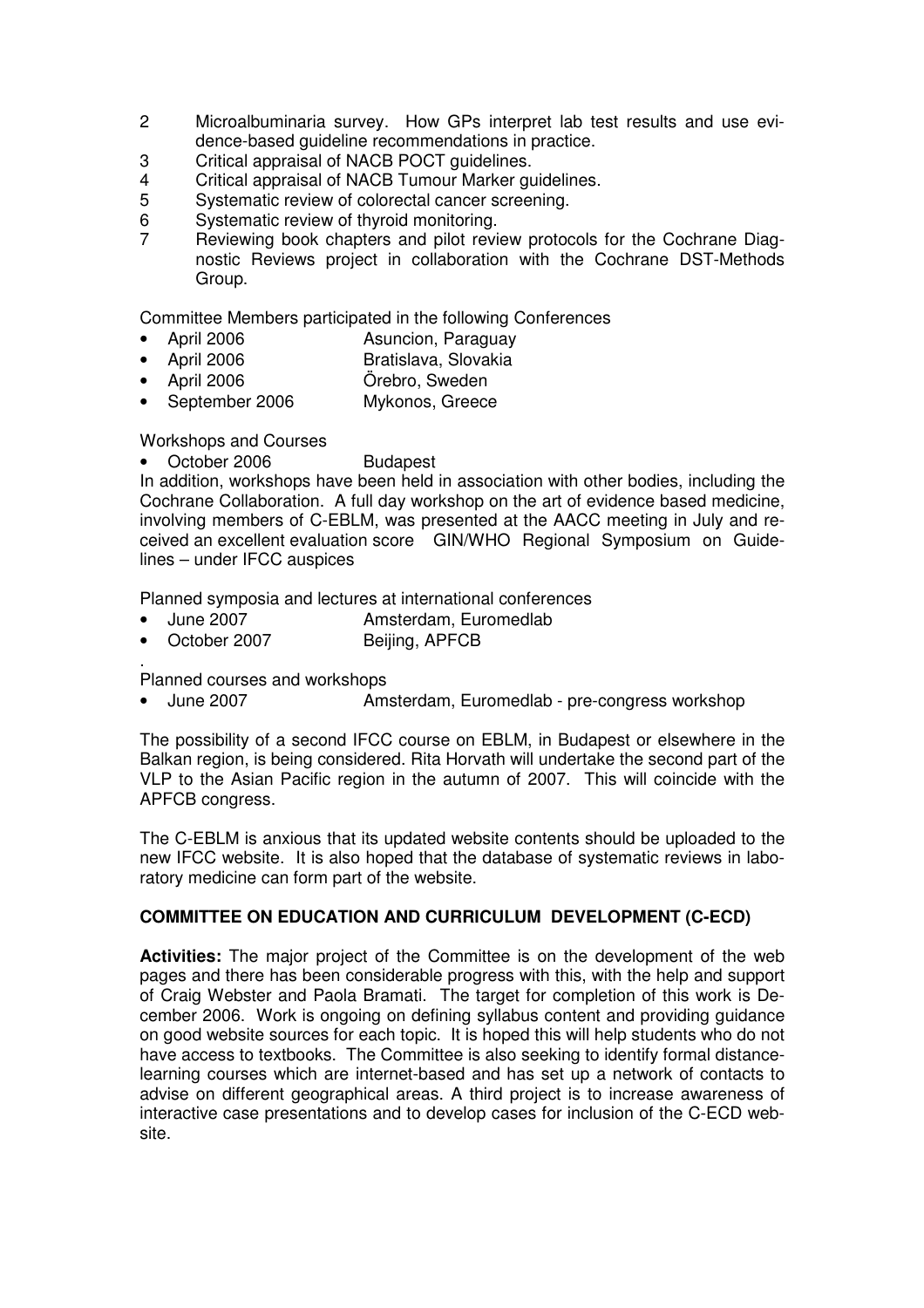#### **COMMITTEE ON CLINICAL LABORATORY MANAGEMENT (C-CLM)**

This relatively new Committee is concentrating on the needs of members in developing countries in terms of basic management skills and laboratory management. To address this, Committee members are preparing guidelines, which it is hoped can be published as an IFCC monograph. The guidelines will cover :

- Total Laboratory Management & Accreditation based on ISO 15189.
- Setting up a clinical laboratory under difficult circumstances.
- Basic concepts of Laboratory Information Systems.

To complement this, the Committee will organize and present workshops and symposia at international congresses. The following are planned for 2007.

- June 2007 **Tunisia** Symposium
- October 2007 **Beijing** Symposium

#### **WORKING GROUP on EPO (WG-EPO)**

The work of this WG is now complete and the WG has been closed.

#### **WORKING GROUP on DISTANCE LEARNING**

The work of this group is closely linked to that of C-ECD and the EC will consider at its meeting in January whether it should be closed and the work become part of the responsibility of C-ECD.

#### **SPECIAL PROJECTS**

#### **VISITING LECTURERS PROGRAM (VLP)**

Sponsors: DPC and Dade-Behring

The VLP has been excellently managed by Mary Burritt since its inception and she should be congratulated on its success. She has now relinquished the chair of this special project and Leslie Lai has succeeded her.

The following lecturers to developing countries have been supported during the year.

Dr Ken Sikaris presented lectures at the annual meeting of the Nigerian Association of Clinical Chemistry in Clabar Cross River State, South East Nigeria, November 23 – 24, 2006. Subjects included QC/QA and external proficiency testing.

Dr Rosa Sierra Amor (Mexico) presented lectures at the XVII COLABIOCLI meeting in Paraguay in April 2006. Subjects included ISO #15189 and total quality management, bone markers and pre-analytical variables.

Dr Matthew McQueen presented lectures at the ArabMedLab, XI AFCB & VII SCLA Congress in Damascus, Syria April 29– May 2. Subjects included the global risk of cardiovascular disease and diabetes and analytical and clinical challenges for the measurement and clinical interpretation of microalbumin in urine.

Dr Alejandro Ruiz-Arguelles presented lectures for the Chilean National Society, in Vina del Mar and Santiago, August 30 – September 2, 2006. Subjects included the clinical laboratory in the cytomics era and flow cytometry in immunohaematology.

Professor Rita Horvath has visited India, Malaysia and Indonesia as a first part of her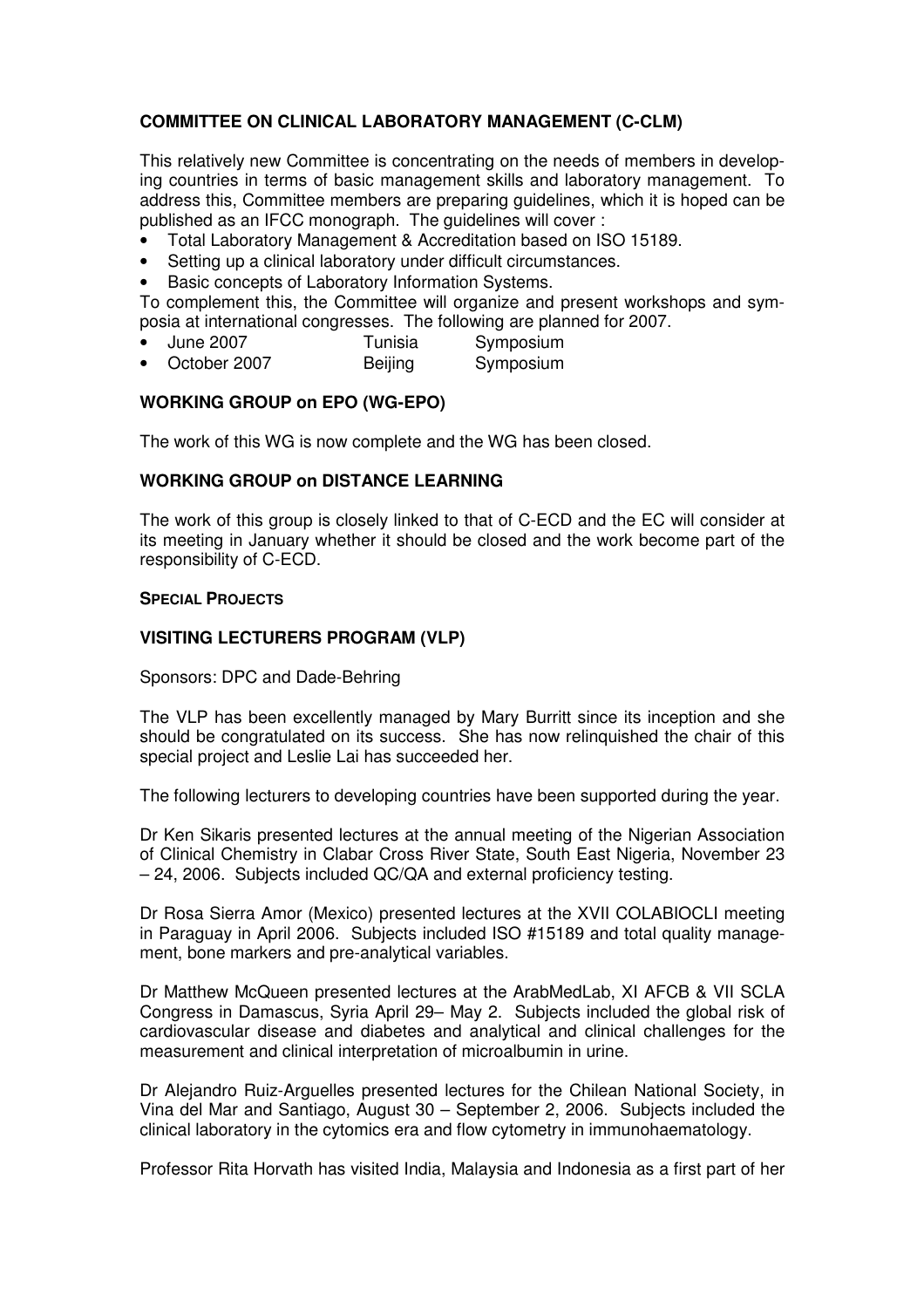programme of lectures and workshops in the Asian Pacific region. The second part will take place in 2007.

#### **COURSES COURSE ON FLOW CYTOMETRY**

**Activities**: The Group is planning a further course in 2007. Potential topics which could be covered in the programme include technical issues such as cell enrichment technologies for rare cell analysis, proteomic characterisation of the immune response and applications of flow cytometry in rare cell analysis e.g. the characterization of haemopoietic stem and progenitor cells.

The courses have been run collaboratively with the University of Bremen and Beckman Coulter. It is anticipated that this will continue.

Janet M Smith Chair EMD

# **COMMUNICATIONS AND PUBLICATIONS DIVISION**

#### **ACTIVITIES AND REPORTS**

Five committee meetings were held in 2006, three by telephone conference call and two face-to-face meetings. April 2006 (teleconference), Asuncion April 2006 (full committee meeting), September 2006 (teleconference), and Birmingham Nov 2006 (full committee meeting). A CPD workshop was included in the program of the Paraguay meeting and featured a total of 4 presentations from CPD members on aspects of distance education, together with updates on the Website and the Newsletter.

#### **REPORTS FROM WORKING GROUPS**

#### **WORKING GROUP – EJIFCC**

The publication schedule was adhered to, consisting of 4 issues per year (see http://www.ifcc.org/index.php?option=com\_content&task=blogsection&id=7&Itemid=). despite the early resignation of David Williams, due to health reasons. Different members of the CPD Executive committee acted as Guest Editors for the different issues.

#### **WORKING GROUP – IFCC NEWS**

Ellis Jacobs' term as news editor expired on Dec 31, 2006 and Edgar Delvin was appointed as to be the new editor, starting 1 Jan 2007(attended the CPD Exec meeting in November.) The change to a publication schedule of 6 issues per year continues to be a success (see http://www.ifcc.org/index.php?option=com\_content&task=blogsection&id=0&Itemid=3 ). Archives of newsletters back to 2001 are now available on the website. This year, with the help of the IFCC President, there has been a series of articles on member countries. The use of editorial articles from each of the various divisions and IFCC officers has been valuable in publicizing the activities of the IFCC, however they have to be more opinion and position papers, not a repeat of the annual report.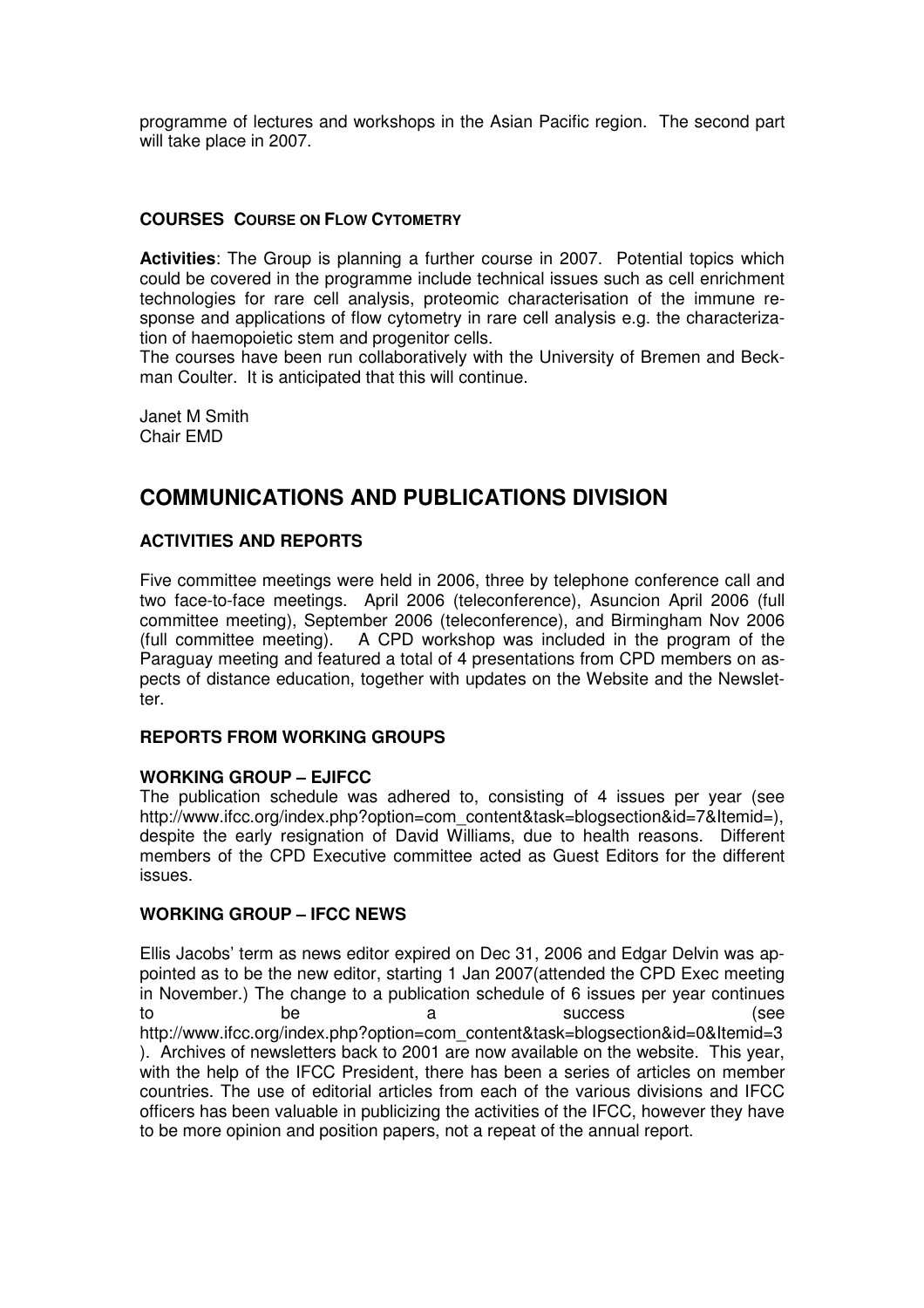Several issues with the relationship between IFCC and LabMedica International have been discussed with the EB and subsequently with Marc Gueron from LMI. In general the IFCC News has to be separate from FESCC and COLABIOCLI sections even though a Federation corner is considered a good idea. Also, editorials submitted by IFCC should be published within the IFCC News section of LMI and all articles. These, as well as other concerns have been discussed with Marc Gueron of LMI.

#### **WORKING GROUP – INTERNET AND DISTANT LEARNING**

Grazyna Sypniewska became the eJournal editor, this working group was restructured from solely focusing on the website to also encompassing multimedia and distant learning initiatives. A call was Web Editor/Distant Learning Coordinator and Chair of the Internet/Distant learning Working Group was sent out.

There was a web working group meeting held in July in Milan. The IFCC office staff have been heavily involved in the development of the new IFCC website and have been trained to manage the website content, but are not able to handle the technical aspects (e.g. mail and server problems. HTML, etc.). An IT specialist needs to be available to handle the technical aspects of the website.

The upgraded Joomla website was launched on the target date (July 14) and we received a number of comments indicating that navigation is easier and more logical. There have been minor issues with linking to a small number of items on the new site, which was anticipated due to the size, and complexity of the material. These continue to be fixed as they come to light. The distributed editing facility is beginning to be utilized and is working well.



Number of Hits Per Month on the New Website

Most of the content from the old website has been copied across to the new system. The mailing list system is operational and the email addresses have been copied over. In a small number of cases (notably the handbook and Rincon IberoAmericano), the new site links to existing content in its previous form, while the material is being upgraded to the new system. This ensures that they are continuously available, while being updated. However, there have been some delays, in the development of the new pages for: Committee for Molecular Diagnostics, Rincon IberoAmericano, and Education and Curriculum Development.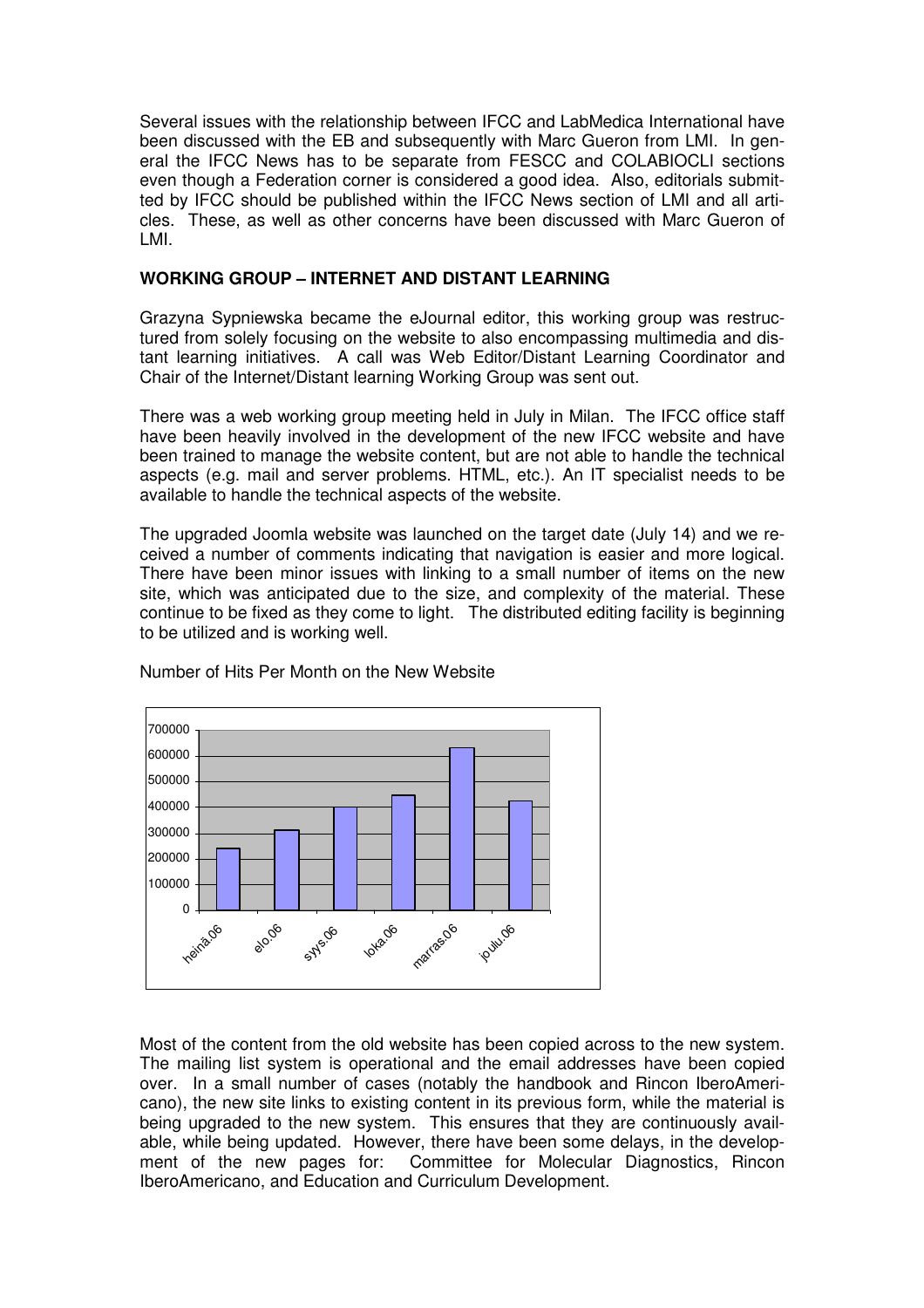The 74 national society pages have been created, allowing edit access to their own page for an editor from each society. This will allow them to update their own information and to add material in their own language if they choose to do this. Instructions and passwords will be mailed out to the national societies in the next few weeks.

#### **WORKING GROUP - SPANISH (IBERO-AMERICAN) NOMENCLATURE AND TRANSLATIONS**

A meeting of the Working Group - Spanish (Ibero-american) Nomenclature and Translations took place in April in Asuncion. Responsibility for editing the Rincon IberoAmericano web pages has been centralized to the IFCC office. Questions concerning IFCC's commitment to this website have been raised due to the delays in updating the RIA page on the new IFCC website. This concern will be addressed as quickly as possible; with the use of an IT specialist and a new Website Editor.

#### **WORKING GROUP – ENHANCED PR**

This is a newly created working group that will be chaired by the new Vice Chair/Public Relations Coordinator. The key role of this WG will be to coordinate activities arising from EB's "Enhancing IFCC Public Relations Initiative." The IFCC Milestones brochure (2003) will be reviewed and updated as necessary as requested by the EB. Other possible projects include establishing (with EMD) a speakers bureau on the website and increasing IFCC visibility at national meetings (booths, representatives).

#### **REPORTS ON PUBLICATIONS**

#### **DOCUMENTS FROM COMMITTEES & WORKING GROUPS - REPORT OF THE EDITOR OF DOCUMENTS**

The database continues to be updated as publications are forthcoming. See appendix 3 for 2006 content list.

#### **CONFERENCE PROCEEDINGS**

The Bergmeyer proceedings have been printed and are available from the bookstore.

#### **ELECTRONIC PUBLICATIONS**

The podcasts have been discontinued because of production problems. However, it was felt that this format could be used effectively for distance learning projects and may be resurrected in the future. The development of the use of RSS feeds is in progress. An on-line "Meet the Expert" section is being considered as a future internet project.

#### **CORPORATE MEMBER ACTIVITIES**

There is a new corporate member, Franz Baumann from Roche Diagnostics.

#### **MEMBERSHIP**

#### **CURRENT MEMBERSHIP**

Ellis Jacobs (Chair)